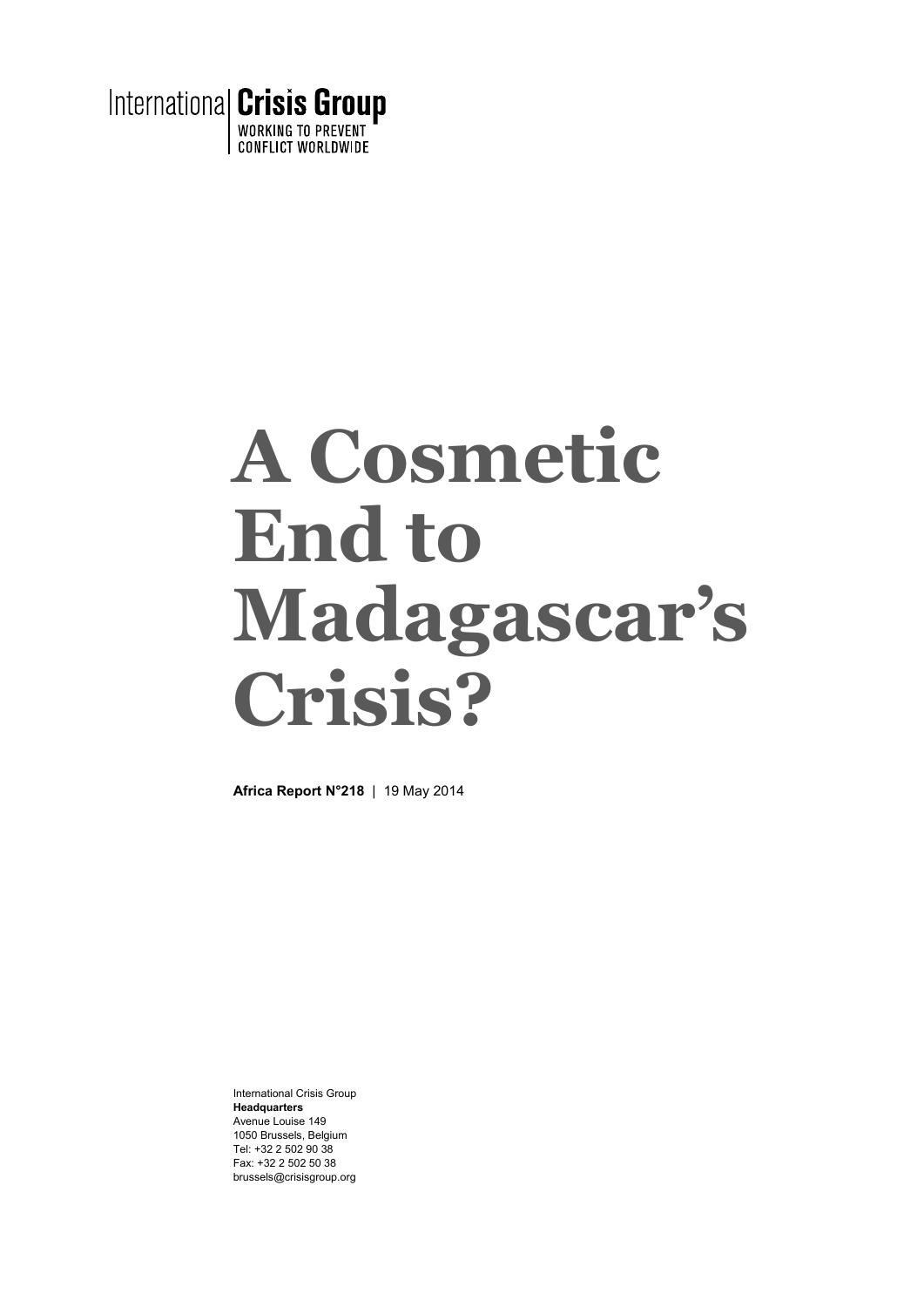## **Table of Contents**

D.

|      |                | $\mathbf{i}$   |
|------|----------------|----------------|
|      |                |                |
| Ι.   |                | $\mathbf{1}$   |
| Н.   |                | 3              |
|      | А.             | 3              |
|      | В.             | $\overline{4}$ |
|      | C.             | 5              |
| III. |                | 7              |
|      | A.             | $\overline{7}$ |
|      | 1.             | $\overline{7}$ |
|      |                | 8              |
|      |                |                |
|      | B.             |                |
| IV.  |                |                |
|      | A.             |                |
|      | <b>B.</b>      |                |
|      | $C_{\cdot}$    |                |
| V.   |                |                |
|      | А.             |                |
|      | $\mathbf{B}$ . |                |
|      | C.             |                |
| VI.  |                |                |
|      | APPENDICES     |                |
| A.   |                |                |
| В.   |                |                |
| C.   |                |                |
| D.   |                |                |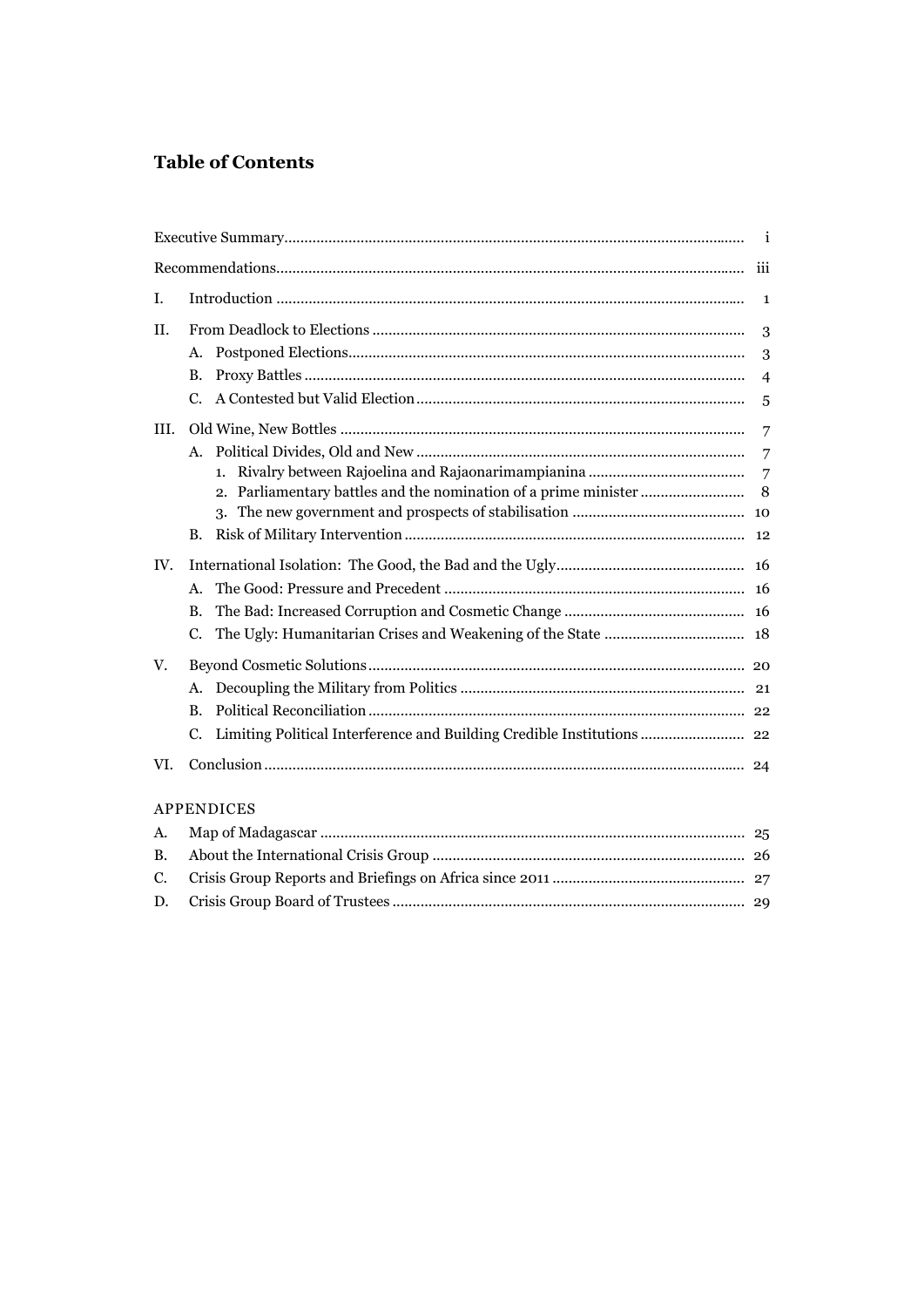**Africa Report N°218 19 May 2014 19 May 2014** 

# *Executive Summary*

Madagascar is on the cusp of exiting a five-year political crisis compounded by economic disorder and international isolation. Presidential elections in late 2013 were endorsed as credible following the victory of Hery Rajaonarimampianina. The return to democracy paves the way for renewed international support. However, division entrenched by former President Marc Ravalomanana's exile has polarised the country. The coup regime of Andry Rajoelina was characterised by socio-economic malaise, rampant corruption, institutional decay and the breakdown in the rule of law. The political system, which is the primary obstacle to sustained recovery, needs much more than a cosmetic makeover; fundamental reform is necessary. The African Union, Southern African Development Community and International Support Group for Madagascar must support Rajaonarimampianina's efforts to balance political interests in a marked departure from the traditional winner-take-all approach; reform and strengthening of key democratic institutions; and reform and professionalisation of the security sector.

The elections were a major step forward, but they did nothing to resolve the underlying causes and impact of the 2009 coup. Laws and institutions matter less than personal relationships and zero-sum politics. The malleability of political alliances again came to the fore over the formation of the new government and the battle over control of the National Assembly, as independent parliamentarians gravitated toward whichever political bloc seemed closest to forming a dominant coalition. The military remains outside civilian control in one of the world's most coup-prone countries. The political chasm between Ravalomanana and Rajoelina and their respective movements, which started the crisis, has not been bridged. Old divides remain, but are now surpassed and complicated by new mutating rivalries generated by the 2013 elections, both between political movements and within them.

Nonetheless, Madagascar is being reincorporated into the international fold, led by the African Union, which lifted its suspension shortly after the president's inauguration in January 2014. The International Monetary Fund and World Bank have already reestablished ties, while others (notably the European Union and U.S.) have indicated that they will resume direct development assistance when a government is in place – a development that is imminent following the appointment of a new prime minister, Kolo Roger, on 11 April and the formation of a new administration on 18 April. The Southern African Development Community, which has been instrumental in chaperoning the political negotiations leading to elections, closed its liaison office in Antananarivo at the end of April, but should maintain an active presence.

Further development assistance is expected, but there is a risk that long-term political challenges will be swept aside by seemingly more pressing development concerns. Doing so would be a grave error, as structural and institutional weaknesses are the root cause of underdevelopment and cyclical political crises. A long-term development strategy that incorporates reconciliation and reform, as well as an emphasis on conflict prevention and peacebuilding, should be adopted. A post-election dispute in late 2001 and early 2002 almost triggered a civil war, and there have since been frequent military interventions in politics, including two failed coup attempts since the army brought Rajoelina to power in 2009. It would be a mistake to assume that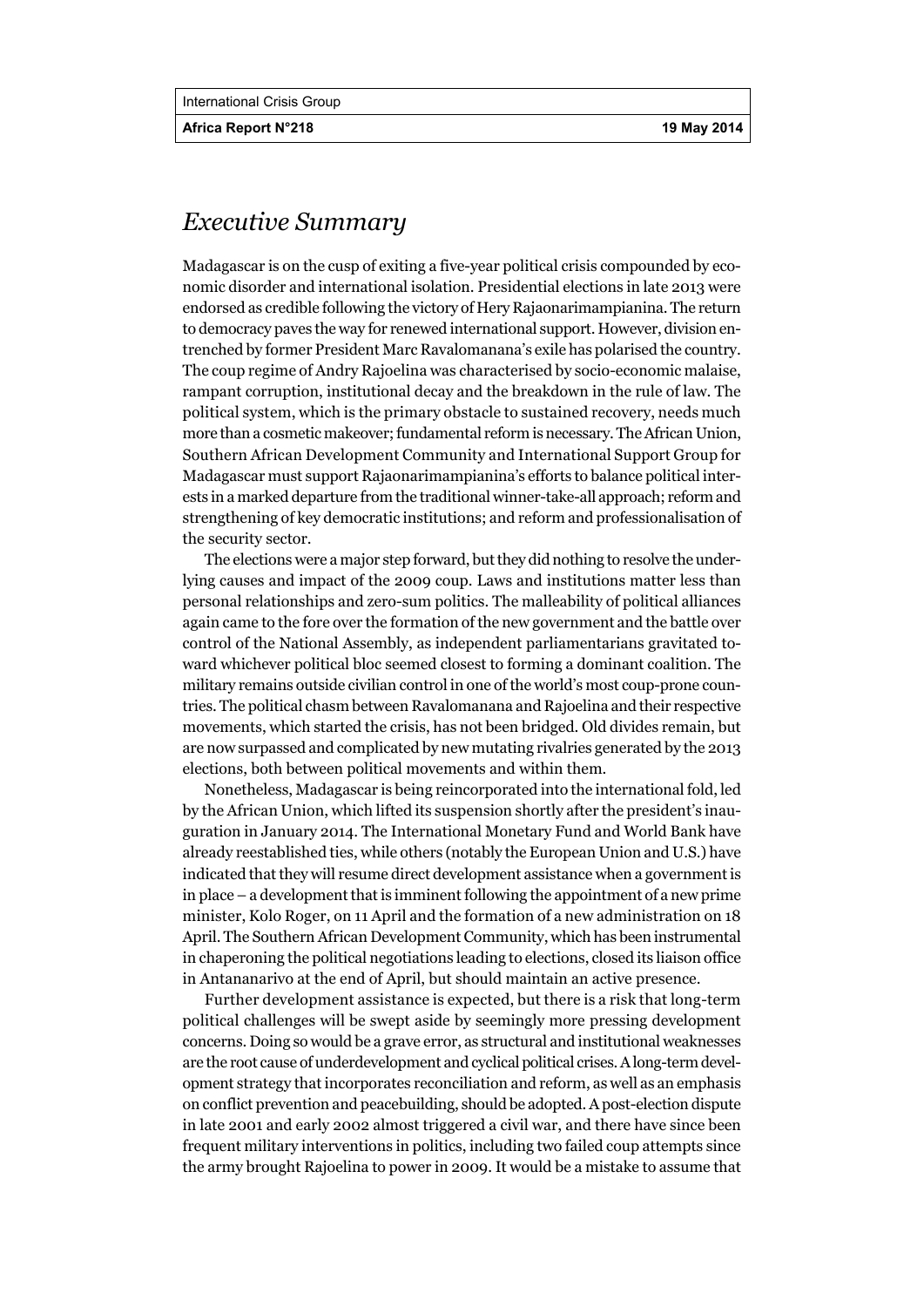the current government has sufficient foundations for lasting peace and stability or that elections ended the country's fragility.

President Rajaonarimampianina faces immense challenges: establishing an inclusive government he can work with to reform the political system and culture; building institutional integrity; fostering national reconciliation; averting political misuse of the security services by addressing realistic professional demands; resuscitating development and service delivery; addressing a public health crisis (both in terms of food security and disease outbreaks); and restoring government control in the south, which is rife with bandits and weapons. Unless there is a fundamental transformation that addresses Madagascar's structural challenges, the current period will be little more than the calm before the next inevitable storm.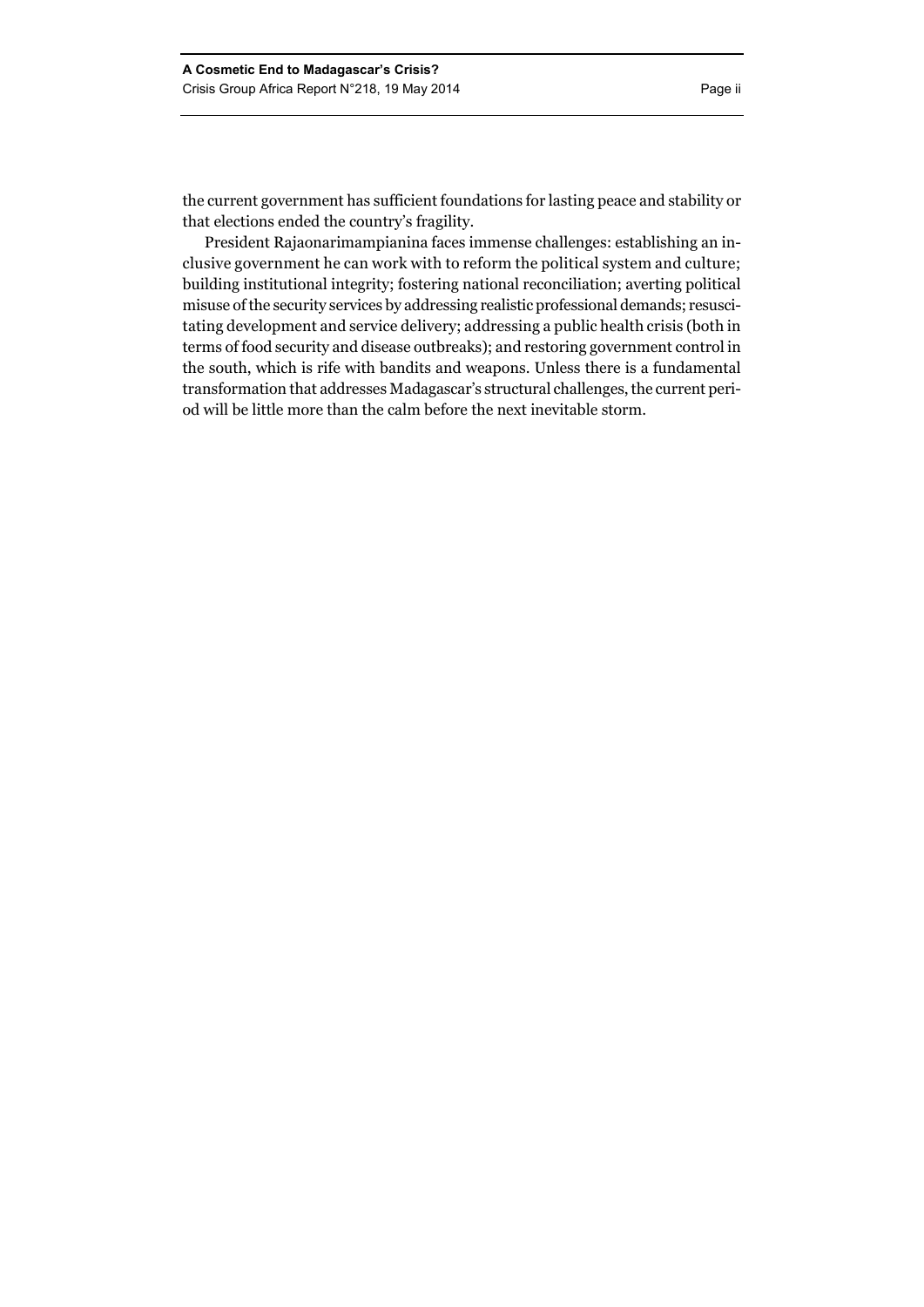# *Recommendations*

#### *To promote reconciliation*

#### **To Madagascar's government and political leadership:**

- 1. Promote a platform of shared values and goals, and an approach to cooperative governance that embraces political inclusiveness, and legislative and institutional reform; and explain, endorse and officially support the concept of a "loyal opposition".
- 2. Extend the mandate of Madagascar's Reconciliation Council (FFM) and include the Madagascar Council of Churches (FFKM), and draw up a clear program of action covering national, regional and local spheres that should be signed by political parties, movements and individuals.
- 3. Review security concerns relating to the return of former President Marc Ravalomanana and reconsider urgently his exclusion from the current amnesty process.
- 4. Publicise and disseminate widely government priorities and commitments to reconciliation so as to promote civil society participation.

#### **To the International Support Group – Madagascar, the African Union (AU) and Southern African Development Community (SADC):**

5. Provide continued and expanded support for the reconciliation process.

#### *To tackle corruption and build institutional integrity*

#### **To Madagascar's government:**

- 6. Demonstrate a clear commitment to promoting the rule of law, tackling corruption and building the capacities of, and trust in, state institutions.
- 7. Support the strengthening of BIANCO, the anti-corruption agency, to investigate and prosecute high-level corruption cases.
- 8. Invest in domestic capacities and re-engage with the Extractive Industry Transparency Initiative to promote accountability in key resource industries.

#### **To the International Support Group – Madagascar, AU and SADC:**

- 9. Support government efforts to tackle corruption and build institutional integrity.
- 10. Monitor closely adherence to rule of law and democratic practices.

#### *To decouple the security sector from politics*

#### **To Madagascar's government:**

11. Forbid military officers from serving in a political or civilian administrative capacity, and replace military regional governors appointed by former transitional President Rajoelina with civilians.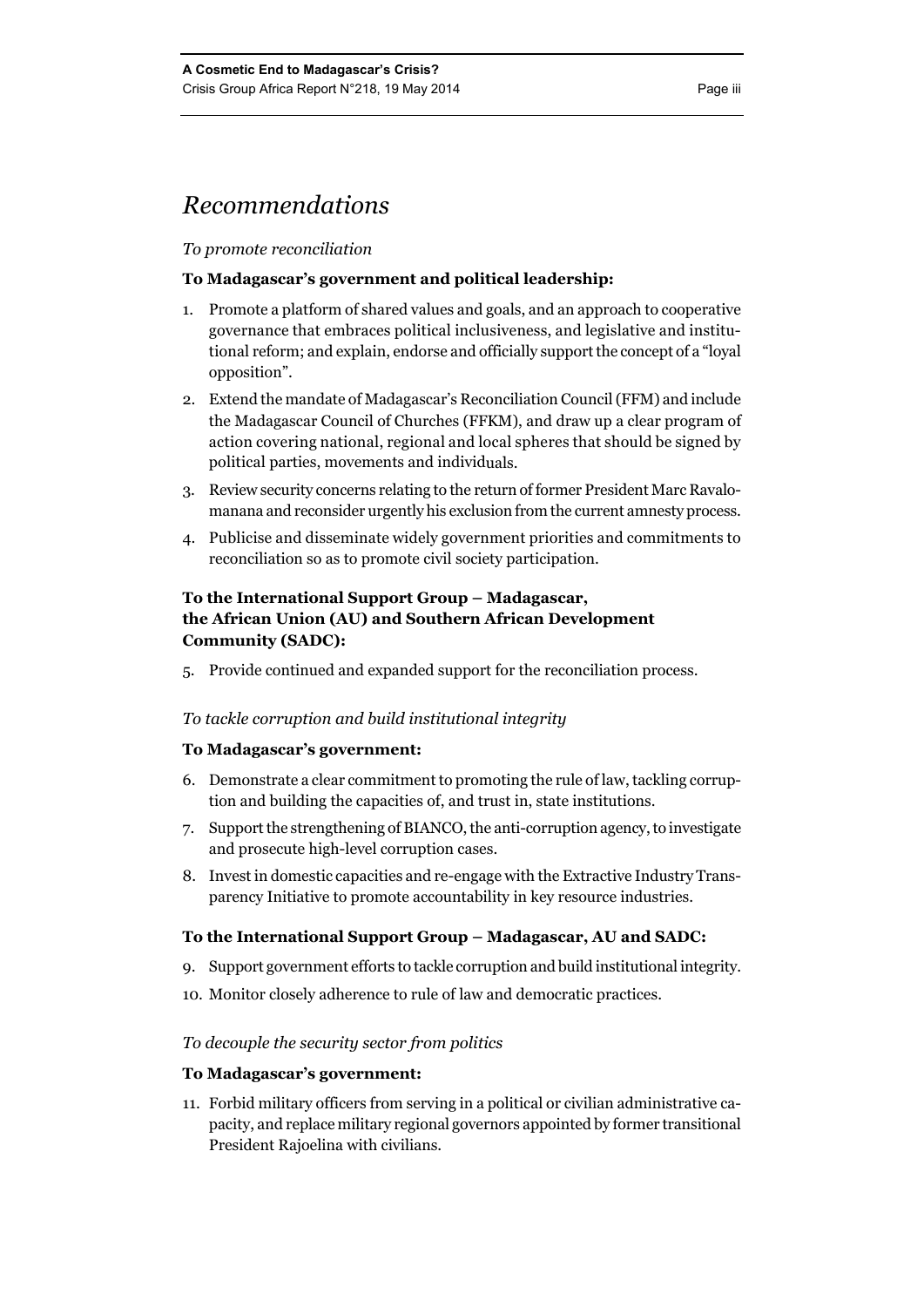- 12. Ensure career advancement for military officers is shielded from political manipulation and in line with international best practices.
- 13. Facilitate cohesion and professionalism within the security sector, both military and gendarmerie, including through connections to AU and SADC security sector initiatives.

#### **To Madagascar's security service chiefs:**

14. Declare publicly and unequivocally their commitment and loyalty to the constitution and the principle of civilian oversight over the military.

#### **To the international community, in particular the AU and SADC:**

15. Apply firm and unified pressure on these fronts.

#### **Johannesburg/Brussels, 19 May 2014**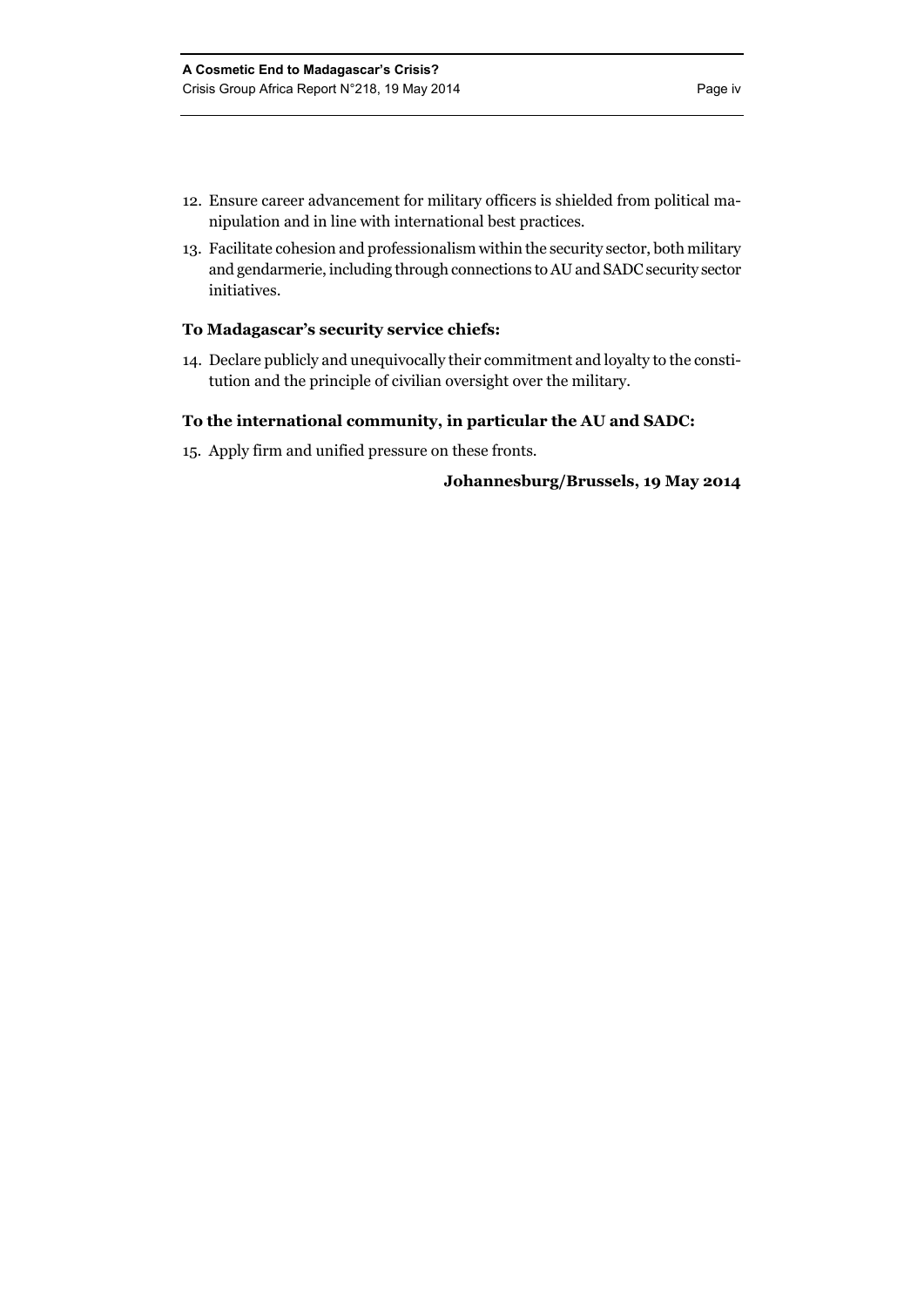**Africa Report N°218 19 May 2014** 

# A Cosmetic End to Madagascar's Crisis?

#### I. **Introduction**

Madagascar is a divided, impoverished, broken democracy that has suffered a "cyclical pattern from crisis to crisis, but the period in between each appears to be getting shorter". Its latest crisis has proven particularly intense, drawn-out and damaging, politically, diplomatically and economically.1

In 2009, a military directorate took power from President Marc Ravalomanana and handed it to then Antananarivo Mayor Andry Rajoelina. Ravalomanana was forced into exile, and Rajoelina became president of the "High Authority of the Transition" (HAT).<sup>2</sup> In response, the international community, led by the African Union (AU) and Southern African Development Community (SADC), took a principled, firm stance: governments that come to power in a coup should not be rewarded with recognition and financial support. Consequently, Madagascar became an international pariah, deprived of critical foreign budget support.

A unified international community signalled that only democratic elections would bring Madagascar back into the community of states. Rajoelina, however, would not allow his deposed rival to return from exile, while Ravalomanana – and his millions of followers – refused to participate in polls that excluded his movement. Neither camp would budge and Madagascar slipped further into stagnation.<sup>3</sup> The international community, led by the International Contact Group for Madagascar (ICG-M, an aggregation of foreign governments and donors) repeatedly pushed for inclusive elections to be held as soon as possible.<sup>4</sup> The pressure yielded a roadmap in 2011, but limited tangible progress.<sup>5</sup>

After almost five years of wrangling, presidential and legislative elections eventually took place in late 2013. The polls were made possible by an agreement that Rajoelina and Ravalomanana would not stand and instead put substitute candidates

<sup>&</sup>lt;sup>1</sup> Crisis Group interview, Malagasy journalist, Antananarivo, 22 June 2012; Crisis Group Africa Reports N°156, *Madagascar: Ending the Crisis*, 18 March 2010; and N°166, *Madagascar: Crisis Heating Up.* 18 November 2010.

<sup>&</sup>lt;sup>2</sup> The word "transition" comes from Order 2009-002 of 17 March 2009 that transferred power to Rajoelina and provided for a 24-month transition.

<sup>&</sup>lt;sup>3</sup> Stagnation is reflected in a stalling economy and fall in per capita income, higher poverty rates, increased stress on public finances and deteriorating infrastructure. "Madagascar: Measuring the impact of the political crisis", World Bank, 5 June 2013.

<sup>&</sup>lt;sup>4</sup> The International Contact Group for Madagascar (ICG-M) includes: the AU, the UN, African and permanent members of the UN Security Council (Rwanda, Togo, China, France, Russia, the UK and U.S.), Mozambique, Tanzania, South Africa, Germany and Japan, as well as the Indian Ocean Commission (IOC), the Common Market for Eastern and Southern Africa (COMESA), the International Organisation of Francophonie (OIF), SADC and the European Union (EU). The ICG-M met nine times between 2009 and late March 2014. However, international involvement was initially fragmented rather than unified. Political actors played different sides off one another, until the signing of the September 2011 roadmap and its consolidation throughout 2012-2013, when most international actors lined up behind SADC's mediation efforts.

<sup>&</sup>lt;sup>5</sup> As with many other roadmaps and agreements, it lacked effective monitoring and the parties often were not held accountable for implementation delays.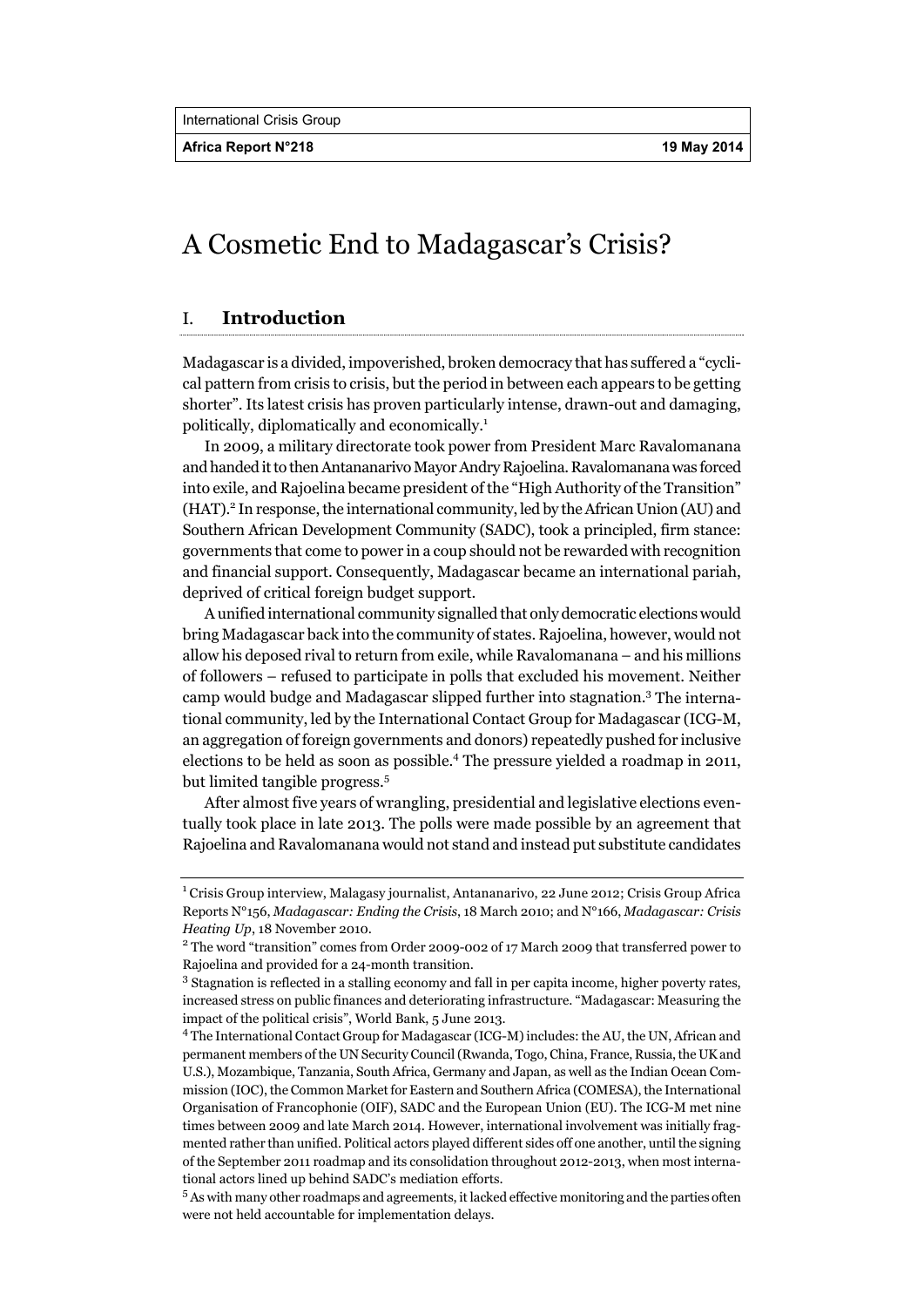forth. Hery Rajaonarimampianina, Rajoelina's proxy, defeated Jean-Louis Robinson, Ravalomanana's substitute, with 53.5 per cent of the 20 December 2013 runoff vote. He was inaugurated on 25 January 2014.

The international community got what it pressed for – a democratic election. It expected flaws, but not so problematic for the process to be rejected. However, Malagasy institutions remain weak, and power and influence often trump law and principle.<sup>6</sup> Politicians rarely focus on policy, and many parties are home to just one politician rather than a platform of candidates and ideas.<sup>7</sup> When political impasses arise – as they do frequently in Madagascar – the military far too often becomes the unconstitutional arbiter, through force or the threat thereof.<sup>8</sup> Post-election optimism has prompted many observers to rule out the prospect of military involvement, but there was a failed coup attempt as recently as July 2012, and the risk remains.<sup>9</sup>

A fundamental political transformation is necessary; cosmetic solutions cannot treat deep wounds. This report outlines a strategy for Madagascar's elites and the international community to do so, and to ensure the country does not lurch back into crisis after the good-will ushered in by the 2013 elections. It is based on field interviews conducted between June 2012 and March 2014, primarily in Antananarivo, but also with international actors in Brussels, Johannesburg and New York.

<sup>&</sup>lt;sup>6</sup> For an analysis of the underlying causes of previous crises and Madagascar's institutional weakness, see Crisis Group Report, *Madagascar: Ending the Crisis*, op. cit.

 $7$  For example, 42 newly-elected members, or 29 per cent of the National Assembly, were registered either as their own party or as "independents". "Madagascar: Time to Make a Fresh Start", Chatham House, January 2013; Juvence Ramasy and Olivier Vallée, "Transition électorale à Madagascar et enjeux sécuritaires", Fondation pour la recherche stratégique, no. 1, 20 January 2014; Crisis Group Report, *Madagascar: Ending the Crisis*, op. cit.

 $^8$  There have been at least eight failed coup attempts, of varying levels of seriousness, between 1974 and 2012, in addition to the successful 2009 coup. The failed attempts took place in 1974, 1982, 1989, 1990, 1992, 2006, 2010 and 2012. The 2001-2002 crisis arose when incumbent Didier Ratsiraka and challenger Marc Ravalomanana both declared themselves president after inconclusive elections. There were two parallel governments until military pressure coalesced in support of Ravalomanana and forced Ratsiraka to flee to Paris.

<sup>&</sup>lt;sup>9</sup> The 2012 coup attempt was not well planned, though the soldiers were able to take over Ivato international airport in Antananarivo. The ensuing firefight ended with three soldiers involved in the attempt being killed and the remaining contingent surrendering. "Soldiers mutiny at Madagascar army base", CNN, 25 July 2012. Currently, the military remains in the background and is not regarded as an immediate threat. Crisis Group interviews, Madagascar analysts, February-March 2014.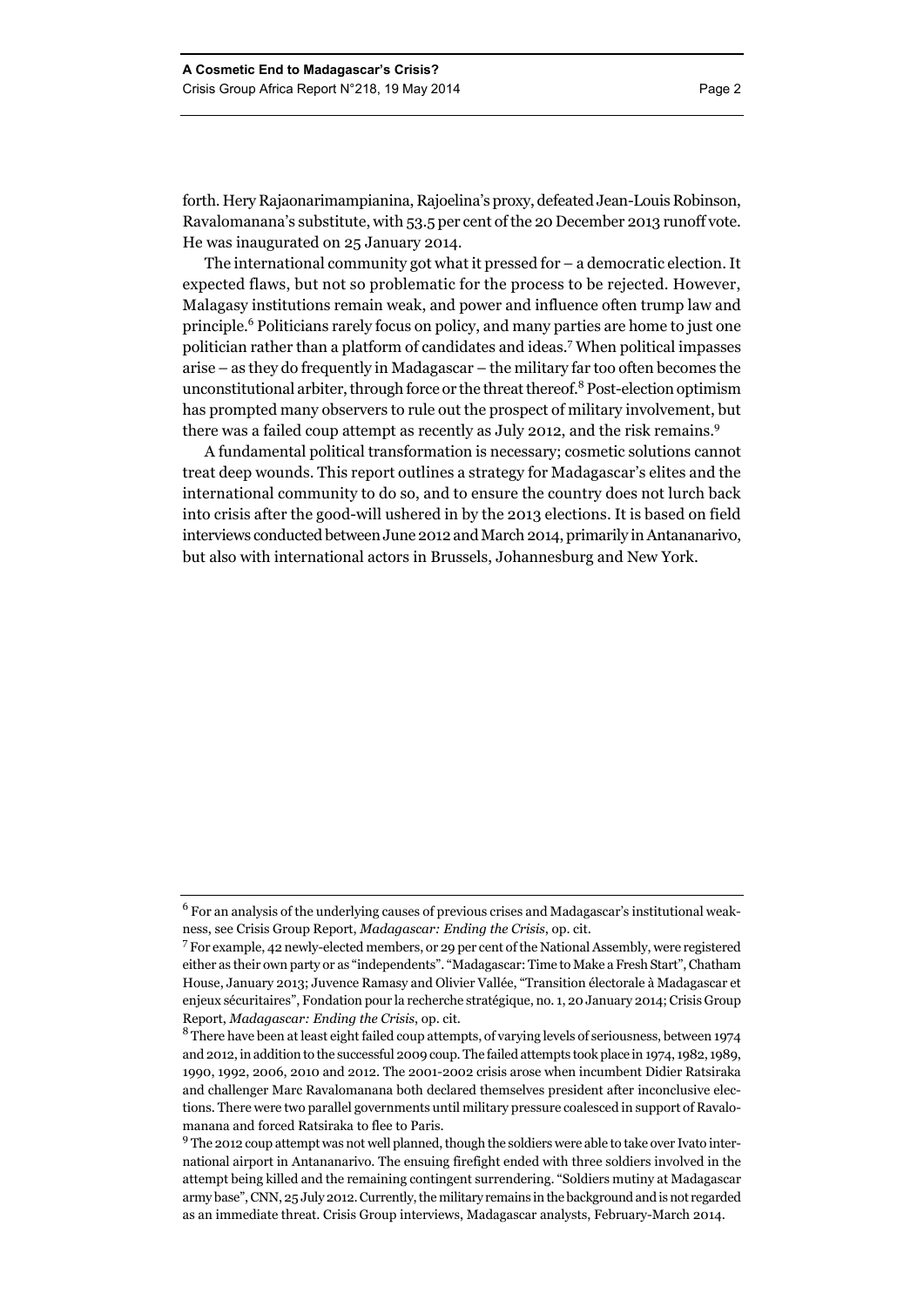#### II. **From Deadlock to Elections**

#### A. *Postponed Elections*

Between March 2009 and October 2013, the transitional government's primary mandate was to prepare and hold elections. Little progress was made to address the array of contested issues that sparked the crisis.10 Although international mediation – led by SADC and the International Contact Group for Madagascar – began almost immediately, it took more than two years to adopt a roadmap in September 2011. It called for a twelve-month preparation period, implying elections would be held by September 2012, but the date was repeatedly postponed.<sup>11</sup> Elections eventually took place more than thirteen months behind schedule.

This delay was partly caused by ambiguous roadmap language, particularly regarding whether former President Ravalomanana would be allowed to return from exile in South Africa without being prosecuted upon arrival. This was made more complicated by an ongoing investigation into whether he had committed crimes against humanity shortly before his ousting.12 Rajoelina refused to allow his rival the chance to stage a political comeback, and did not want to rush elections that could end in his defeat.13 However, a vote without Ravalomanana's movement participating was never credible to the international community. Month after month, the impasse over candidate eligibility persisted as the Malagasy felt the bite of a stagnant economy and the collapse of public services.<sup>14</sup>

<sup>&</sup>lt;sup>10</sup> These issues included: corruption; abuse of presidential authority; exiled politicians and political prisoners; military pressure on civilian political leaders; weak political institutions; exclusion of rivals from elections; and social instability.

<sup>&</sup>lt;sup>11</sup> Rajoelina announced on 12 July 2009 that elections would be held by the end of the year. In May 2010, the elections were slated for 26 November of that year, but that date also came and went. In 2013 alone, the elections were postponed three times, first from 8 May to 24 July, then to 23 August and finally to 25 October, when the first round actually took place.<br><sup>12</sup> Article 18 of the roadmap called for "blanket amnesty for all political events which happened

between 2002 and 2009, except for crimes against humanity, war crimes, crimes of genocide, and other serious violations of human rights and fundamental freedoms". Article 20 confirmed that the transitional government would "allow all Malagasy citizens in exile for political reasons to return to the country unconditionally, including Mr. Marc Ravalomanana". However, Rajoelina insisted Ravalomanana's actions immediately prior to the coup, particularly allegations he ordered the military to fire on unarmed protesters, killing fifty, were too severe to fall under the amnesty provision. Ravalomanana dismissed the findings of the tribunal that found him guilty in his absence as illegitimate and claimed that he therefore did not need amnesty. In the meantime, South Africa has committed to investigate these allegations in terms of its domestic legislation to bolster its commitments under the Rome Statute. Subsequent related legal action by Malagasy complainants who argued Ravalomanana would flee South Africa to avoid prosecution resulted in his passport being confiscated by the authorities. Meanwhile it is widely believed HAT officials engineered the submission of charges under South Africa's international criminal law. So even if the reconciliation process invited him back, it is unclear whether he would be allowed to travel. This has reduced his influence. As of publication, the new government has not pronounced on these issues and Ravalomanana remains in South Africa.

<sup>&</sup>lt;sup>13</sup> "Rajoelina is in no hurry to hold elections that he might lose. He has access to state resources and illegal sources of funding. Ravalomanana could beat him. Why would he be in a rush to risk losing everything?". Crisis Group analyst interview in another capacity, diplomat, Antananarivo, 12 September 2012.

<sup>&</sup>lt;sup>14</sup> The continued suspension of budget support from the international community forced the scaling back of services including education, water and health care. "Madagascar seeks end to isolation in first post-coup vote", Bloomberg, 23 October 2013.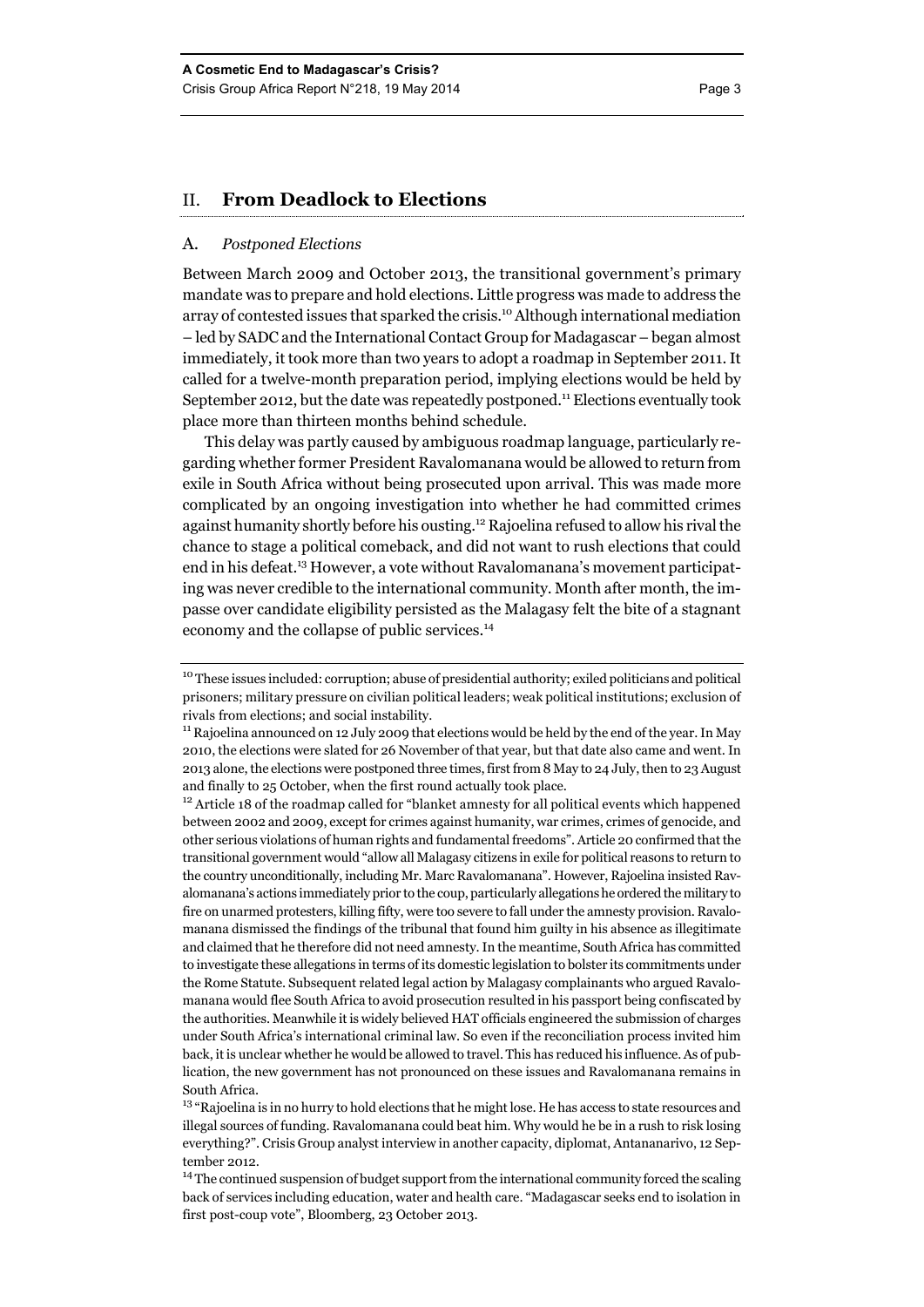#### B. *Proxy Battles*

The critical breakthrough finally came when the international community started to put its weight behind the "ni … ni" (neither/nor) arrangement, under which elections would proceed without Rajoelina and Ravalomanana.15 Pressure, especially from South Africa and by extension SADC, eventually paid off and on 12 December 2012, Ravalomanana reluctantly pledged that he would not contest the elections.16 Rajoelina followed suit on 16 January 2013, saying "it is better that I sacrifice myself than our entire nation of more than 22 million".17 Elections were scheduled for July 2013.

However, on 15 April 2013, Ravalomanana announced that his wife, Lalao, would stand in his place – violating the spirit if not the letter of the "ni ... ni" agreement.<sup>18</sup> Rajoelina viewed this move as a bad faith violation and an excuse to renege on his own commitment. He announced on 4 May that he would contest the elections after all.19 In response, the international community withdrew its support for election preparations.<sup>20</sup>

The Special Electoral Court (CES), however, demonstrated a rare bout of judicial independence in a surprise mid-August ruling, invalidating the candidacies of Rajoelina, Lalao Ravalomanana and former President Didier Ratsiraka.<sup>21</sup> They were given a grace period to name replacements.

Madagascar", Agence France-Presse (AFP), 23 May 2013. 21 The ruling barred Lalao Ravalomanana and Ratsiraka on grounds that they had not fulfilled the requisite six-month residency period prior to the election, because they had returned recently from enforced exile. Rajoelina was barred because he had registered after the deadline. The ruling was made on 18 August 2013, just five days before polls were scheduled – a reminder of the overly flexible electoral calendar, which nobody took seriously. "Madagascar court bans president and rival's wife from standing for election", Associated Press, 18 August 2013. It was a rare instance of a government institution directly defying Rajoelina's publicly stated desires, something that had not happened on any major issue since 2009. There is credible, but unconfirmed, speculation the court responded to international pressure – led by South Africa and SADC – that elections could not take place without a ruling. "South Africa welcomes the decision of the Special Election Court of Madagascar", press release, government of South Africa, 20 August 2013. Whether grounded in fact or not, the decision furthered antipathy among some nationalist elements toward the international community and raised questions in some quarters about SADC's commitment to non-interference. The ruling was less problematic regarding Rajoelina, who had missed a clear deadline. However,

 $15$  This arrangement was originally intended as a means to cool tensions between the two camps. Initially it was regarded as a non-starter, particularly because Ravalomanana was vocally opposed. That position allowed Rajoelina to take the easy road, saying that he would accept if Ravalomanana would – something he calculated was unlikely to happen.

<sup>&</sup>lt;sup>16</sup> The strategy reflected the international community's limited options, and offered little more than a short-term containment of immediate political fault lines – something deemed only a critical first step – and underscored the importance of continued post-election engagement to support reconciliation and political transformation. It was also a major shift from the initial position taken by SADC, which had previously insisted Ravalomanana be allowed to return and participate in elections.

<sup>17 &</sup>quot;Andry Rajoelina renonce à la présidentielle", *L'Express de Madagascar*, 16 January 2013. 18 "Ousted Madagascar leader names wife for presidential race", *Africa Review*, 15 April 2013.

<sup>&</sup>lt;sup>19</sup> "Rajoelina adamant to run for Madagascar presidency", *Mail & Guardian*, 14 May 2013.<br><sup>20</sup> Elections were repeatedly postponed partly because they could not proceed without international financing. Shortly after Rajoelina announced his candidacy, the key donors, particularly the EU, withdrew their pledges. The president asserted that the government "could finance the elections if necessary", saying that the state could sell one of its aircraft to raise \$24.5 million. Inevitably the election (already pushed back from May to July) was delayed further, at first to August – because the judiciary had not yet ruled on candidate eligibility – and later to October. The delays pushed polls into the cyclone season, prompting fears of further postponements. "Donors pull plug on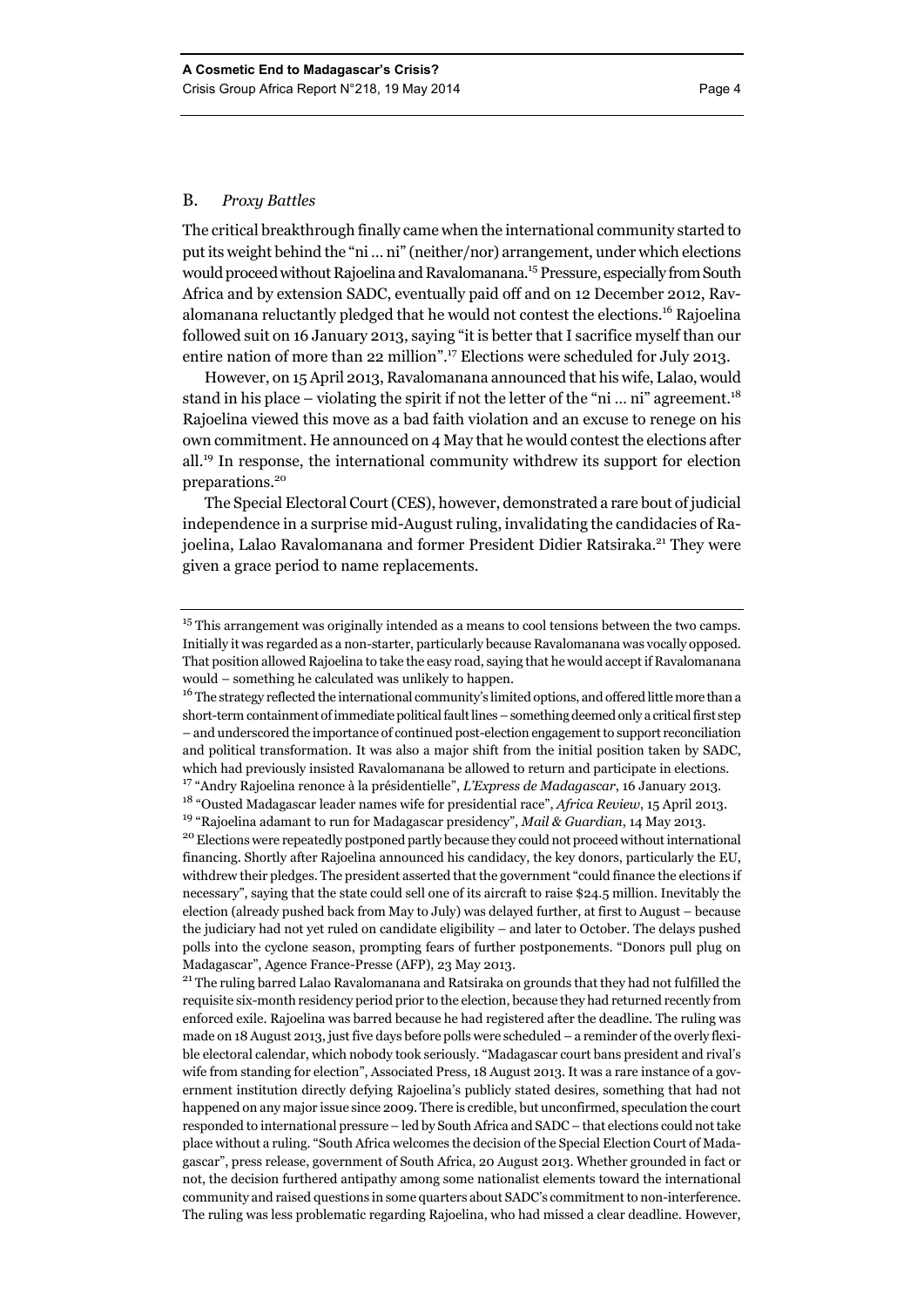Ravalomanana selected a former health and sports minister and World Health Organisation (WHO) official, Dr Jean-Louis Robinson.22 Rajoelina chose a former accountant turned transitional finance and budget minister, Hery Rajaonarimampianina. They came first (21.1 per cent) and second (15.9 per cent) respectively in the 25 October 2013 first round.<sup>23</sup>

The "ni … ni" solution devolved into a battle between thinly veiled proxy candidates. During the run-off campaign, images of Rajoelina and Ravalomanana dwarfed photos of the candidates. Rajoelina danced on stage alongside Rajaonarimampianina at his rallies, while Lalao Ravalomanana spoke at Robinson's gatherings with her husband appearing by video-link.<sup>24</sup> At Robinson's final campaign event, the rallying call was not for national reconciliation, development or any other policy issue, but in essence about Robinson winning so Ravalomanana could return from exile.

#### C. *A Contested but Valid Election*

The second round proceeded smoothly, with no major incidents of violence or intimidation. International observers praised the independent election commission, citing few irregularities.25 Once polls closed, however, both candidates proclaimed victory and popped open champagne on live television before a single ballot had been officially counted. After initial results showed Rajaonarimampianina in the lead, both candidates cried foul. Robinson alleged massive fraud, saying his camp discovered "an entire airplane full of pre-marked ballots, while Rajaonarimampianina said they understated his margin of victory. His campaign claimed that "we haven't rigged the vote, but actually they [Robinson's camp] did. We have proof".<sup>26</sup>

banning Lalao Ravalomanana because she had been in exile could create a dangerous precedent and justify sidelining opponents by forcing them to leave the country.

<sup>&</sup>lt;sup>22</sup> Ravalomanana's camp initially sought to fight the ruling. Consequently, the deadline for naming a replacement passed and they were then forced to find a proxy candidate from among those who had already registered. Robinson would otherwise have had a slim chance without the backing of Ravalomanana movement (Tiako i Madakasikara – TIM). "Backers of Madagascar's deposed leader to name new candidate", Reuters, 27 August 2013.

<sup>&</sup>lt;sup>23</sup> 31 other candidates did not make it past the first round. The vote received international approval despite doubts about the fairness of the campaign finance and flawed voter registration that left an estimated two to three million eligible citizens off the voter rolls. Brian Klaas, "The Curse of Low Expectations: Lessons for Democracy from Madagascar's Election", *Foreign Policy*, 27 November 2013. <sup>24</sup> Rajoelina's overt involvement was a clear electoral law violation. The Robinson campaign complained, but the Special Electoral Court only issued a ruling two days before the December vote. The court found his involvement was illegal, but did not take any punitive measures. "Présidentielle à Madagascar: Rajoelina interdit de campagne … après la campagne", AFP, 19 December 2013.

<sup>&</sup>lt;sup>25</sup> Extensive observation of 20,001 polling stations scattered across an island nearly the size of France with many inaccessible regions presented a significant challenge. The AU, EU, Carter Center, Electoral Institute for Sustainable Democracy in Africa (EISA), International Organisation of Francophonie and Indian Ocean Commission deployed observers. The largest contingent of short-term observers came from SADC and the EU – with 300 and 123 observers respectively – while other missions were much smaller – Carter Center and EISA jointly deployed 26 observers. They called the vote "peaceful … calm and transparent", but cited low turnout as a possible concern. "Preliminary statement", Carter Center, 22 December 2013. There were also thousands of domestic observers, including 1,926 from the largest Malagasy observation mission, KMF/CNOE. See www.kmf-cnoe.org. 26 "Madagascar candidates both claim victory", AFP, 21 December 2013.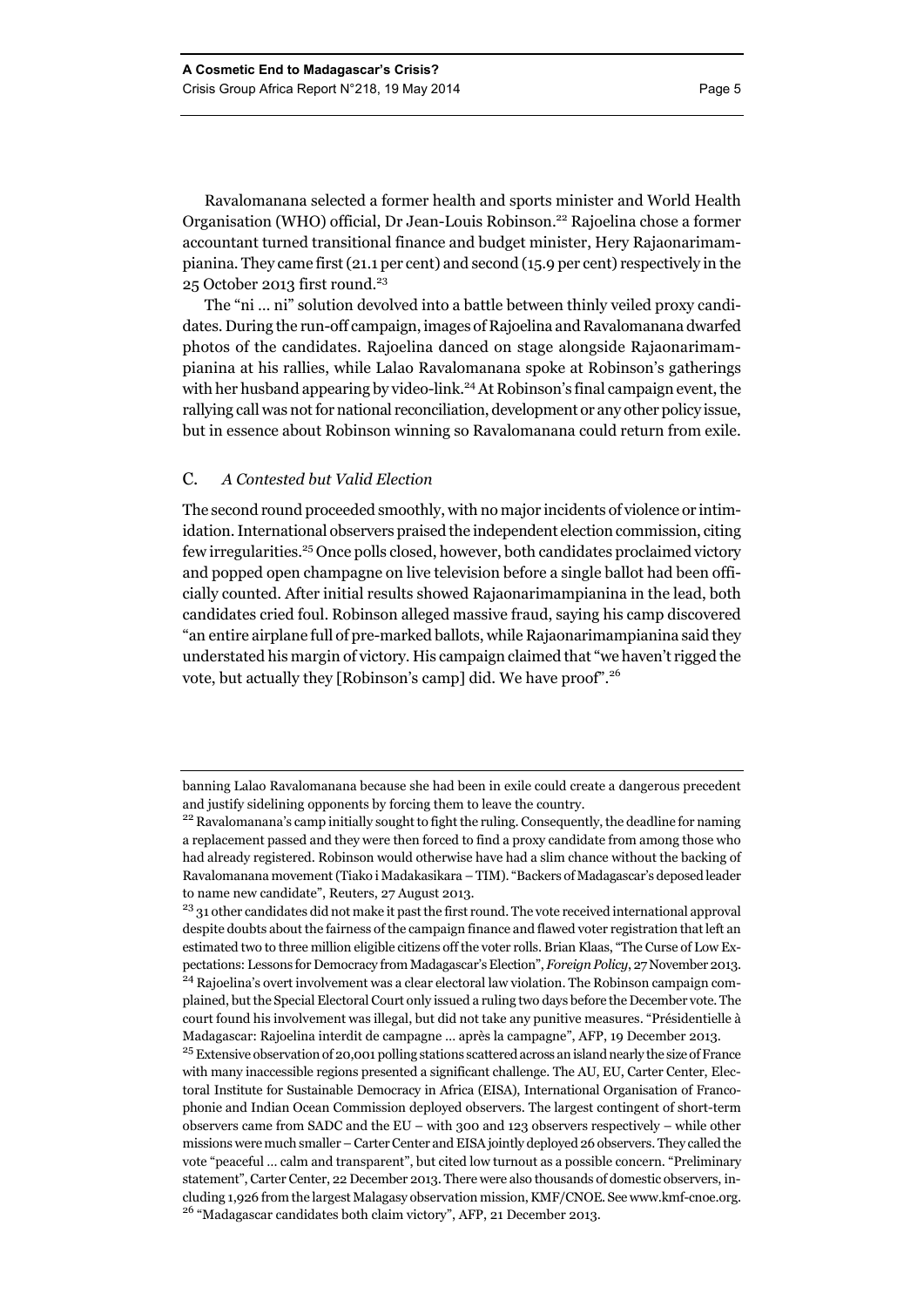On 17 January 2014, the Special Electoral Court certified Rajaonarimampianina as the victor with 53.3 per cent of the vote.<sup>27</sup> Power was transferred during a two-day inauguration on 24-25 January, and Robinson did not further challenge the polls' validity.<sup>28</sup>

But the outcome has limited popular legitimacy. The combination of flawed registration, which left several million off the voter rolls, and the low (50.7 per cent) turnout meant that only 4.04 million ballots were cast  $-$  40 per cent of eligible citizens.<sup>29</sup> Thus, Rajaonarimampianina won with just over two million votes, representing less than 10 per cent of Madagascar's 22 million people. This limited mandate, along with the widespread belief of electoral manipulation among the Ravalomanana-Robinson support base, could hamper the president's efforts to build national consensus.<sup>30</sup>

<sup>&</sup>lt;sup>27</sup> "Carter Center commends peaceful release of Madagascar final election results; urges commitment to reconciliation", Carter Center, 18 January 2014.

<sup>&</sup>lt;sup>28</sup> Robinson's announcement that he would attend the inauguration was considered his acceptance of results, but was not done with a press conference, likely owing to continuing pressure from Ravalomanana to reject the outcome.

<sup>&</sup>lt;sup>29</sup> The best estimate based on 2010 data is that there were more than 10.5 million eligible citizens, but just over 7.8 million were on the voter rolls. 143,408 voters were added between the first and second round without transparency as to where the additions were being made. Turnout was higher in the first round, at 61.7 per cent, compared to just over 50 per cent in the run-off. "Madagascar: Legislative and second round of presidential elections – preliminary statement", Carter Center Election Observation Mission, 22 December 2013, pp. 7-8.

<sup>&</sup>lt;sup>30</sup> Allegations of fraud were not corroborated on a significant scale by any international monitors. The Ravalomanana-Robinson camp criticised Rajoelina's active (and prohibited) involvement in the Rajaonarimampianina campaign, as well as instances of vote buying. This latter allegation was corroborated by the EU mission, which witnessed the distribution by candidates from MAPAR – the former president's new party – of gifts and money to voters (in at least one instance in Morondava). "Union européenne, Mission d'observation électorale, Madagascar 2013: rapport final", 26 February 2014. Regardless of the allegations' veracity, the lingering perception among Ravalomanana-Robinson supporters that the election was unfair, was cited as a barrier to national reconciliation. Crisis Group interview, Ravalomanana movement politician, Antananarivo, 20 February 2014.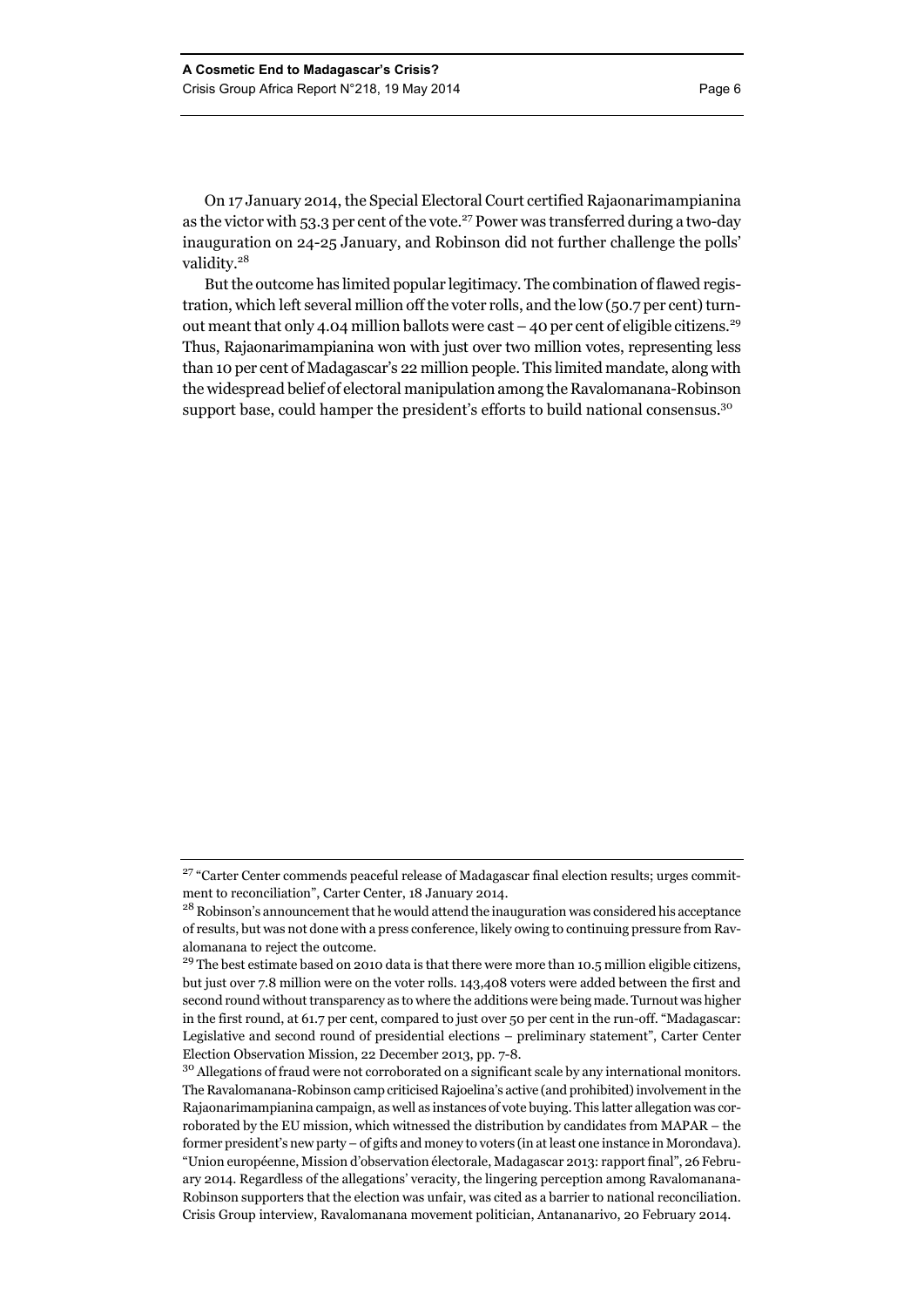#### III. **Old Wine, New Bottles**

#### A. *Political Divides, Old and New*

No progress has been made to bridge the chasm between the Rajoelina and Ravalomanana camps, and proxy politics have forged new divides. Both Rajoelina and Ravalomanana hoped that their favoured candidates would be docile, but their control turned out to be limited and their surrogates are eager to assert their independence.<sup>31</sup>

#### 1. Rivalry between Rajoelina and Rajaonarimampianina

The link between President Rajaonarimampianina and his former "patron" Rajoelina is already severely strained.32 Rajaonarimampianina is president, but Rajoelina's party, MAPAR, appeared at first to dominate the legislature with a plurality of seats.33 The ensuing power struggle could be even more destabilising than the Ravalomanana-Rajoelina divide, as Rajaonarimampianina actively seeks to remove himself from the shadow of his former boss, who remains "badly tainted" in the eyes of the international community.34 The president has patiently and systematically sidelined Rajoelina in the contested selection of the new prime minister (see below) and battle for control of the National Assembly. In the worst case scenario, some fear the former president could turn to illegitimate avenues, even military intervention, to attempt to reassert control if he feels sidelined.35 The root of the problem is both structural and personal.

On a structural level, the lack of institutionalisation of political parties means that politicians tend to create a new party for every election. Robinson's Avana (Rainbow) and Rajaonarimampianina's Hery Vaovao (New Forces) parties were both created in 2013. This allowed Rajoelina to develop MAPAR, a party based exclusively on

<sup>&</sup>lt;sup>31</sup> Crisis Group interview, HAT member, Antananarivo, 7 February 2014.

<sup>&</sup>lt;sup>32</sup> Crisis Group interviews, MAPAR official, Antananarivo, 19 February 2014; political journalist, Antananarivo, 20 February 2014.

<sup>33</sup> MAPAR candidates occupy 49 of the 160 seats in the National Assembly. The second largest bloc are independents (43 seats), followed by the Ravalomanana Movement (nineteen), VP-MMM (fourteen), Leader Fanilo (five), Hariaka Isiki (five) and a host of smaller parties. The independent groupings are widely regarded as opportunists waiting to see which movements were most powerful before aligning; this was demonstrated in recent weeks, as many of them subsequently switched allegiances when it appeared that MAPAR was failing in its attempt to build a majority coalition. Independents tend to gravitate toward the locus of power. In 2007, for example, most understood that Ravalomanana's TIM party was dominant, which led to a landslide victory as the bulk of nonaligned candidates joined the party.

<sup>34</sup> Crisis Group Skype interview, UN official, New York, 4 March 2014.

<sup>35</sup> Crisis Group telephone interview, Malagasy military officer, 30 January 2014. This is contingent on what support Rajoelina is able to retain among the military, which may well shift if the officers are to make their own assessments of the cost-benefit of supporting such a high-risk intervention.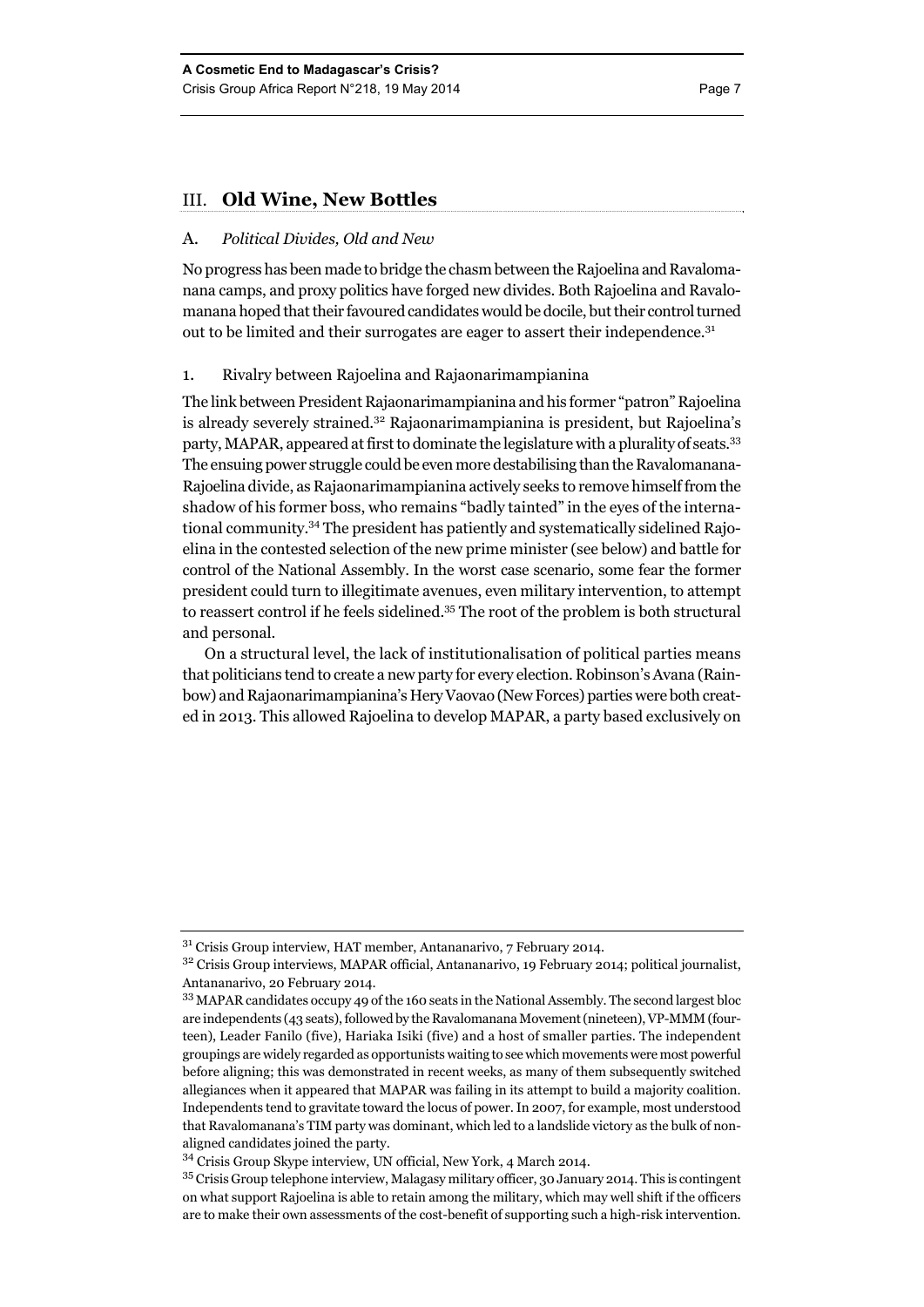his cult of personality, rather than any concrete platform or policies.<sup>36</sup> The lack of institutionalisation also leads to fluid, chaotic parliamentary dynamics.<sup>37</sup>

This is compounded by a fledgling petty personal rivalry between Rajoelina and Rajaonarimampianina. Organisers for the inauguration reported that Rajoelina's wife, Mialy, refused to invite her successor to the ceremony. Rajoelina reportedly requested 90 per cent of the seats be allocated to his guests, and he refused to sit with other former heads of state, insisting that he was still politically active, even as he officially turned over the reins of power.<sup>38</sup>

#### 2. Parliamentary battles and the nomination of a prime minister

The simmering rivalry between Rajaonarimampianina and Rajoelina has played out over wrangling for parliamentary dominance. Rajoelina's coalition (based around MAPAR with support of independents) appeared to have the upper hand, with 77 of 160 seats,39 allowing MAPAR to secure the National Assembly presidency.40 But opposition was beginning to coalesce. The first test was a dispute over the appointment of the prime minister. According to Article 54 of the constitution, the parliamentary majority nominates a candidate to be confirmed by the president. But what constitutes a majority – whether a majority coalition or a single party – was contested. MAPAR claimed the right to nominate, even without an overall majority, because it had a plurality. In response the Ravalomanana-Robinson opposition party and their allies claimed that they should nominate the candidate if they could cobble together a larger coalition. They successfully did so, forming a new bloc, the Platform for a Presidential Majority (PMP), which now has a larger number of parliamentarians than MAPAR and its allies.<sup>41</sup>

 $3<sup>6</sup>$  MAPAR won a plurality in legislative elections, capturing 49 seats, more than twice as many as Ravalomanana's movement. MAPAR was initially successful in rallying independent candidates to its camp, but Rajoelina has been unable to prevent his coalition subsequently haemorrhaging as his power visibly wanes. MAPAR's name is indicative of its personal rather than policy orientation, as the acronym translates to "Together with President Andry Rajoelina". For further analysis, see "Madagascar: Andry Rajoelina va-t-il devenir Premier ministre?", Radio France Internationale (RFI), 11 January 2014.

<sup>&</sup>lt;sup>37</sup> "National Assembly: the pending political battleground", Madagascar Online, www.madonline.com, 6 February 2014.

<sup>38 &</sup>quot;TGV already feels he is the solution", *Indian Ocean Newsletter*, no. 1373, 7 February 2014. 39 Official MAPAR candidates won fewer than a third of the seats, but secured the support of inde-

pendents who came together as the Special Parliamentary Group (GPS).

<sup>40</sup> Christine Razanamahasoa, a close ally of Rajoelina and transitional justice minister who contributed to frustrating Ravalomanana's efforts to return, was elected president of the National Assembly. "Madagascar: Christine Razanamahasoa élue présidente de l'Assemblée nationale", RFI, 19 February 2014. The promise of parliamentary perks was reportedly instrumental in ensuring her election. Certain of her reported campaign promises drew criticism. "4WD vehicles and privileges for parliament deputies: the ruling power's unexpected priorities, are they not?", Madagascar Online, www.madonline.com, 19 February 2014. In addition, MAPAR's representatives were elected to the key positions in the "Permanent Office" of the National Assembly, ensuring control over the administration and functioning of parliamentary committees.

<sup>&</sup>lt;sup>41</sup> The PMP comprises various interests, including the Ravalomanana movement; the Movement for Democracy in Madagascar (MDM), the party of presidential candidate Pierrot Rajaonarivelo; the Green Party, led by the most successful female candidate in the first round, Saraha Georget; the Parti Hiaraka Isika, which supported the candidacy of former general and HAT prime minister, Albert Camille Vital; and a string of independent candidates. Many joined when they realised the PMP could be larger than the MAPAR-led coalition, therefore guaranteeing them a place in the ma-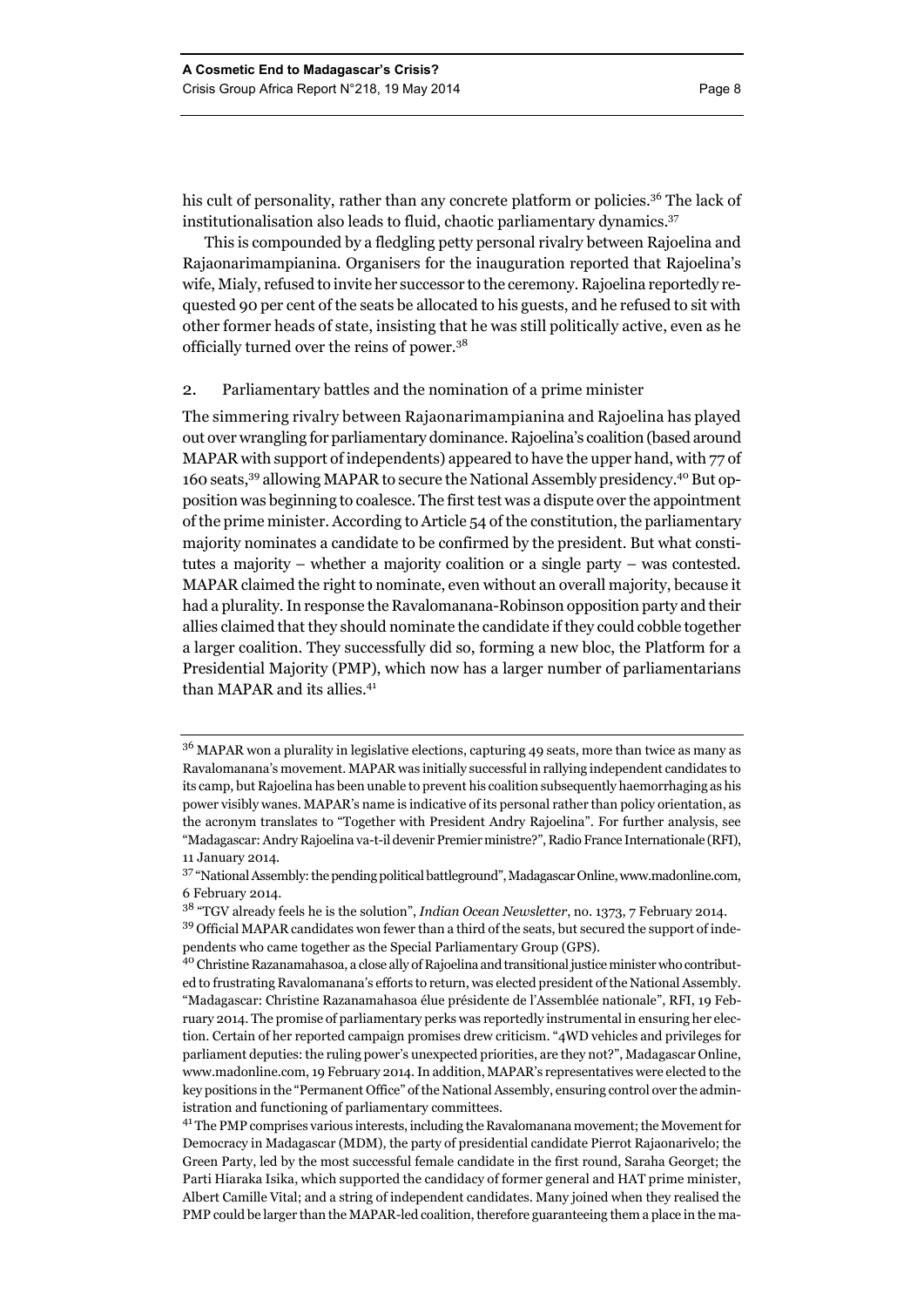On 18 February 2014, the High Constitutional Court (HCC) ruled in MAPAR's favour.42 This created a situation in which a minority coalition retained the power to nominate a prime minister who will have to work with the majority coalition and the president. With support from independents and smaller parties, MAPAR nominated Haja Resampa, but this was rejected by the president,<sup>43</sup> a public display of the rupture between Rajaonarimampianina and Rajoelina.44

As the president sought an alternative, working with parliamentarians from the Ravalomanana movement (his electoral opponents) within the broader PMP coalition became a tangible option. MAPAR officials were eager to downplay this possibility. As a top party official claimed, "we should de-dramatise this storyline of the divide between President Andry Rajoelina and President Hery Rajaonarimampianina. An alliance between Hery and the Ravalomanana movement would be unnatural".<sup>45</sup>

The PMP majority then submitted its own nomination for prime minister, Rolland Jules Etienne, but despite this allegedly being the president's preference,<sup>46</sup> he was forced to reject him in light of the initial HCC ruling.47 Rajaonarimampianina's subsequent move to secure a new ruling required the reconstitution of the court, because its president's mandate had expired in 2010. He appointed a new president and three new members.48

44 Before this, there was considerable speculation that Rajoelina would put himself forward as a prime minister candidate, opting for what some dubbed the "Putin option", emulating the Russian leader by securing power as prime minister before seeking the presidency again in 2018. "Tough challenges ahead for Madagascar's new president", AllAfrica.com, 12 February 2014.

<sup>48</sup> Rajaonarimampianina was within his rights to replace the HCC president and appoint three new members. Though his move was a transparent counter-reaction to the HCC ruling in favour of MAPAR, it raised concerns about the separation of powers and the president's blatant manipulation of the highest court to serve his interests. The international community, especially diplomatic representatives in Antananarivo, appeared to turn a blind eye to such manoeuvres in the hope it facilitated progress in the formation of a new government. Some, however, are concerned about its long-term institutional impact, and the court's ability to arbitrate future disputes. Crisis Group interview, International Contact Group for Madagascar member, 1 April 2014.

jority. The group claims a majority of 86 seats and the right to nominate the prime minister, challenging MAPAR in what Green Party leader Saraha Georget suggested could lead to "an institutional crisis". "Désignation du Premier ministre: la clé dérobée au MAPAR", Tananews, www.tananews. com, 21 February 2014; "Désignation du Premier ministre malgache: vers une crise institutionnelle?", RFI, 18 February 2014.

<sup>42 &</sup>quot;Le premier ministre sera présenté par le MAPAR", *L'Express de Madagascar*, 17 February 2014; "Désignation du Premier ministre malgache", op. cit. The court's ruling claimed that the authority should be awarded to the party or group that received the most certified seats in the election, not the largest coalition. HCC, Decision no. 04-HCC/D3, 18 February 2014: "Concernant une requête aux fins d'intervention volontaire et d'interprétation de l'article 54 alinéa premier de la Constitution", at www.hcc.gov.mg.

<sup>43</sup> Rajaonarimampianina did not accept MAPAR constituted the "majority party or group of parties" as required by Article 54 of the constitution, but retained the prerogative to reject the nomination. He was also allegedly under pressure from international actors to reject candidates regarded as too close to Rajoelina. Crisis Group email correspondence, Malagasy academic expert, 7 May 2014. Resampa was the secretary general in the president's office during Rajoelina's tenure. "Premier ministre – Haja Resampa recalé", *L'Express de Madagascar*, 27 February 2014.

<sup>45</sup> Crisis Group interview, MAPAR parliamentarian, Antananarivo, 10 February 2014.

<sup>46</sup> Crisis Group interview, International Contact Group for Madagascar member, 1 April 2014.

<sup>47</sup> Some speculate Etienne's appointment would have exacerbated tension with MAPAR, and that Rajaonarimampianina also needed to demonstrate his independence from the PMP. As such, he needed to navigate a middle path, to thread the needle between MAPAR and the PMP. Crisis Group email correspondence, Malagasy academic and political analyst, 11 April 2014.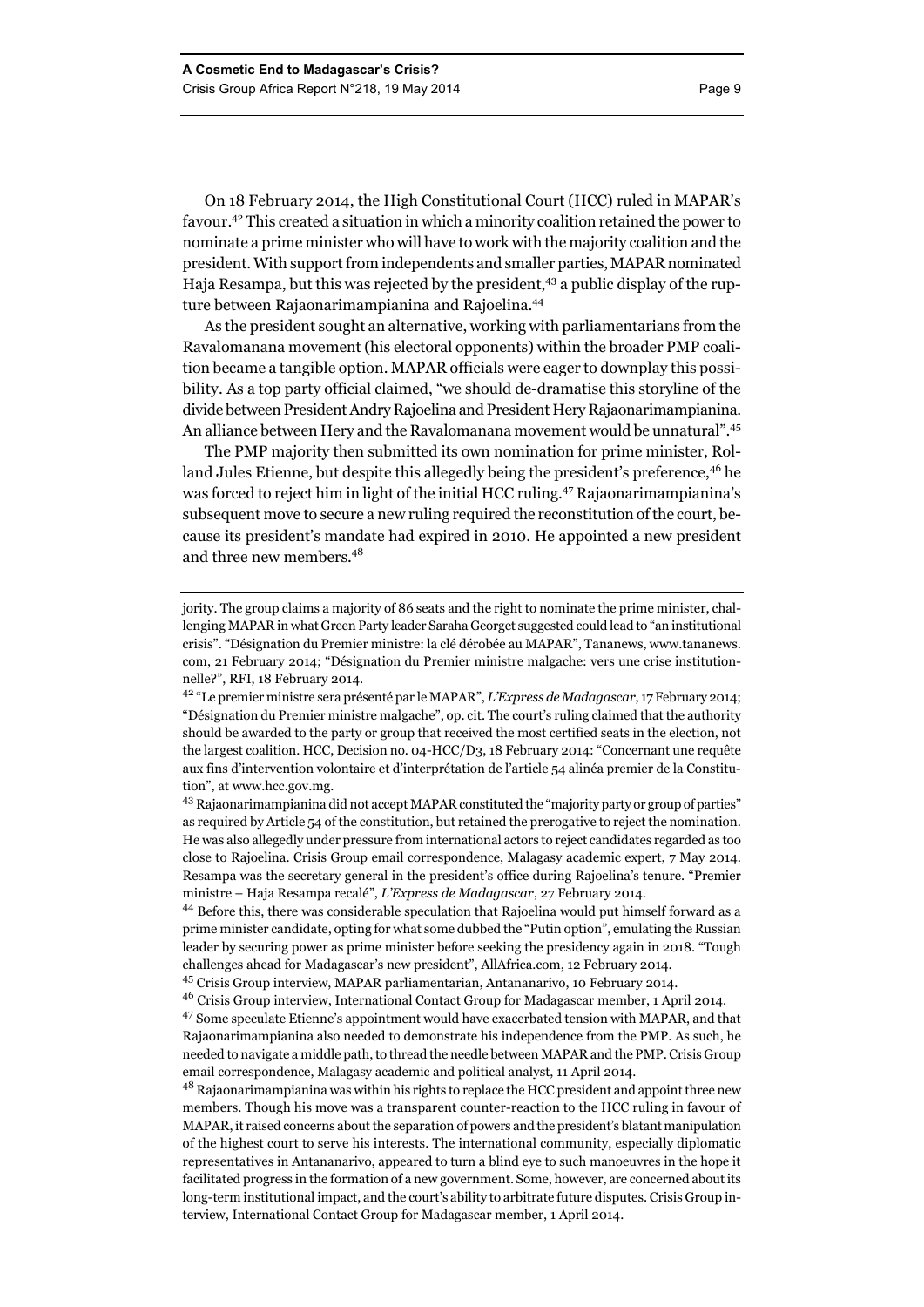An institutional showdown was looming. On 27 March, the court ruled that the election of the MAPAR leadership to the "permanent office" of the National Assembly was constitutionally invalid. This ruling subsequently forced the current National Assembly President Christine Razanamahasoa to step down, along with her MAPAR colleagues, and hold new internal assembly elections.49 Razanamahasoa rejected the ruling, saying the HCC does not have the authority to nullify the legislature's internal procedures.50 But the president's PMP allies persisted and on 3 May elected Jean Max Rakotomamonjy (the leader of the Fanilo party and former transitional tourism minister) to replace Razanamahasoa. The cross-cutting nature of the support Rakotomamonjy received in the controversial vote reaffirms an unfortunate reality: power and personality matter more than policy and political parties. "Nobody wants to be stuck in the opposition".51

#### 3. The new government and prospects of stabilisation

It is critical President Rajaonarimampianina has a premier and cabinet he can work with to ensure effective governance. As the post-election impasse over the premier's selection continued, transitional Prime Minister Omer Beriziky continued to carry out his duties, generating speculation that he could be a compromise candidate.<sup>52</sup>

Finally, on 11 April 2014, having enabled the PMP to make a new nomination, President Rajaonarimampianina confirmed that Dr. Kolo Roger was his choice as prime minister.53 Dr. Roger's nomination raises a new set of challenges. He is 70 years old and unknown on the Malagasy political scene, having lived in Switzerland between 1983 and 2013.<sup>54</sup> He returned in mid-2013 to launch a presidential bid without a political party, but was disqualified by the election court, unable to fulfil the six-month residential requirement. Rajaonarimampianina was his replacement

<sup>49 &</sup>quot;Madagascar: imbroglio autour du bureau permanent de l'Assemblée Nationale", RFI, 28 March 2014 and "La HCC raye le bureau permanent", *L'Express de Madagascar*, 28 March 2014. The court ruled new procedures would have to be developed and submitted back to it. No date was prescribed, and in the interim, the court allowed Razanamahasoa to remain in place. MAPAR and the Special Parliamentary Group (GPS) responded by accusing the president of executive interference, manipulating the judiciary and violating the constitution. "Memorandum sur la fragilité du processus démocratique au sein de l'Assemblée Nationale de Madagascar" and "Note sur les mises en danger du processus démocratique", joint statements from MAPAR and GPS, 27 March 2014.

 $^{50}$ Razanamahasoa claims the permanent office was dissolved because she was a woman at the head of a Malagasy political institution, and that Rajaonarimampianina is behaving like a dictator. She has referred to this as a "coup" from the presidential palace. MAPAR has not ruled out street protests in response to this latest action. "MAPAR: la tentation d'un nouveau coup d'état", *TANANews*, 28 March 2014.

<sup>51 &</sup>quot;The PMP is going to become a 'catch-all' party". Crisis Group email correspondence, Malagasy academic expert, 5 May 2014. Rakotomamonjy received 111 votes out of 147 parliamentarians, suggesting he had support from several representatives that had previously supported MAPAR's candidate. "Jean Max Rakotomamonjy élu la tête de l'Assemblée malgache", RFI, 4 May 2014. Crisis Group email correspondence, Malagasy academic expert, 7 May 2014.

 $5<sup>2</sup>$ Although well respected, he has virtually no political base, which may have been good for reconciliation but would do little to balance the power of the presidency with the assembly. Crisis Group Skype interview, UN analyst, 20 March 2014.

<sup>53 &</sup>quot;Madagascar names new prime minister, eyes World Bank aid", Reuters, 12 April 2014.

<sup>54</sup> See "Madagascar: un médecin au chevet de la Grand Île", *Jeune Afrique*, 11 April 2014.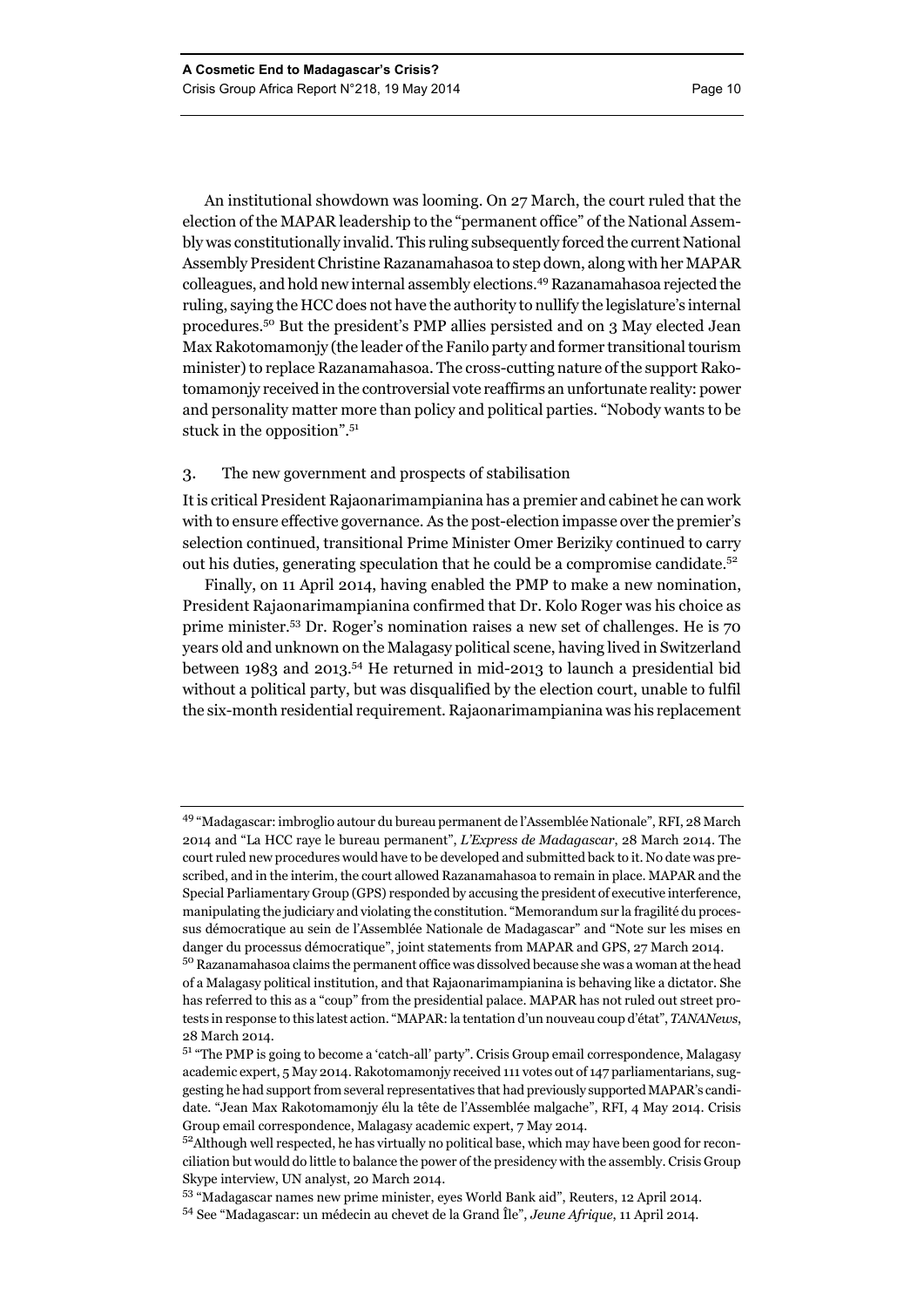candidate, now leading some to speculate that the prime minister post was being used to "return the favour" to Kolo Roger.<sup>55</sup>

Roger's nomination again suggests that Malagasy politics is neither institutionalised nor policy based. Roger has never held a post in government, nor does he represent a policy platform.

The PMP and MAPAR have welcomed Roger's nomination with both hoping to gain crucial portfolios.56 Given that the nomination process took several months, it was a positive development that the government was announced on 18 April, a week after Roger's appointment. Of the 31 new ministers, six are women and seven previously served under the transitional government.57

The composition of the new administration creates opportunities and challenges. On the one hand, a diverse array of parties and loyalties are represented – an important step toward consensus.58 On the other hand, several key appointments, including the strategic resources minister and the secretary of state for infrastructure and public works appear to have been doled out to loyal lieutenants of the president. This could create a turf battle for some of the most important aspects of Madagascar's immediate economic re-opening: infrastructure and extractive industries.59 Roger has emphasised the technical nature of the cabinet.<sup>60</sup> How these ministries are run will be an important barometer not only for how seriously the new president addresses governance issues, but also for how dominant he is over the National Assembly. Recent developments there have heightened prospects of a constructive relationship between the government and the "Permanent Office" of the National Assembly.<sup>61</sup>

No matter what, Rajoelina, who purposefully fuelled speculation that he is preparing a future presidential bid, is unlikely to sit idly on the sidelines. The extent to which he is willing to defy institutional authority remains to be seen, but as a journalist put

<sup>55 &</sup>quot;It's a logical strategic choice, given that Kolo and Etienne chose Hery as their substitution candidate". Crisis Group email correspondence, Malagasy political expert, 11 April 2014.

<sup>56 &</sup>quot;Everyone is just going to position themselves to become a member of [Roger's] government". Crisis Group email correspondence, Malagasy political expert, 11 April 2014. Dr Rogers was nominated by twelve parties represented in the Assembly and was backed by 93 parliamentarians. "Madagascar names new prime minister …", op. cit. MAPAR's nascent coalition with independent parliamentarians unravelled as its members joined the PMP establishing an unassailable majority. Rajaonarimampianina and Kolo put together an inclusive government, with two ministries for MAPAR members (both of whom reportedly defied Rajeolina's assertion that MAPAR would not participate in the new government) and one ministry for the leader of the Ravalomanana movement, Roland Ravotomanga. The government also includes two former presidential candidates but excludes both the Green Party of Saraha Georget and Hiaraka Isiki of former Prime Minister Camille Vital. "Madagascar: Kolo Roger forme un gouvernement d'ouverture", RFI, 18 April 2014. 57 Several international actors made it clear that they were hopeful women would be well represented, and some pressed the government to avoid appointing any ministers who had served during the

transition. Crisis Group email correspondence, Malagasy political expert, 20 April 2014.

<sup>58</sup> Ravalomanana movement and MAPAR representatives are both included in the new government, for example.

<sup>59</sup> Crisis Group email correspondence, Madagascar expert, 20 April 2014.

<sup>60 &</sup>quot;Madagascar: Kolo Roger forme un gouvernement d'ouverture", op. cit. The new strategic resources ministry, which will be overseen by the presidency, is to be run by Joeli Lalaharisaina, regarded as one of most qualified technicians in the sector. Crisis Group email correspondence, Malagasy academic expert, 7 May 2014.

<sup>&</sup>lt;sup>61</sup> Roger and Rajaonarimampianina have also encouraged a balance of interests in the composition of the new "Permanent Office". The Ravolamanana movement, for example, has been allocated one of the six vice president positions in the National Assembly as well as one of the key administrative oversight roles ("questeur").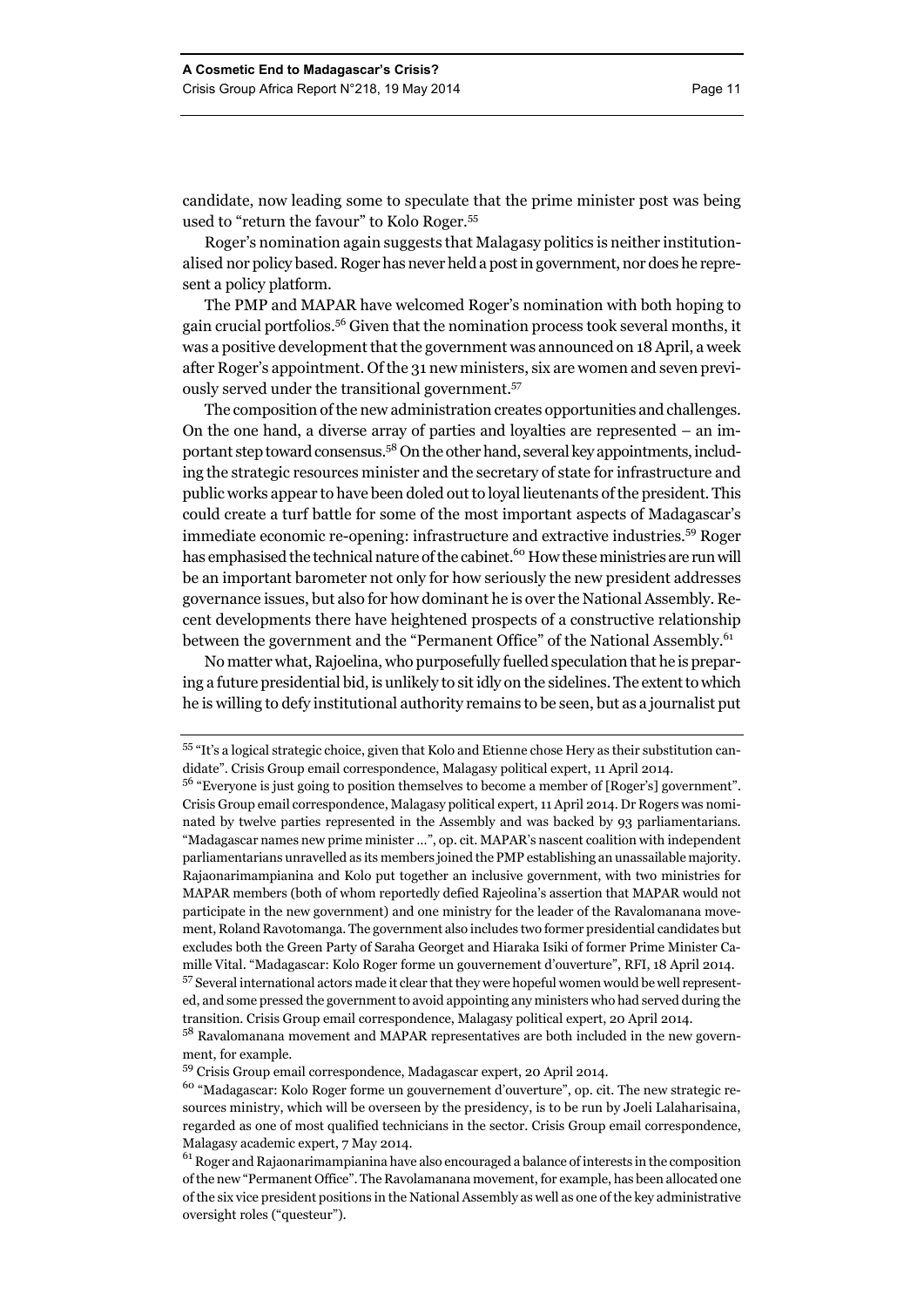it, "the Ravalomanana-Rajoelina divide is now secondary; what matters now is Rajoelina-Rajaonarimampianina".62 If Rajaonarimampianina distances himself too far from MAPAR – and Rajoelina – the latter could try to undermine, or even destabilise, his administration.<sup>63</sup> Fortunately, a military coup seems unlikely in the short term, as there is general awareness that this would be "suicidal" and "generate fierce blowback" from the international community.64

Aside from the Rajoelina-Rajaonarimampianina divide, the relationship between Ravalomanana and Robinson is also strained. They have reportedly not spoken since late January 2014, when Robinson accepted the election result. He also is keen to assert himself as a major political player in his own right. Both Ravalomanana and Rajoelina may well try to block these attempts.

It is therefore unclear whether the proxy dynamic, deemed necessary to ensure elections took place, will end up being more stabilising than destabilising. While it reduces the salience of the Ravalomanana-Rajoelina rivalry, not to mention their immediate visibility as potential destabilising elements, it has fuelled internal rivalries between the patrons and their proxies. This creates new challenges, but appears for the moment to be contained as all parties continue to work within the legal and institutional framework. Further crisis beckons if protagonists resort to the cynical political tactics that have been the hallmark of Malagasy politics.

One positive break with the past – so far – has been President Rajaonarimampianina's positive treatment of his rival. Historically, election losers have been exiled or jailed, though in this instance Robinson is unlikely to be seen as an independent threat. There was some talk Robinson might be offered the health portfolio but Prime Minister Roger took it and in recent weeks, Robinson has slipped largely out of public view.65 The new government should continue treating its former rivals with respect, and there should be a safe space for a "loyal opposition" to form and actively voice dissent. This does not contradict efforts to promote inclusivity, but should rather be promoted as complementary.

#### B. *Risk of Military Intervention*

Madagascar's "dysfunctional" security sector, and in particular its army and gendarmerie, are central to the present challenges. Historically weak, the military has been

<sup>62</sup> Rajaonarimampianina was an accountant, not a politician, until Rajoelina made him budget and finance minister in the transitional government. As a result, he is seen as a technocrat who was "made" by Rajoelina but is now seeking his own power base. Crisis Group interview, Malagasy journalist, Antananarivo, 30 January 2014.

<sup>&</sup>lt;sup>63</sup> "Rajaonarimampianina must speak to us and end his politics of exclusion toward MAPAR. Otherwise, he could force us into a strategy of political survival ...". Crisis Group interview, MAPAR official, Antananarivo, 18 February 2014.

<sup>&</sup>lt;sup>64</sup> Crisis Group Skype interview, UN analyst, 20 March 2014. Others are less optimistic. "We cannot say that military intervention is unimaginable, now, in a month, in three months or a year. The early period of the new president's regime has commenced badly". Crisis Group email correspondence, Malagasy (retired) general, 28 January 2014. In the wake of the HCC ruling, rumours have begun to circulate that MAPAR members approached the military for support, but that at the moment the latter is keen to retain a distance. Crisis Group interview, International Contact Group for Madagascar member, 1 April 2014.

 $65$  Crisis Group email correspondence, Malagasy academic expert, 7 May 2014.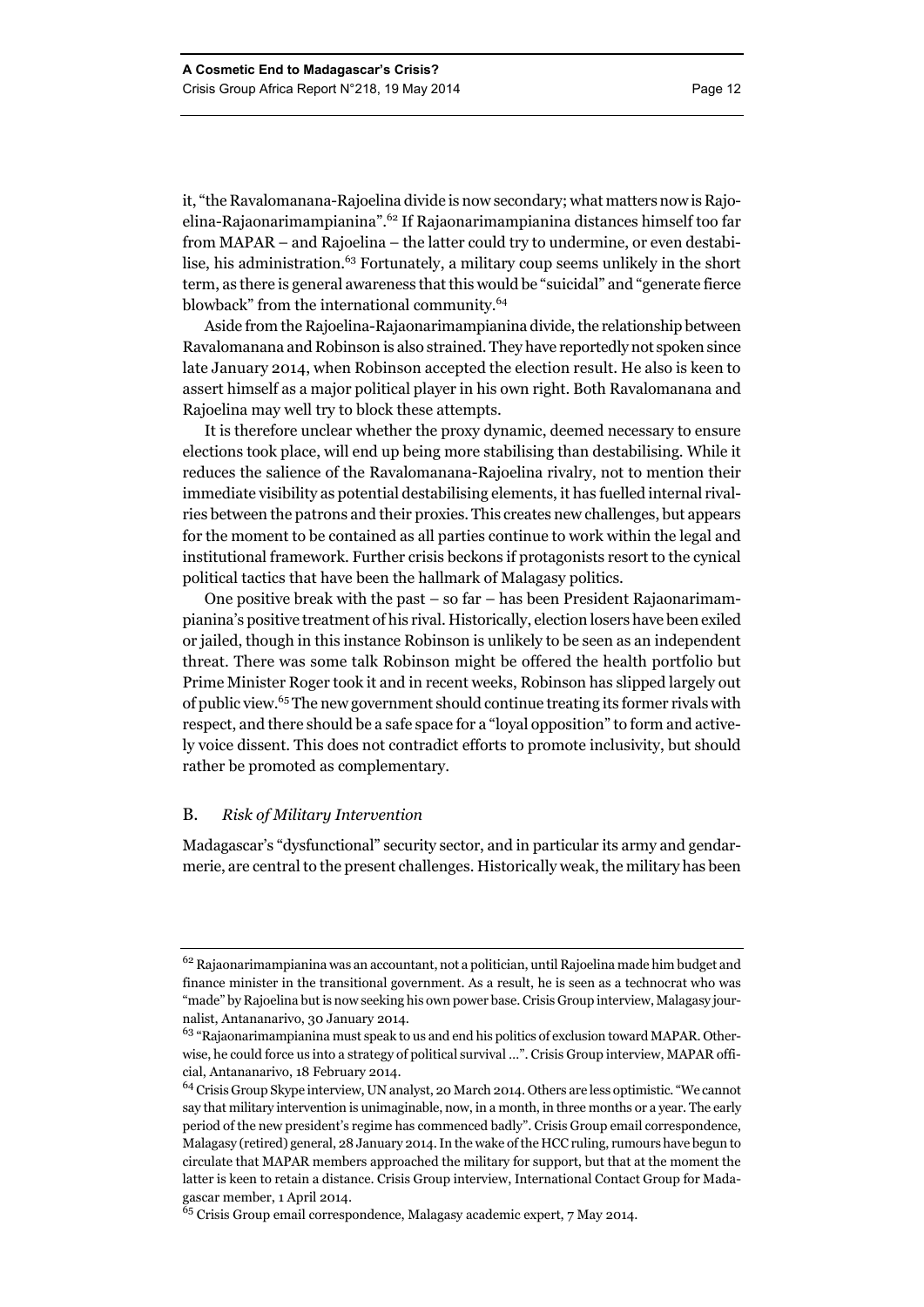"instrumentalised by successive heads of state", and senior military officers proactively engaged in pursuit of their own economic and political interests.<sup>66</sup>

The close links between political and military elites combined with the politicisation of career advancement has created opportunities and incentives for the army to intervene in politics. It has repeatedly done so since independence, with officers serving as presidents more often than civilians, several successful coups and even more failed attempts.<sup>67</sup> Political intervention has generated and exacerbated fault lines in the security services as well.

Although considered a remote prospect, the risk of direct military involvement has not entirely dissipated. The recent removal of General Andre Ndirarijaona and General Richard Ravalomanana (no relative of the former president), the heads of the army and gendarmerie respectively, coupled with their replacements alongside other significant appointments in the heart of the defence ministry, reflect Rajaonarimampianina's efforts to consolidate his position and authority, but at the same time ensure a measure of continuity for, and confidence in, the security services.<sup>68</sup>

Political interference in military career advancement is a common practice, but it intensified after 2009.69 Both Ndirarijaona and Ravalomanana were loyal to Rajoelina by careful design, not influence.70 On 27 December 2013, even before Rajaonarimampianina's victory was certified, Rajoelina promoted a slate of loyal officers who had served him, both by putting him in power and during the transition.<sup>71</sup> These latest promotions may have been designed to enhance the former president's standing among senior officers as some form of insurance policy, should Rajaonarimampianina try to sideline him,72 but this has not stopped the new administration from taking bold moves that significantly reduce his influence in the security sector.

68 "Coup de balai aux Forces armées", *L'Express de Madagascar*, 3 May 2014.

 $72$  Crisis Group telephone interview, Malagasy academic and military expert, 31 January 2014. Rajoelina's personal protection force, the Special Intervention Force (FIS), was disbanded in late

<sup>66</sup> Oliver Jütersonke and Moncef Kartas, "Ethos of Exploitation: Insecurity and predation in Madagascar", Small Arms Survey, 2011, p. 167.

 $67$  There are examples of political crises in which the military remained largely neutral: in 1991, when Ratsiraka's increasingly unpopular government was replaced by a transitional government led by Albert Zafy, who won the 1992 elections and established the 3rd Republic, as well as in 2002, in the standoff between President Ratsiraka and his challenger, Marc Ravalomanana. Presidents Gabriel Ramanantsoa (1972-1975), Richard Ratsimandrava (1975), Gilles Andriamahazo (1975) and Didier Ratsiraka (1975-1993 and 1997-2002) were all military officers, although their administrations cannot be described as military regimes.

<sup>&</sup>lt;sup>69</sup> "Many of the current officers experienced a lightning-fast rise through the ranks on the coattails of Rajoelina". Crisis Group email correspondence, Malagasy academic and military expert, 19 October 2013.

<sup>70 &</sup>quot;The problem is that in Madagascar, you can simply buy the military off. Rajoelina did it". Crisis Group interview, opposition member, Antananarivo, 5 July 2012. "The regime has tried to buy off members of the gendarmerie in exchange for their support". Crisis Group email correspondence, academic and military expert, 19 October 2013. While such claims are not corroborated in any particular case, observers have noted that loyalty appears to be a reliable ticket to career advancement and the associated benefits. General Rakotoarimasy (minister of the armed forces), General Randrianazary (secretary of state of the gendarmerie) and Richard Ravalomanana (no relation to the former president, commander of the gendarmerie) were all Rajoelina allies. For more, see Ramasy and Vallée, op. cit., p. 9.

 $71$  Eighteen colonels were promoted to general, and thirteen brigadier-generals were promoted to major-generals. The international community worries that those who "were promoted during the dying days of [Rajoelina's] presidency may feel threatened". Crisis Group Skype interview, UN analyst, 20 March 2014.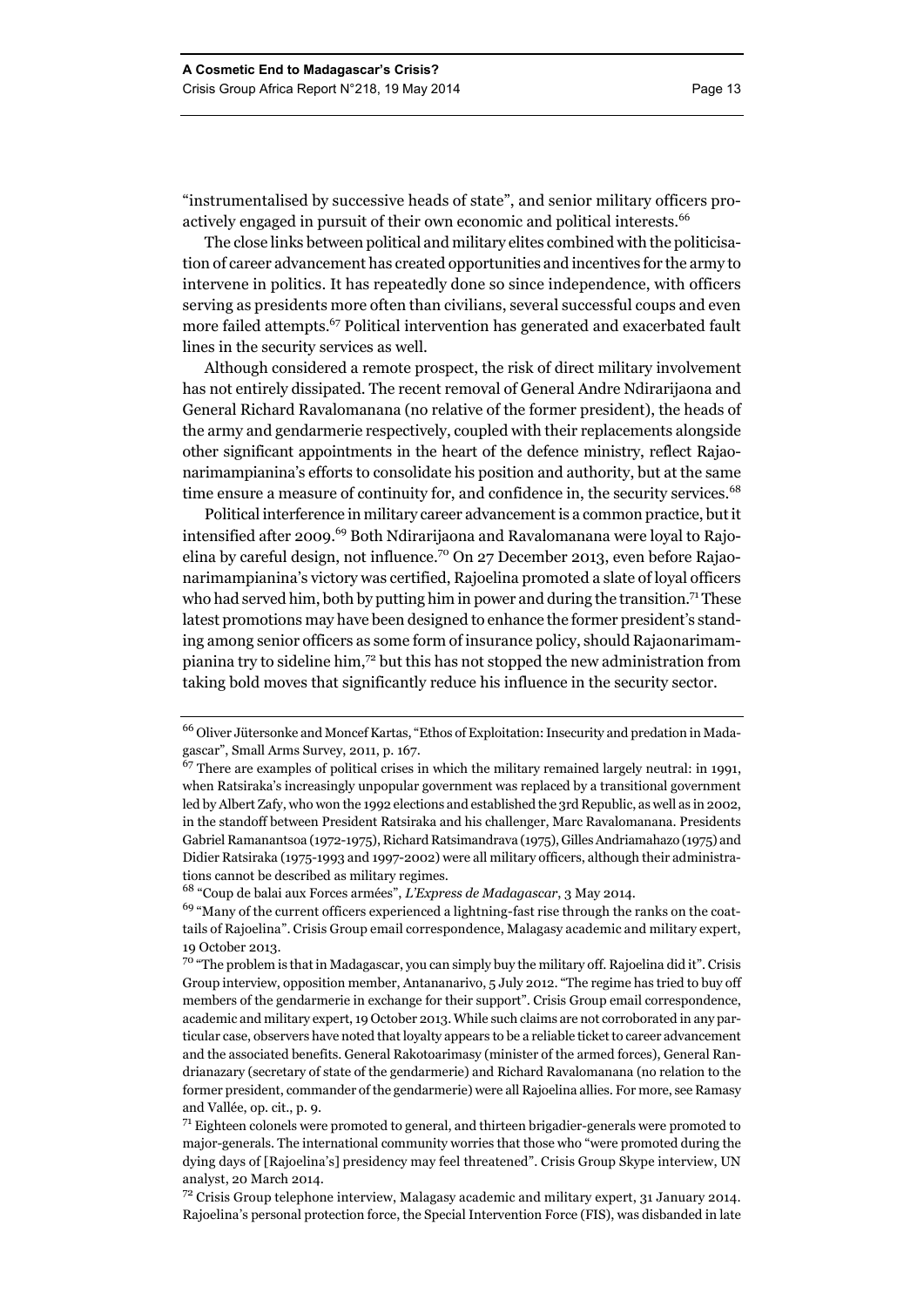Both presidents Ravalomanana and Rajoelina used military promotions and appointments to secure their authority.73 Rajaonarimampianina on face value has followed suit, albeit for perhaps understandable short-term reasons, as he needs to firewall his administration from the toxic residue of the coup regime and to rebrand his security forces. This balancing act is potentially very risky, and the president needs over the medium term to break this dynamic of "buying" the loyalty of key officers and ensuring realistic prospects for professional career advancement.74 A broader reform agenda within the security sector is needed. The newly appointed administrative head of the defence ministry, General Didier Paza, seems to share this understanding, emphasising – with respect to policing in this instance – prospects for promotion among young officers and commanders.<sup>75</sup>

This also requires removing serving military officers from the civilian administration. Rajoelina unilaterally replaced eight of 22 regional governors with military officers less than a month before the December 2013 run-off vote.76 Labelled by some a "partial coup", Ravalomanana's camp cried foul, insisting it was an insurance strategy should the regime's candidate lose.77 Some believed it was intended to create conditions approaching a police state to ensure the regime's control, though that did not come to fruition.78 Ultimately, Rajaonarimampianina won, but many regional administrations remain controlled by military elements. The officers may be indebted

74 The 2009 coup was started by a small group of mid-level officers at Camp Capsat. It was not necessary to have active backing from the top-level officers; the coup succeeded because senior commanders did not intervene to stop it and instead waited for it to play out before choosing sides. When they did, Ravalomanana was removed from power. Crisis Group Report, *Madagascar: Crisis Heating Up*, op. cit., p. 1. At times, career advancement has also been perceived as ethnically stratified, with officers from Rajoelina's ethnic group receiving far more promotions than those of a different group. Merina advancement over Côtier officers (both Ravalomanana and Rajoelina are Merina) was a frequent reason cited for discord and divisions within the military. It is regarded as one of the contributing factors to the 2009 mutiny. Crisis Group analyst interviews in another capacity, June 2012. 75 "Général Didier Paza: 'Ma priorité, la sécurisation rurale'", *L'Express de Madagascar*, 6 May 2014.  $76$  He appointed five colonels and three generals to the various posts on 22 November 2013. The changes were primarily made in the coastal regions, where support for his proxy was strong, and there was speculation that he was attempting to create a bastion of support should the election go badly. The justification given was vague: "the candidacy of some regional leaders to legislative elections, recent insecurity and the national political context". "Madagascar military seizes control of eight regions", AFP, 22 November 2013.

77 Lydie Boka, of the French risk analysis group StrategiCo, speculated, "Rajoelina is trying to gain control of coast areas in the second round". However, international election observers found no evidence of systematic manipulation or pressure in the regions under military governors. "Doubt over election after Madagascar military handed control of regions", Reuters, 22 November 2013. <sup>78</sup> "For me, it's the reinforcement of a 'police state', a type of state that could hinder all sorts of progress, on the political, social, and economic fronts". Crisis Group email correspondence, retired general, 25 November 2013.

January 2014. Its commanding officers, who were very loyal to Rajoelina, may find themselves transferred to less powerful (and less lucrative) positions, which could prove a source of discord – and pressure Rajoelina to act to reassert himself. There has been speculation that the former FIS commander, Colonel Lylson René de Roland, may enter Rajaonarimampianina's government. His sister, Lylette René de Roland, was elected to the National Assembly, after the Special Election Commission disqualified her opponent. "Colonel Lylson takes his revenge in Madagascar", *Indian Ocean Newsletter*, no. 1374, 21 February 2014.

 $73$  Ravalomanana subsequently made enemies in the army by refusing to increase pensions in line with inflation. This contributed to the military's lack of support for him at the time of the coup. Crisis Group email correspondence, Malagasy academic expert, 5 May 2014.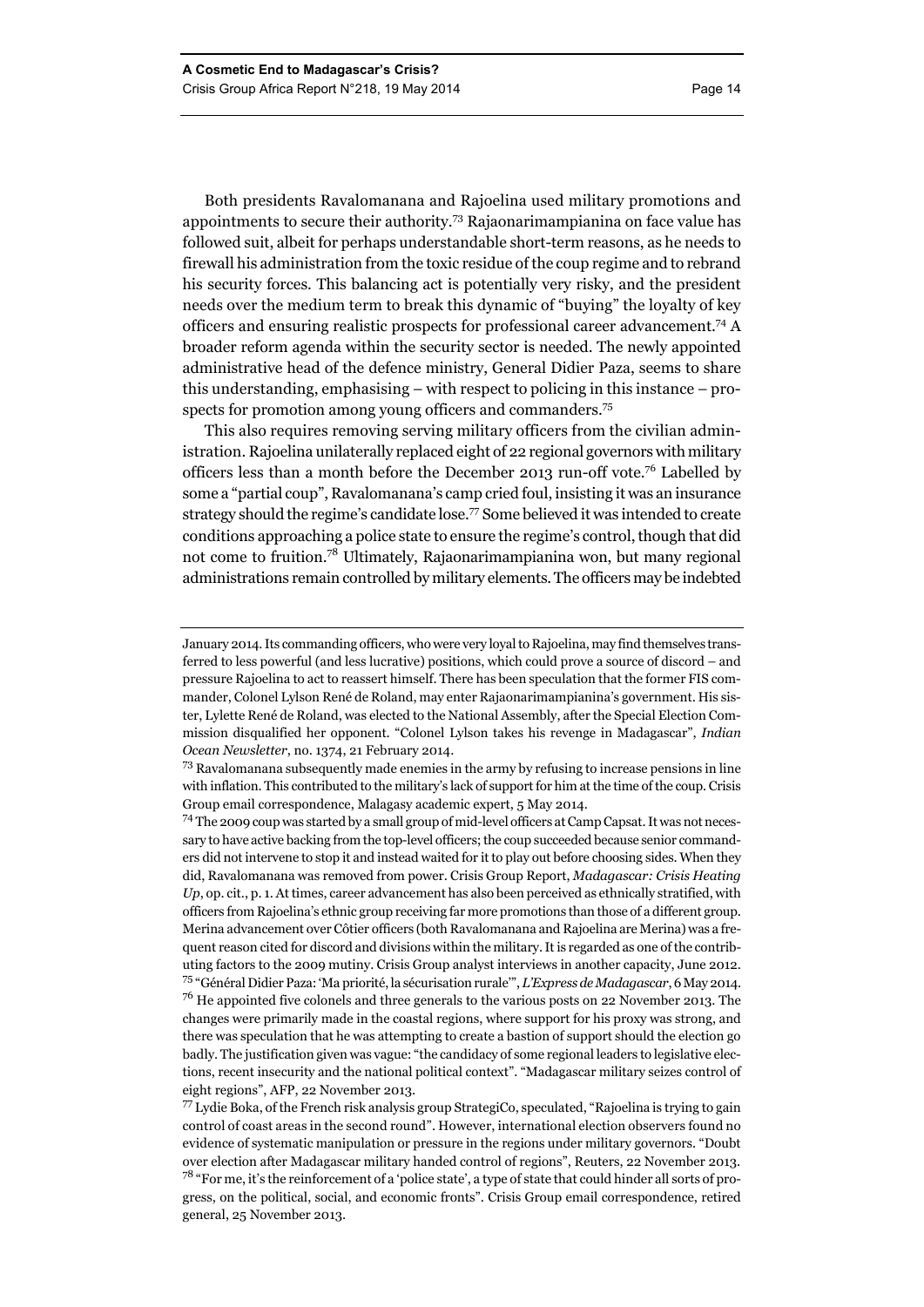to Rajoelina, but he would likely be unable to play this card from a significantly diminished power base.

For now, there is a sense among the political elites that "nobody wants to see Madagascar go back into a crisis; the military brass and politicians are both in that spirit".<sup>79</sup> The military leadership has publicly dismissed any possibility of a coup.<sup>80</sup> Whether that good-will (or fatigue from five long years of crisis) will be enough to underwrite a sustainable transition remains to be seen. Reform that strengthens capacity, professionalisation and accountability of the security forces remains a pressing need.<sup>81</sup>

<sup>79</sup> Crisis Group interview, MAPAR parliamentarian, Antananarivo, 10 February 2014.

<sup>80 &</sup>quot;General Lucien Rakatoarimasy: 'Un coup d'état est impossible'", *L'Express de Madagascar*, 28 February 2014.

 $^{81}$  Oliver Jütersonke, Moncef Kartas, with Isabelle Dauner, Julie Mandoyan and Christof Spurk, "Peace and Conflict Impact Assessment (PCIA), Madagascar", Centre on Conflict, Development and Peacebuilding, The Graduate Institute, Geneva, October 2010, p. 5.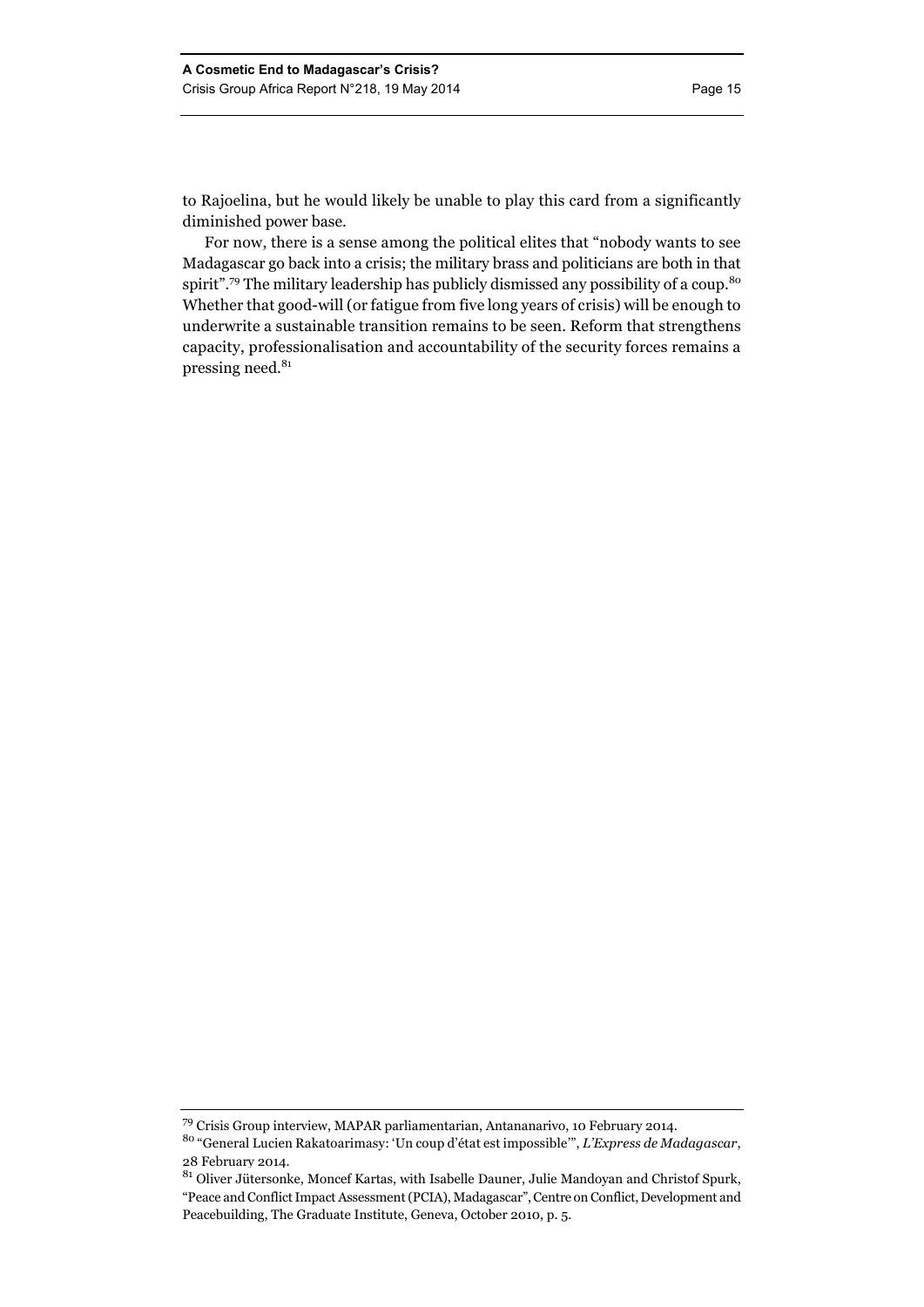### IV. **International Isolation: The Good, the Bad and the Ugly**

The 2009 coup had severe consequences. The AU suspended Madagascar and implemented targeted sanctions against 109 transitional regime members. All donors, including governments and multilateral institutions such as the World Bank and International Monetary Fund (IMF), stopped official bilateral funding, reducing the state's budget by 40 per cent in a few weeks. $82$  The U.S. refused to recognise the transitional government and expelled Madagascar from the African Growth and Opportunity Act (AGOA) program.<sup>83</sup>

#### A. *The Good: Pressure and Precedent*

Isolating Rajoelina's regime set an important precedent that coups will not be rewarded with international recognition and financial support. This forced him to continue negotiations, which led to the 2011 roadmap and the election process. However, by retaining key portfolios in the transitional government, the HAT was able to influence the pace of developments. The targeted AU and SADC sanctions had limited success in preventing many transitional government members from attending summits or travelling internationally.

Suspension of EU support and the expulsion from AGOA diminished popular support for the regime, but at a significant cost for the population itself.<sup>84</sup> This contributed to further tensions and pressure on the government to expedite elections. $85$ 

#### B. *The Bad: Increased Corruption and Cosmetic Change*

The transition lasted far longer than it should have because elites were able to find alternate, often illicit, income despite international isolation. The extent of graft and corrupt practices during this period is unknown, but it is believed to be widespread

<sup>&</sup>lt;sup>82</sup> Some money was diverted to non-governmental organisations, bypassing the government. As a European diplomat put it, "one of the main lessons of the post-coup period is that international aid can be successfully disbursed without any government involvement". Crisis Group interview, Antananarivo, 4 September 2012.

<sup>&</sup>lt;sup>83</sup> Since the coup, the U.S. was represented by a chargé d'affaires rather than an ambassador. According to government statistics, AGOA directly employed at least 50,000 Malagasy, and indirectly supported another 100,000. Most lost their jobs. "Madagascar: Textile industry unravels", Integrated Regional Information Networks (IRIN), 24 February 2010. In late March, President Rajaonarimampianina met with several top-level U.S. officials, including Samantha Power, U.S. permanent representative to the UN. The officials made clear that they are open to reinstating Madagascar but it is likely that this would take place only after a government is formed. Either way, renewed participation in AGOA may not happen until early 2015, as the annual review typically takes place in December. "Name your government, donors urge Madagascar leader", *Africa Review*, 18 March 2014.

<sup>&</sup>lt;sup>84</sup> The sharp decline in aid and preferential trade agreements, coupled with the drop in tourism and a global downturn in markets for Madagascar's main food exports (vanilla, cloves, coffee and shrimp) led to 228,000 job losses in 2010, according to the World Bank. "Madagascar: Time to Make a Fresh Start", Chatham House, January 2013; Lauren Ploch and Nicolas Cook, "Madagascar's Political Crisis", Congressional Research Service, 18 June 2012.

<sup>&</sup>lt;sup>85</sup> The HAT members of government and its allies knew that they would inevitably face an electorate who were weary of deteriorating economic and social conditions. They needed to secure a popular mandate they knew was unattainable. Crisis Group email correspondence, Malagasy academic expert, 18 April 2014.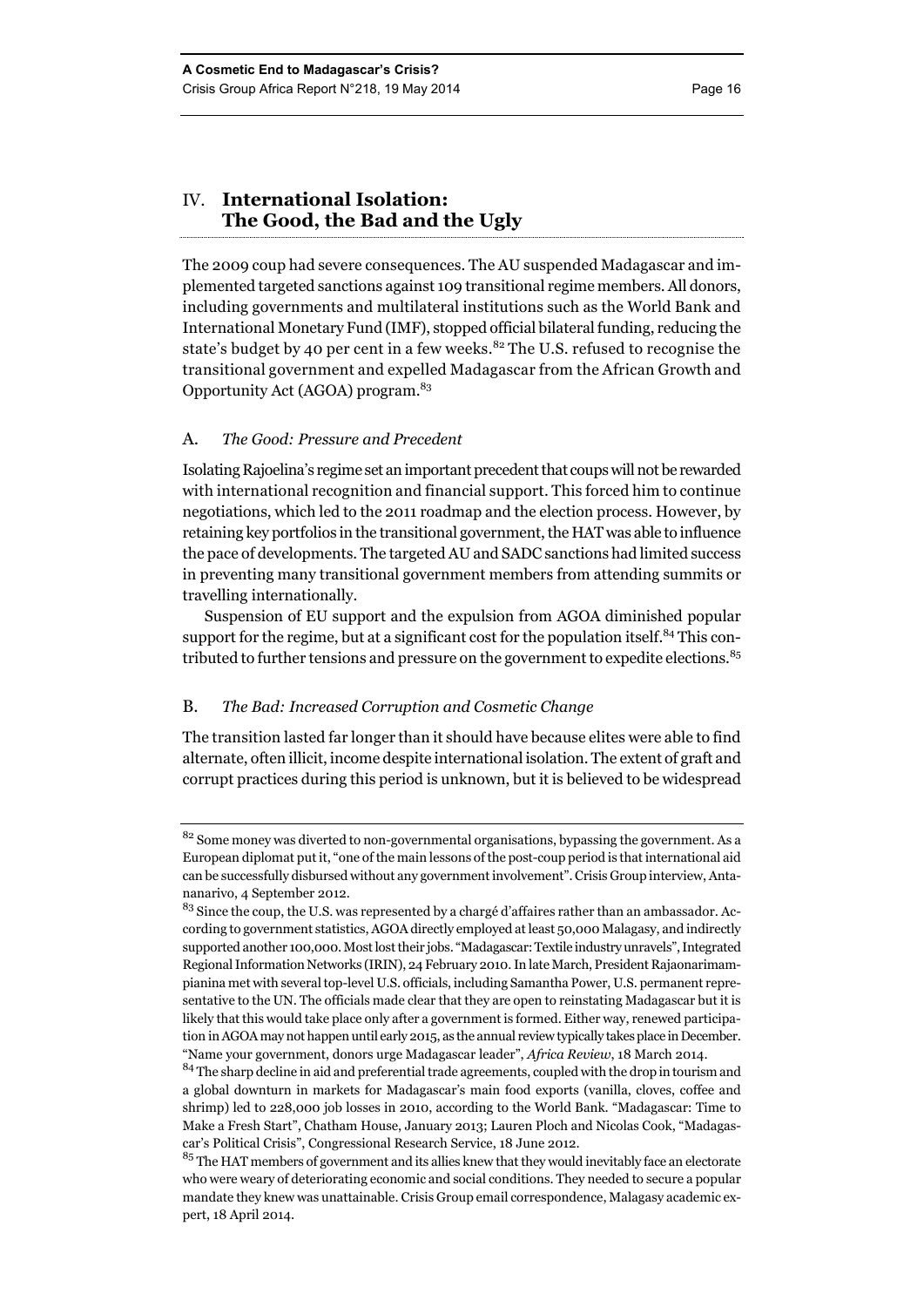in the endangered rosewood trade, mining and oil sectors.<sup>86</sup> Corruption will likely continue to be a destabilising factor that must be managed carefully in a country where institutions do not have a history of transparency and accountability. Allegations of corruption were among the key factors that brought tens of thousands of Malagasy to the streets in 2009, paving the way for the military takeover. How Rajaonarimampianina handles this challenge will be an important indicator of progress and change. His efforts to shut down illegal rosewood logging practices, as well as any future extractive industry deals, should be scrutinised closely.87 The international community, through the AU and ISG-M, must encourage a break from past practices, and pay particular attention to internal and external fiscal accountability.88

The post-coup regime was forced in 2011 to negotiate an election roadmap, accommodating a range of Malagasy players and ostensibly designed to focus the government on laying the grounds for credible polls, including the establishment of an independent electoral commission. Although the government did eventually deliver on elections, the transitional and predecessor coup regime has little to show for five years of governance.<sup>89</sup> Much-needed reforms, such as strengthening the anti-

<sup>&</sup>lt;sup>86</sup> For example, there have been widespread reports of illegal trading in endangered rosewood; "I only got off the record comments, nobody was willing to talk on tape, but everyone I spoke to said yes, the state is/was absolutely involved. They suggested that in fact, [illegal rosewood] was what was financing the elections". Crisis Group email correspondence, investigative journalist, 21 February 2014. The anti-corruption agency, Bureau Indépendant Anti-Corruption (BIANCO), was severely weakened, and there were several indications that resource corruption (particularly in the mining sector) has become deeply engrained in the political system. Crisis Group interview, mining sector employee, Antananarivo, 14 September 2012. There was also at least one instance wherein Rajoelina's regime allegedly attempted to extract huge sums from a copper-nickel mining project. According to a U.S. embassy cable, the government requested partial ownership of the project, an increase in royalty payments, or that the firm "give certain members of the HAT 'signing bonuses'. A fourth option of outright bribe payments was implied". "09Antananarivo503, Madagascar: Japanese to raise mining concern at G8", U.S. embassy Antananarivo cable, as published by Wikileaks, 7 July 2009.

<sup>87</sup> President Rajaonarimampianina "declared war" on rosewood trafficking in mid-February 2014, and vowed to increase patrols and prosecute those who were captured with illegal precious wood. However, there has not been a major change in this illegal trade, primarily due to limited state capacity. "Le pouvoir déclare la guerre", *L'Express de Madagascar*, 11 February 2014. Former Prime Minister Jean Omer Beriziky wrote a letter to President Rajaonarimampianina on 8 April 2014, noting that few people had been held to account for their alleged actions in the rosewood trade and outlining measures to pursue accountability. "JOB – the sworn enemy of rosewood traffic", *Indian Ocean Newsletter*, no. 1377, 11 April 2014. Law N°2012-010. The president has not forced this agenda in the current context as he continues to consolidate his position. Crisis Group email correspondence, Madagascar academic expert, 12 May 2014.

<sup>88</sup> Madagascar is ranked 127th of 177 countries in Transparency International's 2013 Corruption Perceptions Index. In 2009, it was ranked 99, and it had climbed into the mid-80s in international rankings during the Ravalomanana presidency. See www.transparency.org. The World Bank cites the top five constraints for doing business in Madagascar as government instability/coups, policy instability, corruption, access to finance, and crime and theft. "The Africa Competitiveness Report", World Economic Forum, 2011.

 $^{89}$  The primary achievements of the transitional regime, other than holding elections after five years of negotiations, are a new hospital on the outskirts of the capital and some stadiums. The stadiums are arguably misplaced priorities in a country with rapidly diminishing state revenue and deteriorating socio-economic conditions. There have been highly publicised disbursements by the state to directly subsidise items such as medicine, food or clothing, but almost no positive progress was made for long-term development or economic growth. "Produits de première nécessité: Rajoelina promet du riz à 1200 Ar", *L'Express de Madagascar*, 6 January 2011. The human development in-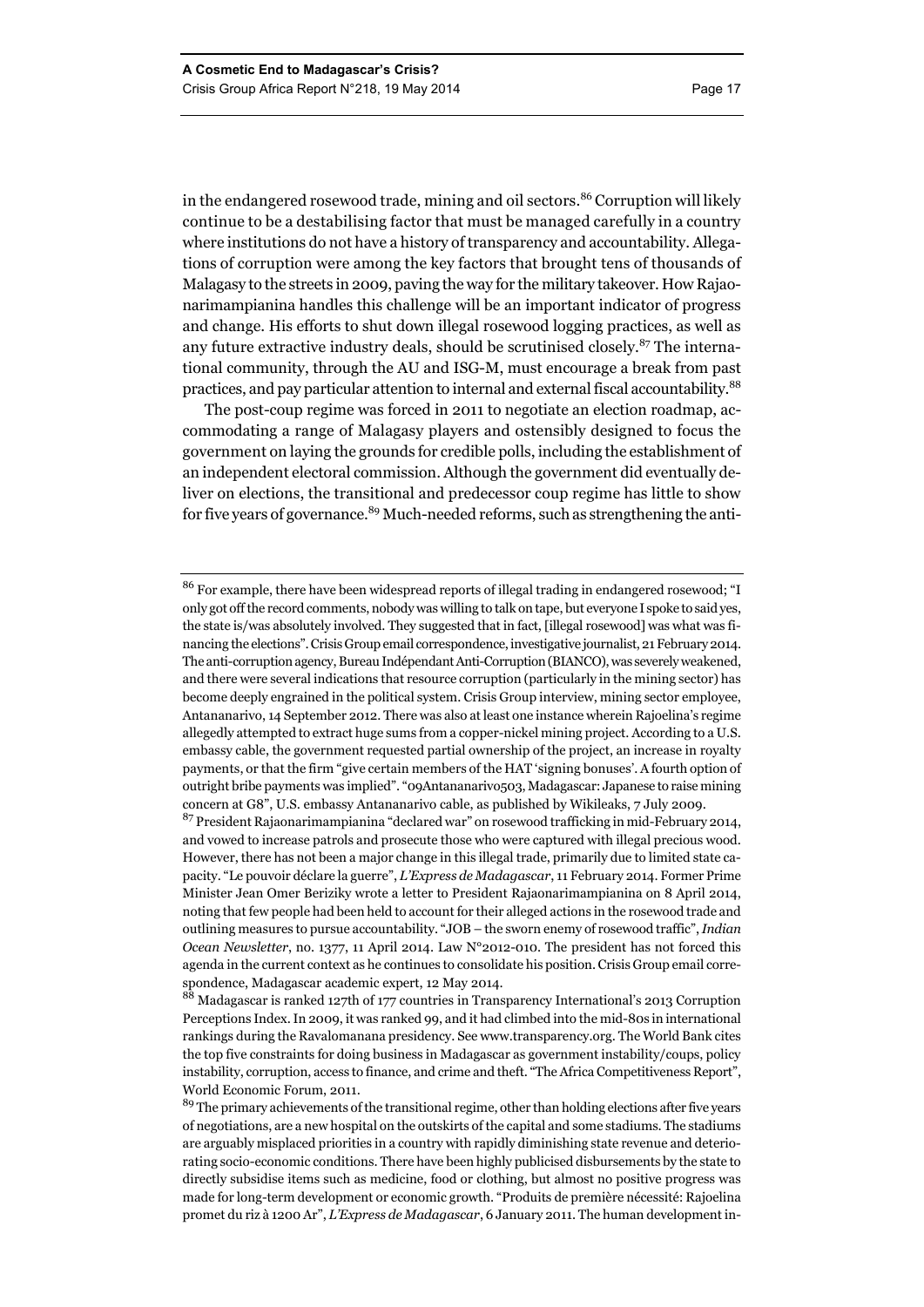corruption agency, the Bureau Indépendant Anti-Corruption (BIANCO),<sup>90</sup> did little to change toxic political dynamics that produced the crisis. Political players manoeuvred themselves to maximise their advantage for forthcoming elections.

#### C. *The Ugly: Humanitarian Crises and Weakening of the State*

The biggest long-term threat to stability is low levels of human development,  $91$  as social tensions exacerbate Madagascar's multiple vulnerabilities. Socio-economic conditions have deteriorated rapidly since 2009 and 90 per cent of the population lives on less than \$2 per day.<sup>92</sup> Government neglect and failed clean-up efforts in the wake of Cyclone Haruna in 2013 created prime breeding grounds for locusts, which subsequently infested the island at levels unprecedented since the 1950s, placing the livelihoods of 13 million and the food security of 9.6 million Malagasy at risk.<sup>93</sup> The public health context is dire, but would have been more so without international NGOs. Diseases eradicated elsewhere, such as plague, are killing more than 100 Malagasy per year.94 Humanitarian crises, including food shortages, pose a threat to long-term political stability, as popular discontent against the government increases when the population is severely strained.<sup>95</sup>

More immediately, international isolation, bad governance and limited state capacity have exacerbated a power vacuum in remote areas, particularly around Betroka in the Anosy region, part of the lawless south. Hundreds of civilians and dozens of government soldiers have been killed by *dahalo*, heavily armed cattle rustlers that often resemble militias more than bandits. They steal zebu cattle for commercial profit

dicators flatlined following the 2009 coup. "Madagascar: HDI values and rank changes in the 2013 Human Development Report", UN Development Programme, 2013.

<sup>90</sup> Established in 2004 during the Ravalomanana presidency, BIANCO is an independent selfgoverning agency, but since its inception has been under-resourced and has not been able to deter or provide remedy to mounting corruption.

<sup>91</sup> Madagascar ranks 151st in the UN Development Programme (UNDP)'s Human Development Index and is unlikely to achieve most of the Millennium Development Goals by 2015. "Madagascar overview", World Bank, April 2013.

<sup>&</sup>lt;sup>92</sup> "The last five years were worst developmentally that I've seen Madagascar at any point in the previous twenty". Crisis Group email correspondence, Madagascar academic expert, 10 October 2013. The deterioration over the last eight years is confirmed by the 1,200 respondent 2013 Afrobarometer survey, available at http://bit.ly/1orjr2m.

<sup>93 &</sup>quot;Madagascar locust crisis response to the locust plague: three-year programme 2013-2016", Food and Agricultural Organization, March 2013; "Floods, locusts leave Madagascar hungry", IRIN, 14 October 2013. Cyclone Haruna's impact could have been lessened, particularly with regard to locust infestations, had the government's response been more robust. Millions are affected both in terms of food security and a loss of livelihood.

<sup>94 &</sup>quot;Plague in Madagascar", IRIN, 20 December 2013; "La lutte contre la peste renforcée", *L'Express de Madagascar*, 4 April 2014.

<sup>&</sup>lt;sup>95</sup> Madagascar's first post-independence turmoil was sparked in 1972 when student protests against the elites' cozy relationship with the former coloniser were combined with general unrest among farmers, peasants and government workers about the stagnant economy and a general decline in living standards, leading to the government's fall. The two latest failed coup attempts suggest diminishing popular support for the government may play a role in coup opportunism.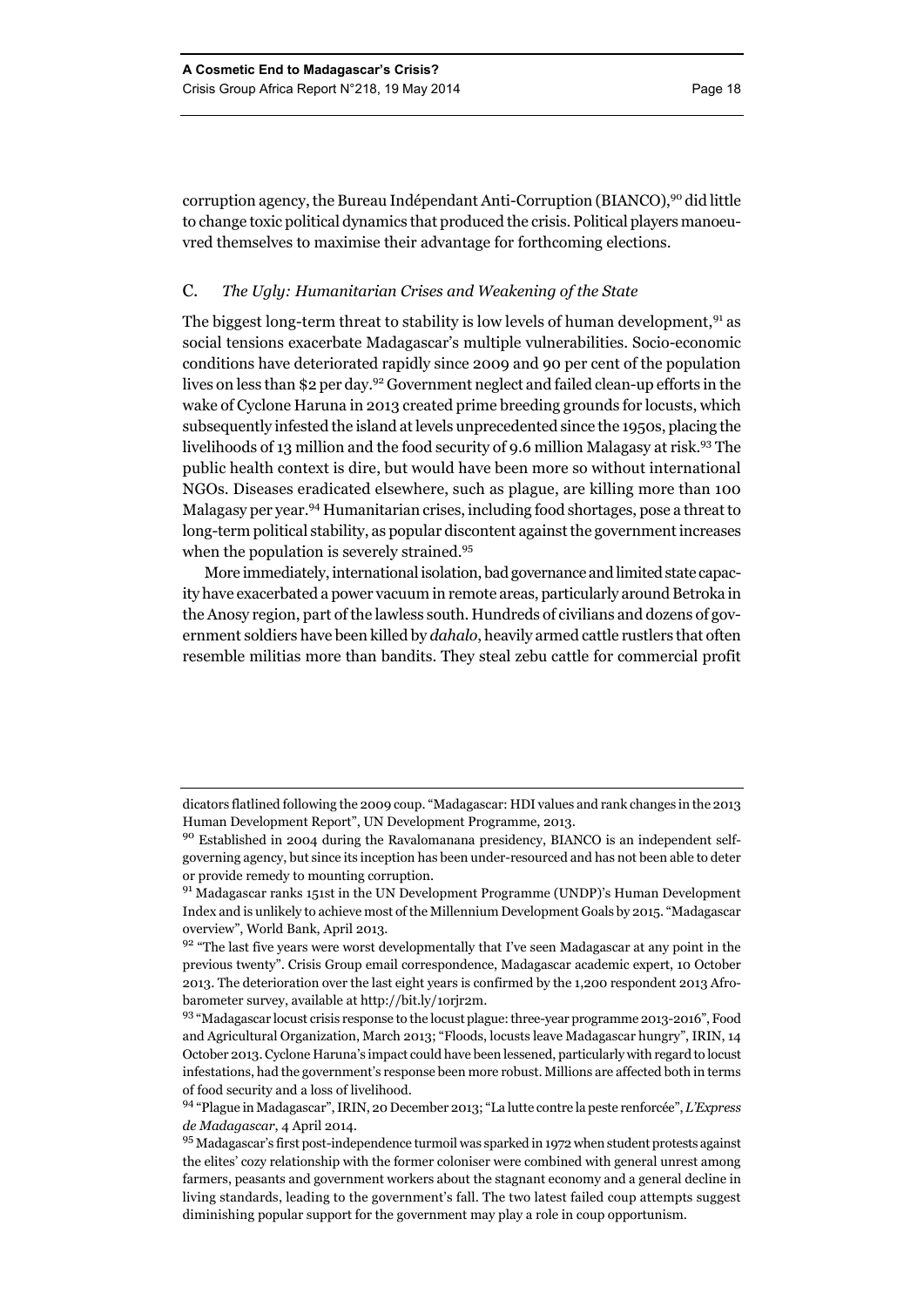and terrorise villagers along the way.96 Shortly after President Rajaonarimampianina's inauguration, fifteen *dahalo* were killed in a firefight with government forces.<sup>97</sup>

The security forces have been accused of heavy-handedness and clashes are common in the south, where the central government has a limited presence and international observers largely stay away.98 The elections proceeded there, but reports were received that ballot boxes were stolen during the run-off vote, and *dahalo* killed an election official during the first round.99 This lack of territorial control compounded by low levels of human development will be a primary test for Madagascar's security sector and Rajaonarimampianina's administration. The new administration must provide adequate backing and direction to the security services and local administration to address this situation.

<sup>&</sup>lt;sup>96</sup> One estimate found that there were over 160 attacks in two months, involving more than 3,000 cattle – for a commercial value well above \$1 million. Accurate figures are scarce, however, as most thefts go unreported. "Madagascar's unforgiving bandit lands", IRIN, 18 July 2012.

<sup>97 &</sup>quot;Vangaindrano: Quinze dahalo abattu dans une fusillade", *L'Express de Madagascar*, 8 February 2014. Without adequate government security, affected communities have formed self-defence units, known as *zamas*. "The Zebu and the Zama", IRIN, 14 April 2014. The situation has reportedly continued to deteriorate. "Madagascar: la situation sécuritaire se dégrade dans le sud", RFI, 8 May 2014. 98 "Madagascar must end mass killings and investigate security forces", Amnesty International, 20 November 2012. Oliver Jütersonke, Moncef Kartas, with Isabelle Dauner, Julie Mandoyan and Christof Spurk, op. cit, p. 65.

<sup>99 &</sup>quot;Madagascar votes in first post-coup election", *Daily Nation*, 25 October 2013.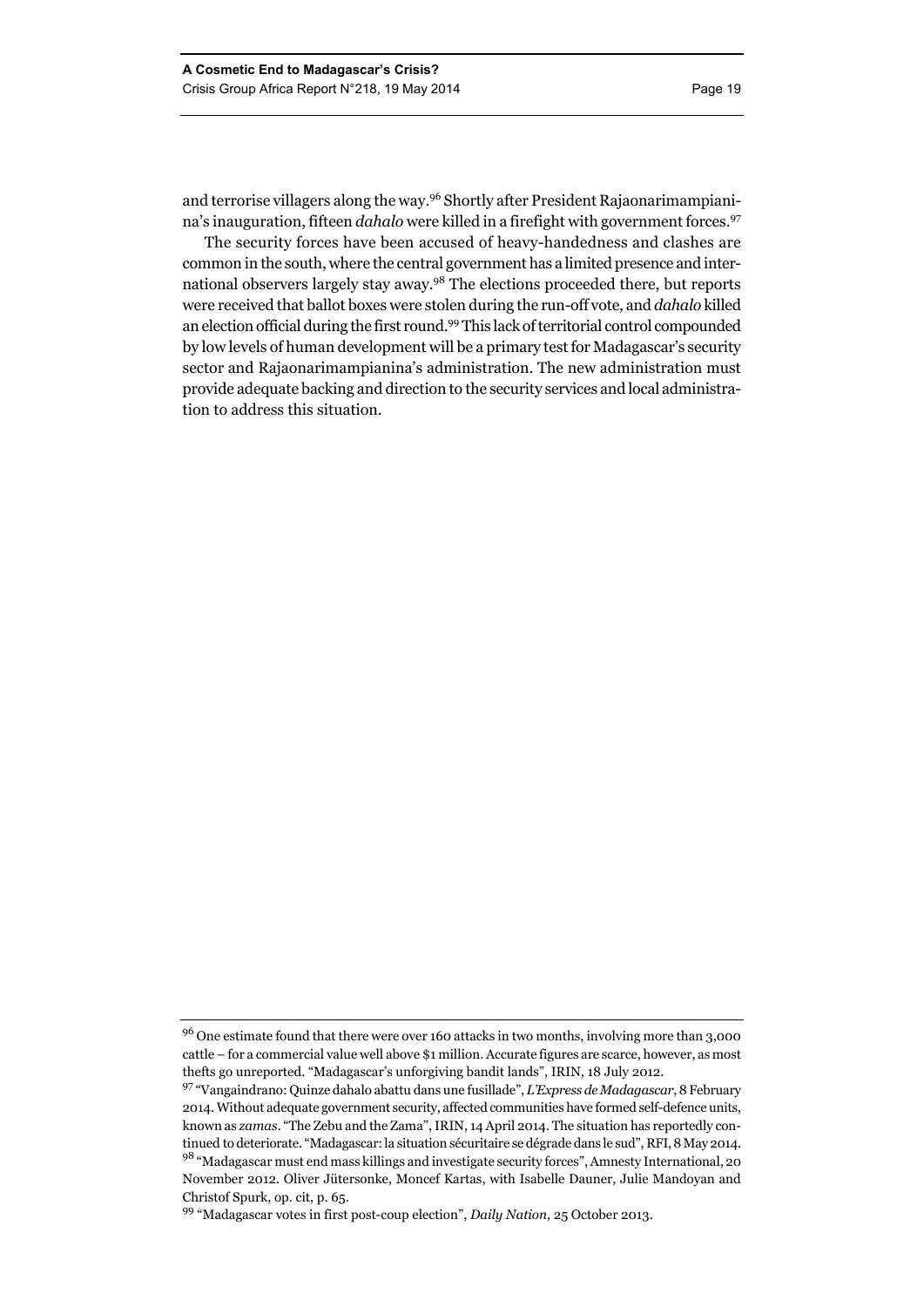#### V. **Beyond Cosmetic Solutions**

Elections have not created a *tabula rasa* and the legacy of decades of toxic political relations will have to be managed carefully and constructively. Resuscitating the economy will take time, and the government must prioritise benefits for the majority rather than pandering to selective elite interests. Despite sizeable challenges, there are opportunities to keep the country on its democratic course. The resources sector is poised to grow significantly if political stability is sufficient to reassure investors.<sup>100</sup> Ecotourism, hit hard by the 2009 coup, is an important source for growth.<sup>101</sup> Renewed AGOA benefits could create much-needed employment, though in the short to medium term, it is unlikely to return to pre-coup levels.

The AU and SADC have lifted Madagascar's suspension. Discussions are underway to resuscitate the EU's development program and others will certainly follow suit. The IMF has restored its relationship, and the World Bank has indicated that it will urgently disburse development funds.<sup>102</sup>

Ostensibly the crisis is over; SADC is closing down its liaison office and the International Contact Group will become the International Support Group (ISG-M).103 Yet, nothing substantive has changed in Malagasy politics; the election was a cosmetic shift of power, not a fundamental transformation of a system that needs more than just a makeover. The International Contact Group for Madagascar has highlighted the importance of addressing key outstanding issues relating to the roadmap and immediate development priorities.<sup>104</sup> The country faces a phalanx of short-, mediumand long-term challenges. Three policies should be adopted quickly.

<sup>&</sup>lt;sup>100</sup> The election roadmap suspended the awarding of contracts in the mining and oil exploration sectors during the transition, but the country will now be reopening up for business and investment. <sup>101</sup> President Rajaonarimampianina directly cited ecotourism as one of the main avenues that he will explore for economic growth during a 17 March 2014 press event at the UN. Video remarks available at webtv.un.org.

<sup>&</sup>lt;sup>102</sup> "African Union welcomes Madagascar back after power handover", Reuters, 27 January 2014; "Madagascar: SADC lifts suspension on Madagascar", press release, SADC, 5 February 2014. The EU is waiting for "constitutional order" to be fully restored, including the formation of a government. Crisis Group interview, Brussels, 3 March 2014. In mid-April, following the formation of the new government, the European Commission recommended "the full normalisation of relations … and the complete resumption of development cooperation". "Statement by the High Representative Catherine Ashton and the European Commissioner for Development Andries Piebalgs on the return to constitutional rule in Madagascar", European External Action Service 140418/02, 18 April 2014. "The World Bank plans to fully re-engage with Madagascar once an internationally recognized Government is formed". Crisis Group email correspondence, World Bank official, 18 February 2014. <sup>103</sup> The ICG-M recent meeting agreed the ISG-M would be co-chaired by the AU and the government and would meet at least twice a year. "9th Meeting of the International Contact Group on Madagascar (ICG-M)", Antananarivo, 28 March 2014. Continued international support in the short to medium term is critical, in particular from SADC, whose work with the ISG-M could help deepen Madagascar's regional integration and raise public awareness about the benefits of membership. Mistrust toward SADC, which was interventionist in its facilitation of the negotiations, remains in certain quarters and must be addressed if this relationship is to be consolidated. Crisis Group interview, Madagascar academic expert, 13 May 2014. However, an extended mandate for SADC in country would require political endorsement from member states as well as an invitation from Madagascar's new government. Crisis Group telephone interview, SADC official, 28 March 2014.

<sup>&</sup>lt;sup>104</sup> Ibid. Outstanding aspects of the roadmap were highlighted as "the continuation and completion of the reconciliation process, including the return of political exiles and compensation for victims of the political events of 2002 and 2009, and the organisation of local elections".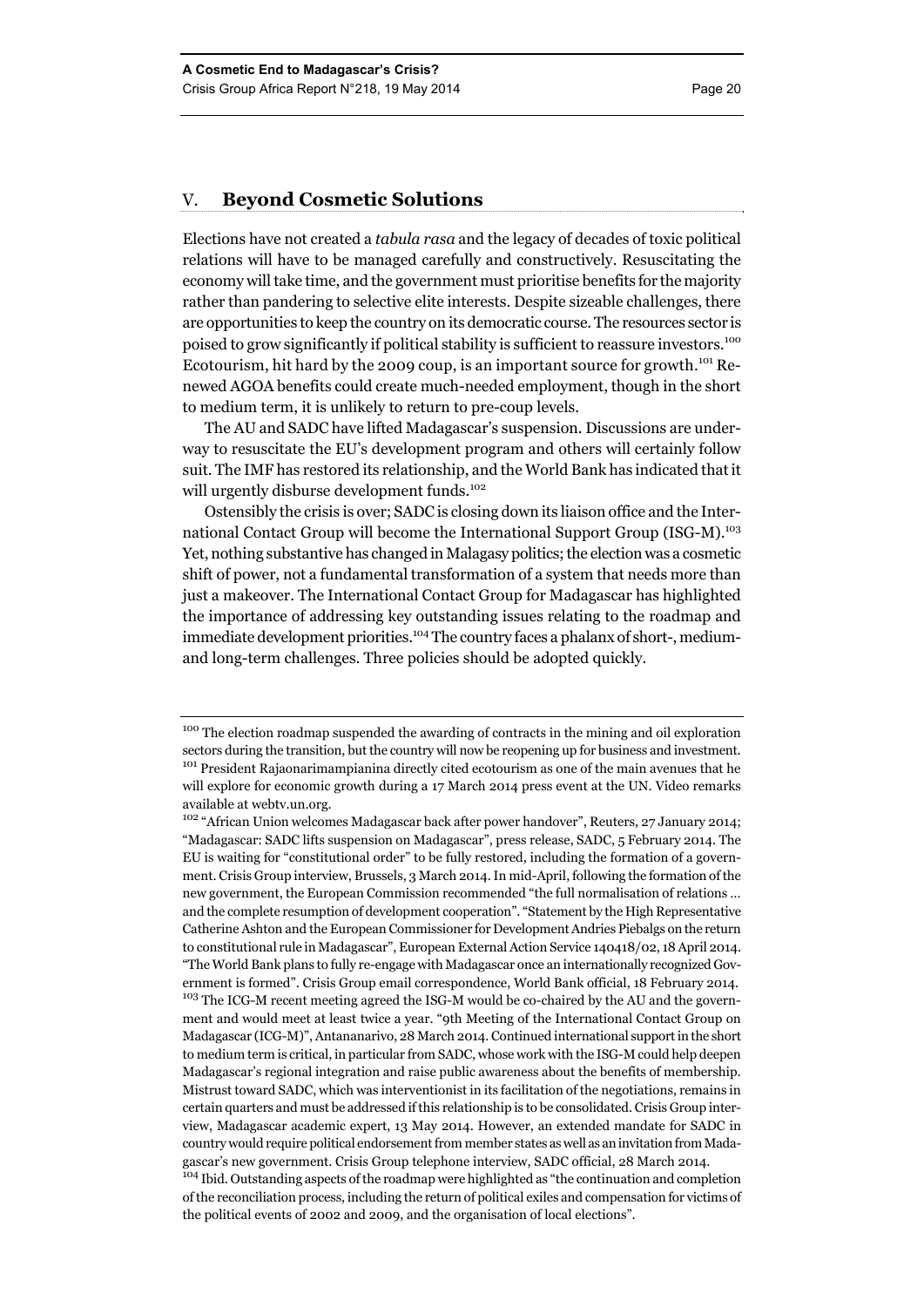#### A. *Decoupling the Military from Politics*

Averting military incursion into political life presents a major challenge that needs to be addressed to prevent another crisis. Rajaonarimampianina's decision to disband Rajoelina's Special Intervention Force (FIS)<sup>105</sup> and the Homeland Security Division  $(DST)^{106}$  was a good start in distancing the presidency from the military,<sup>107</sup> but further steps are critical. The government must stop manipulation of military career advancement; reaffirm its international commitment to rejecting coup regimes; clearly condemn forced political exile; and expedite the replacement of military regional governors with civilians.

Military career advancement should be put in the hands of an accountable professional committee to ensure the promotion process is depoliticised in accordance with international best practice. A transparent review of policy and recent promotions should be undertaken.

President Rajaonarimampianina could send a clear message to the armed forces that he will not accept military interference in politics and express his intention to return all regional governorships to civilian control. At the same time, he should make good on his promise that there would be no more political prisoners, and should seek to resolve the impasse around the remaining detainees.<sup>108</sup>

Furthermore, all international actors currently welcoming Madagascar back into their fold and disbursing funds should do so with a clear caveat: support will be taken away and the country will return to international isolation if the military intervenes again.109 In addition, the international community should make clear that it will take firm action in case of forced political exile. The expulsion of former Presidents Ravalomanana and Ratsiraka remains a contentious issue; imprisoning or exiling vanquished opponents should no longer be tolerated.

<sup>&</sup>lt;sup>105</sup> The FIS was established by Rajoelina in 2009 supposedly to combat rural banditry. "In reality ... it has become a prominent actor in urban centres, notably the capital where it [was] perceived as a security arm of the Rajoelina regime". Oliver Jütersonke and Moncef Kartas, "Ethos of Exploitation: Insecurity and Predation in Madagascar", Small Arms Survey, 2011, p. 172. The FIS has been accused of involvement in extrajudicial executions. "Madagascar must end mass killings and investigate security forces", op. cit.

<sup>&</sup>lt;sup>106</sup> The DST was also set up by Rajoelina in 2009, and along with the FIS has been accused of being a "political police squad loyal to the transitional ruling power"; "Hery Rajaonarimampianina cleans out the presidency", Madagascar Online, www.madonline.com, 30 January, 2014.

<sup>107 &</sup>quot;Madagascar: la très décriée Force d'intervention spéciale est dissoute", RFI, 30 January 2014. The subsequent replacement of Generals Ravalomanana and Ndirarijaona sends a further powerful signal of a break with the personalities associated with the coup regime. These changes provide an opportunity to reestablish the boundaries and line responsibilities of the security triad – army, gendarmerie and police – that Madagascar inherited from the French. "Ethos of Exploitation", op. cit.

<sup>&</sup>lt;sup>108</sup> "Political prisoners' relatives raising contradiction of the president's assertions", Madagascar Online, www.madonline.com, 25 March 2013. This remains a key concern for Ravalomanana and should be incorporated into broader reconciliation efforts. Crisis Group telephone interview, adviser to Ravalomanana, 10 February 2014. Detail on remaining political prisoners is sketchy, although the new administrative head of the defence ministry, General Didier Paza, recently told the media there were four military members still incarcerated. "Général Didier Paza: 'Ma priorité, la sécurisation rurale'", op. cit.

<sup>109</sup> Despite a general sense that military intervention is less likely, significant numbers (up to a third) of Malagasy either support or are indifferent to the prospect of military rule. Only four in ten state a preference for democratic governance. Afrobarometer 2013 Survey, op. cit.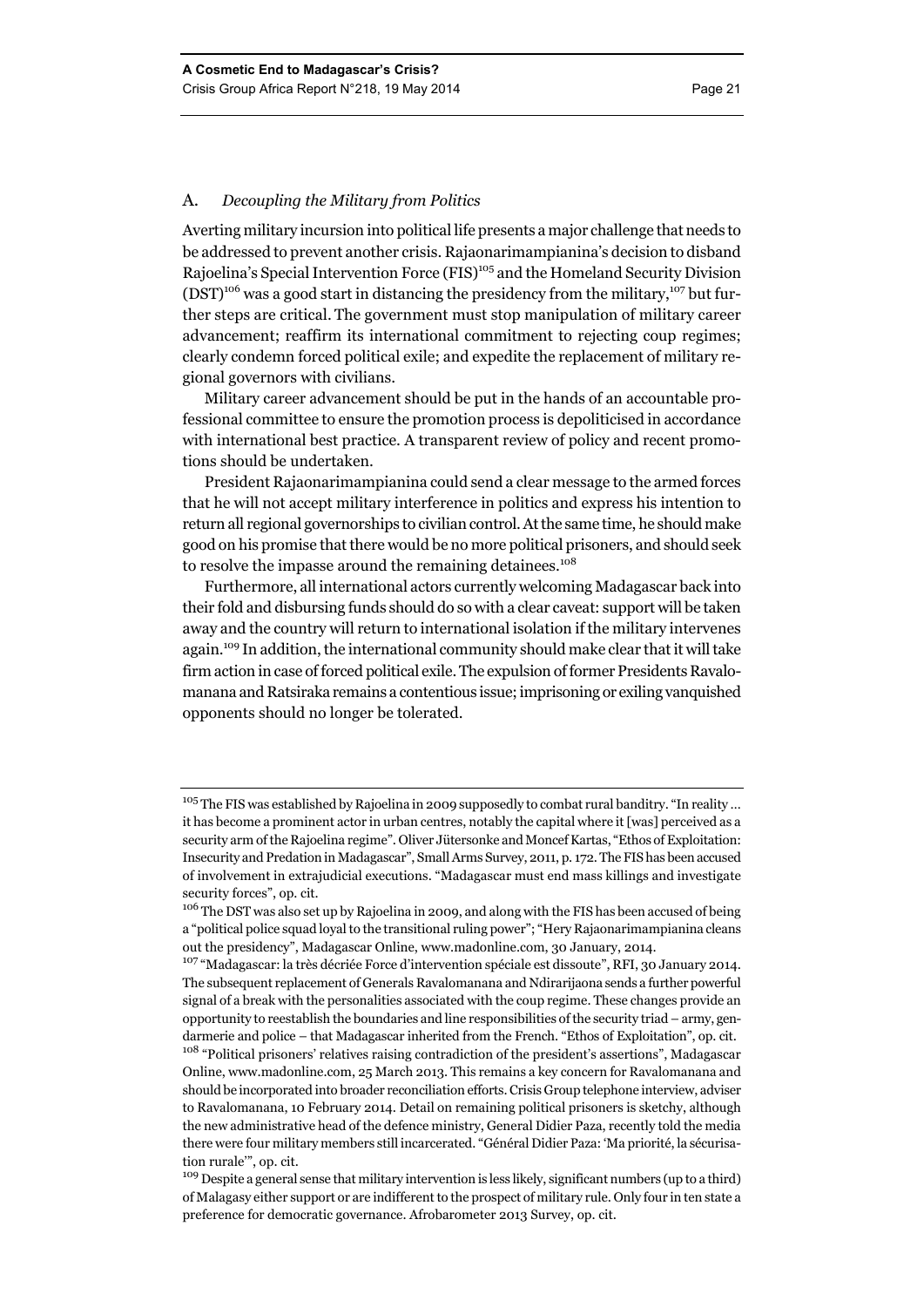#### B. *Political Reconciliation*

Public reconciliation between President Rajaonarimampianina and Jean-Louis Robinson was an important symbolic step toward political normalisation and away from winner-take-all politics, exclusion and exile. The outgoing regime's treatment of former Prime Minister Camille Vital, who actively campaigned for Robinson during the run-off election and was subsequently denied the chance to leave the country, reflects the culture of petty manipulations against political rivals.110 Rajaonarimampianina's administration has an opportunity to put an end to such practices.

The reconciliation and commitments initiated during the transition must be taken forward and nationwide efforts should be replicated at the regional, district and local levels.111 Rajaonarimampianina should organise a summit between the MAPAR and PMP coalitions. Its scope should be narrow to avoid breakdowns, focusing on the promotion of cooperative governance, as well as a limited short-term dialogue on top priorities for reconciliation and development.

In the spirit of national reconciliation, Ravalomanana should be allowed to re $turn<sup>112</sup> - on condition that he publicly pledges to accept the election results and not$ to incite street protests. His exclusion from the amnesty process must be urgently reviewed. His detractors have consistently accused him of being a "security risk", but this has not been backed up with hard evidence, as a SADC security review found in late 2012.<sup>113</sup> Lastly, in the spirit of regional cooperation and diplomacy, Madagascar should request South Africa to reduce bail conditions and return Ravalomanana's passport to enable him to travel home. As envisaged by the "ni … ni" agreement, there should be no restrictions on his ability to participate legitimately in political life or to contest future elections. This process should be tied to the broader political reconciliation efforts. Timing and sequencing are important to balance interests and concerns of those affected, but also recognise the former president has been in exile for over five years.

#### C. *Limiting Political Interference and Building Credible Institutions*

The ISG-M should closely monitor adherence to rule of law and democratic practices in the early days of Rajaonarimampianina's administration. This is already a concern with respect to the president's relationship with the National Assembly and judici-

<sup>&</sup>lt;sup>110</sup> It is unclear who gave the order to rescind his freedom to travel, but state security forces prohibited Vital from boarding an airplane, without providing a reason. "Camille Vital not allowed to leave

Malagasy territory", *Indian Ocean Times*, 23 December 2013. 111 Madagascar's Reconciliation Council (Filankevitryny Fampihavanana Malagasy or FFM) was mandated by Article 25 of the 2011 transitional roadmap. Launched officially in September 2012, council members – two representatives from each of the 22 regions – were sworn in March 2013, and the council's president, retired General Sylvain-Charles Rabotoarison, was appointed the following month. The FFM is mandated to facilitate truth, justice, amnesty, reconciliation and pardons relating to political crises since 2002. It must ensure an inclusive process and should work with the Madagascar Council of Churches (FFKM), which has played an important role in efforts to resolve political crises.

<sup>&</sup>lt;sup>112</sup> Recent efforts by Ravalomanana's legal representatives to meet Rajaonarimampianina to expedite this process have been rebuffed. "Retour de Ravalo: Brian Currin snobé par Hery Rajaonarimampianina", *Midi-Madagasikara*, 3 May 2014.

<sup>&</sup>lt;sup>113</sup> Crisis Group telephone interviews, UN official, 6 February 2014; SADC official, 28 March 2014.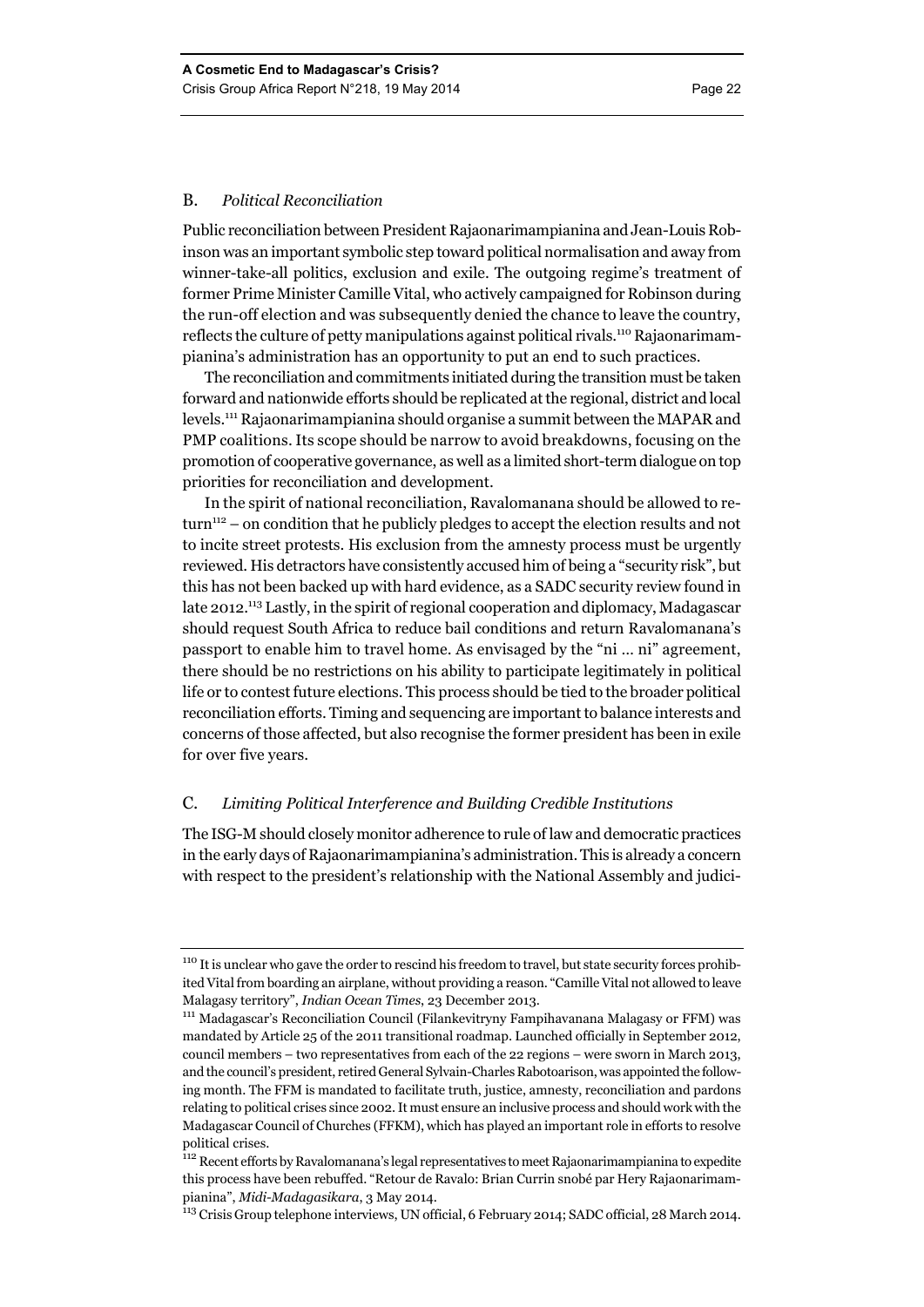ary.114 Attention should also focus on supporting efforts to promote transparency and address corruption. Support should be given to strengthening BIANCO, the anticorruption agency, to investigate and prosecute high-level corruption cases. The promotion of transparency in the extractive industry – through re-engagement with the Extractive Industry Transparency Initiative (from which the country was suspended in 2011) – will help reinforce accountability for elites and international corporations. The tone set in this crucial period will influence the trajectory of Madagascar's democratic consolidation.

<sup>&</sup>lt;sup>114</sup> There is a history of close relations between the courts and incumbent political leaders, as evidenced by Rajaonarimampianina's replacement of three members of the High Constitutional Court with people regarded as close to his movement. "Hery Rajaonarimampianina place ses hommes", *Midi-Madagasikara*, 28 February 2014; "La Haute cour constitutionnelle remaniée", *L'Express de Madagascar*, 28 February 2014. While the motivation to reconstitute the court is understandable in the context, the president's actions raise concerns about the continuities in executive interference. Political instability has resulted in an increasingly volatile legal system; this has been exacerbated over the past five years, as evidenced by recurring institutional crises. "The effective implementation of constitutional principles [is] minimal or absent". Kevashine Pillay & Aviva Zimbris, "Law and legal systems in Madagascar: A political siege", Globalex, April 2013. Trust in the judiciary has continued to decline since the 2009 coup. Only 8 per cent of Malagasy respondents indicated that they had "a lot" of trust in the courts system. Afrobarometer 2013 survey, op. cit.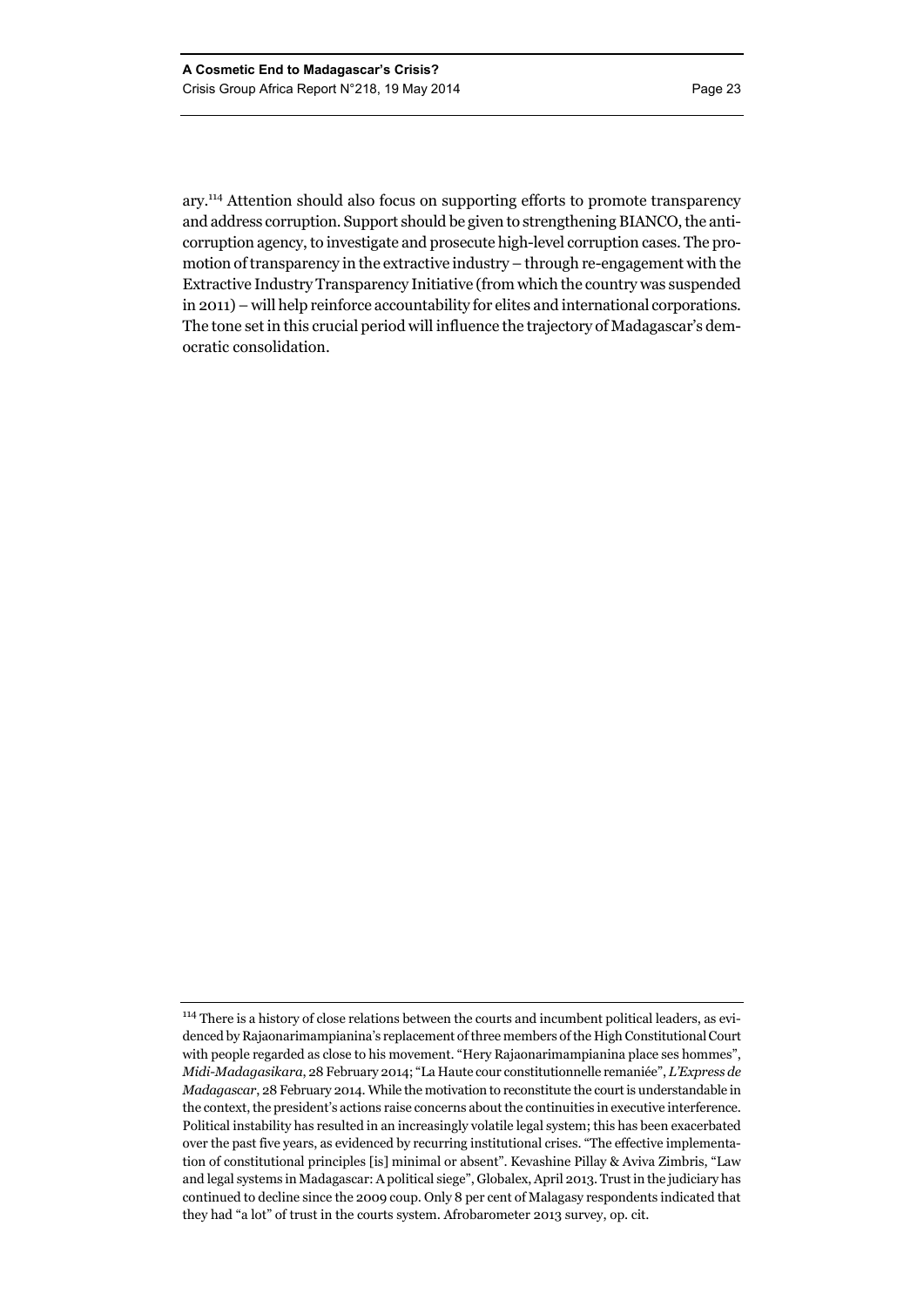#### VI. **Conclusion**

After five years of pronounced deterioration, Madagascar has an opportunity for recovery. This outcome is not guaranteed as the underlying causes of political instability remain. While donors are keen to re-engage, the international community, in particular ISG-M members, the AU, SADC and other multilateral institutions (IMF, African Development Bank, World Bank) should build its relationships with a view to supporting political and institutional reforms that contribute to long-term stability, beyond the changes brought about by the transition and 2013 elections.

A secure future is contingent on a critical mass of Malagasy politicians placing national interests above their own. The new president and government must actively promote national reconciliation; the military must commit and be seen to support its constitutional mandate under firm civilian control; upholding law and order and tackling corruption must remain a priority, as is investing in institutions that promote good governance and economic development.

President Rajaonarimampianina has moved both cautiously and boldly to distance himself from the former government, and appears intent on balancing interests based on a set of priorities to restore government services and a resuscitated development trajectory. Having cobbled together a de facto government of national unity, his new administration must now devise a realistic program of action that can support the country's recovery.

With determination and leadership from Malagasy politicians and close international support and guidance on agreed objectives, Madagascar can chart a new course. Beyond a cosmetic makeover, the challenge remains to navigate contested interests embedded in the *Grande Ile's* toxic politics.

**Johannesburg/Brussels, 19 May 2014**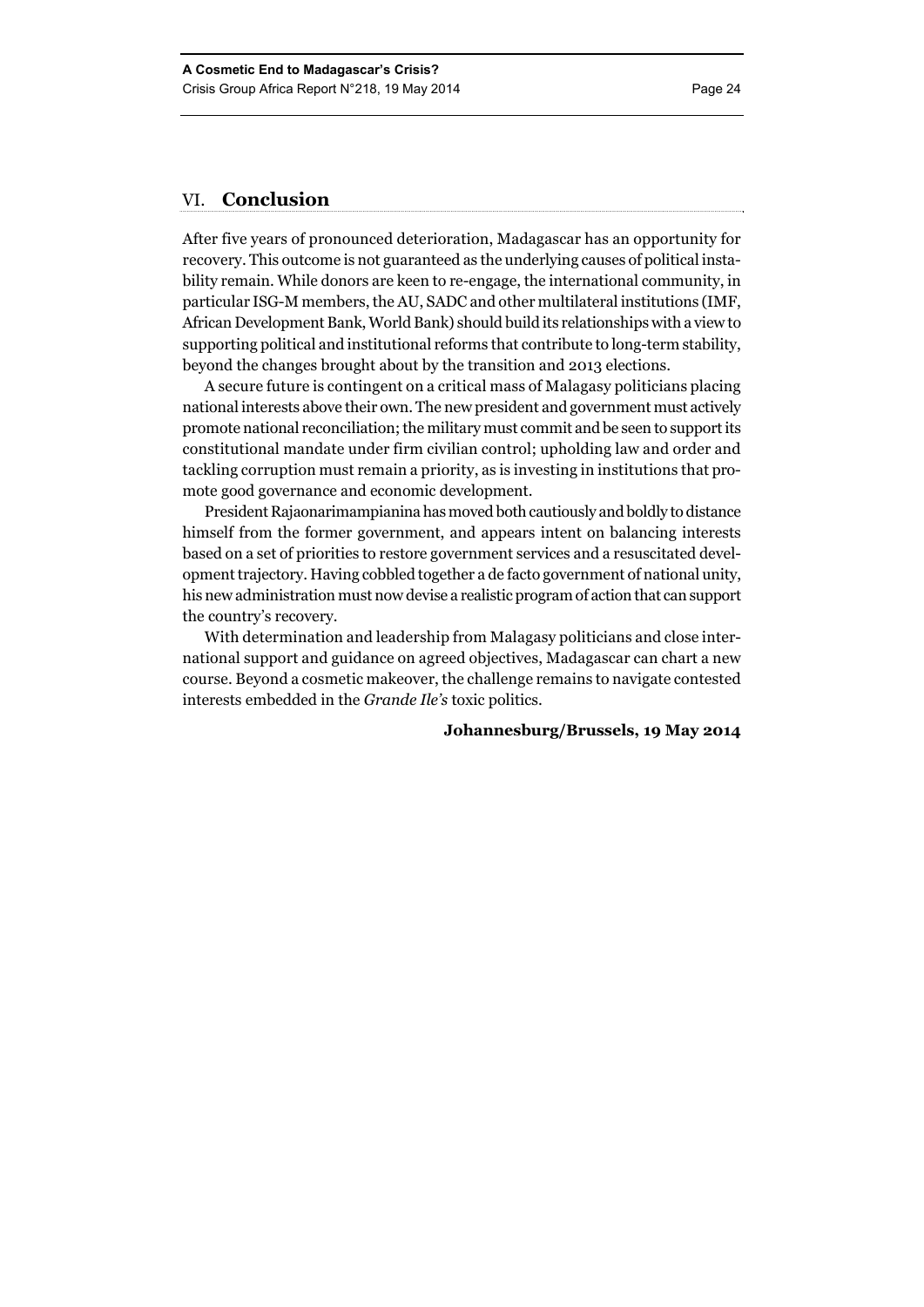#### Appendix A: Map of Madagascar



Department of Field Suppo<br>Cartographic Section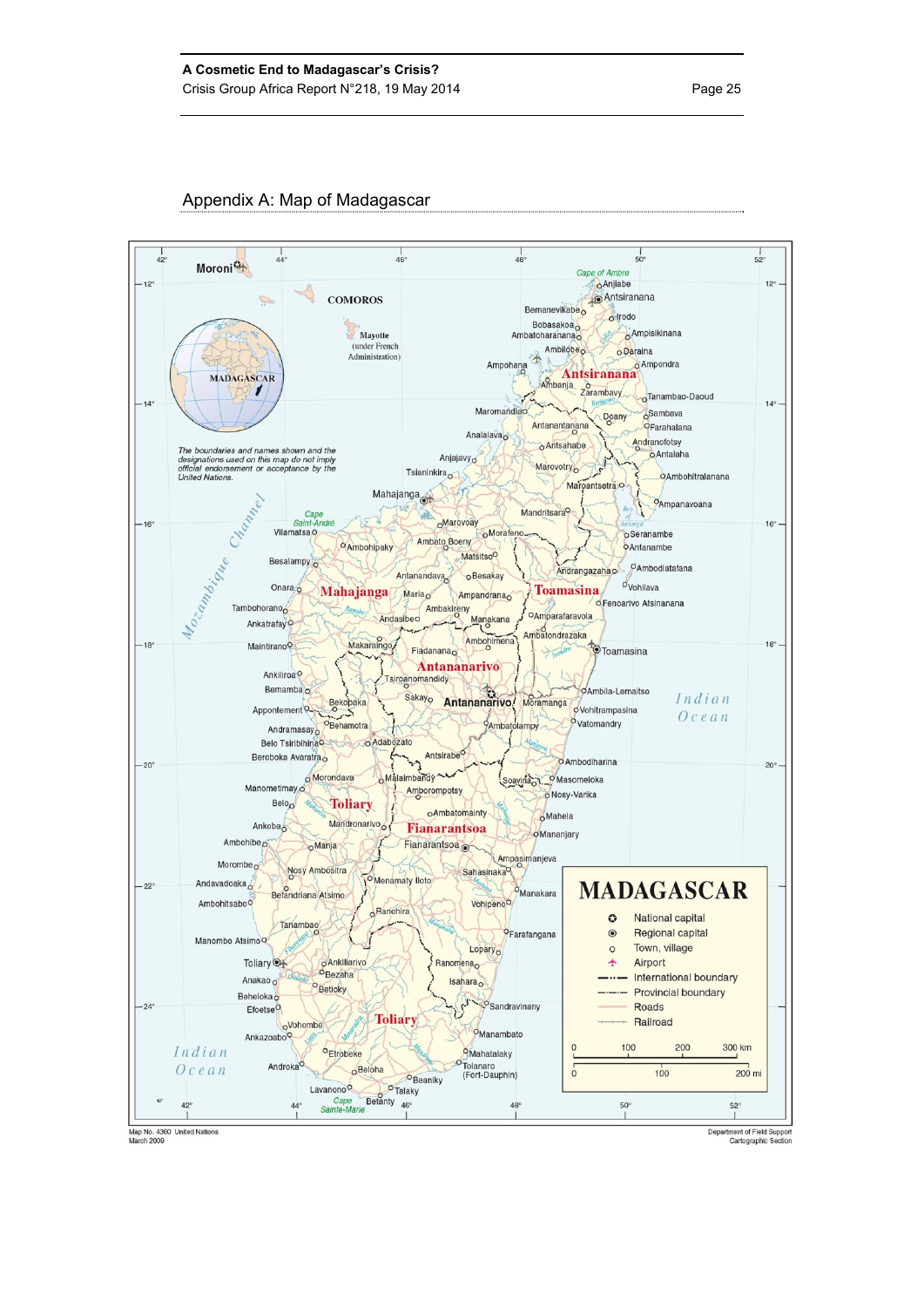#### Appendix B: About the International Crisis Group

The International Crisis Group (Crisis Group) is an independent, non-profit, non-governmental organisation, with some 120 staff members on five continents, working through field-based analysis and high-level advocacy to prevent and resolve deadly conflict.

Crisis Group's approach is grounded in field research. Teams of political analysts are located within or close by countries at risk of outbreak, escalation or recurrence of violent conflict. Based on information and assessments from the field, it produces analytical reports containing practical recommendations targeted at key international decision-takers. Crisis Group also publishes *CrisisWatch*, a twelve-page monthly bulletin, providing a succinct regular update on the state of play in all the most significant situations of conflict or potential conflict around the world.

Crisis Group's reports and briefing papers are distributed widely by email and made available simultaneously on the website, www.crisisgroup.org. Crisis Group works closely with governments and those who influence them, including the media, to highlight its crisis analyses and to generate support for its policy prescriptions.

The Crisis Group Board – which includes prominent figures from the fields of politics, diplomacy, business and the media – is directly involved in helping to bring the reports and recommendations to the attention of senior policy-makers around the world. Crisis Group is co-chaired by former UN Deputy Secretary-General and Administrator of the United Nations Development Programme (UNDP), Mark Malloch-Brown, and former U.S. Undersecretary of State and Ambassador Thomas Pickering. Its President and Chief Executive since July 2009 has been Louise Arbour, former UN High Commissioner for Human Rights and Chief Prosecutor for the International Criminal Tribunals for the former Yugoslavia and for Rwanda.

Crisis Group's international headquarters is in Brussels, and the organisation has offices or representation in 26 locations: Baghdad/Suleimaniya, Bangkok, Beijing, Beirut, Bishkek, Bogotá, Brussels, Cairo, Dakar, Dubai, Gaza City, Islamabad, Istanbul, Jerusalem, Johannesburg, Kabul, London, Mexico City, Moscow, Nairobi, New York, Seoul, Toronto, Tripoli, Tunis, Washington DC. Crisis Group currently covers some 70 areas of actual or potential conflict across four continents. In Africa, this includes, Burkina Faso, Burundi, Cameroon, Central African Republic, Chad, Côte d'Ivoire, Democratic Republic of the Congo, Eritrea, Ethiopia, Guinea, Guinea-Bissau, Kenya, Liberia, Madagascar, Nigeria, Sierra Leone, Somalia, South Sudan, Sudan, Uganda and Zimbabwe; in Asia, Afghanistan, Indonesia, Kashmir, Kazakhstan, Kyrgyzstan, Malaysia, Myanmar, Nepal, North Korea, Pakistan, Philippines, Sri Lanka, Taiwan Strait, Tajikistan, Thailand, Timor-Leste, Turkmenistan and Uzbekistan; in Europe, Armenia, Azerbaijan, Bosnia and Herzegovina, Cyprus, Georgia, Kosovo, Macedonia, North Caucasus, Serbia and Turkey; in the Middle East and North Africa, Algeria, Bahrain, Egypt, Iran, Iraq, Israel-Palestine, Jordan, Lebanon, Libya, Morocco, Syria, Tunisia, Western Sahara and Yemen; and in Latin America and the Caribbean, Colombia, Guatemala, Mexico and Venezuela.

In 2014, Crisis Group receives financial support from, or is in the process of renewing relationships with, a wide range of governments, institutional foundations, and private sources. Crisis Group receives support from the following governmental departments and agencies: Australian Agency for International Development, Austrian Development Agency, Belgian Ministry of Foreign Affairs, Canadian International Development Research Centre, Danish Ministry of Foreign Affairs, Department of Foreign Affairs, Trade and Development, Deutsche Gesellschaft für Internationale Zusammenarbeit (GIZ), Dutch Ministry of Foreign Affairs, European Union Instrument for Stability, French Ministry of Foreign Affairs, German Federal Foreign Office, Irish Aid, Principality of Liechtenstein, Luxembourg Ministry of Foreign Affairs, New Zealand (Ministry of Foreign Affairs and Trade), Norwegian Ministry of Foreign Affairs, Swedish Ministry of Foreign Affairs, Swiss Federal Department of Foreign Affairs, United Kingdom Department for International Development, U.S. Agency for International Development.

Crisis Group also holds relationships with the following institutional and private foundations: Adessium Foundation, Carnegie Corporation of New York, The Elders, Henry Luce Foundation, Humanity United, John D. and Catherine T. MacArthur Foundation, Oak Foundation, Open Society Foundations, Open Society Initiative for West Africa, Ploughshares Fund, Rockefeller Brothers Fund, Stanley Foundation and VIVA Trust.

**May 2014**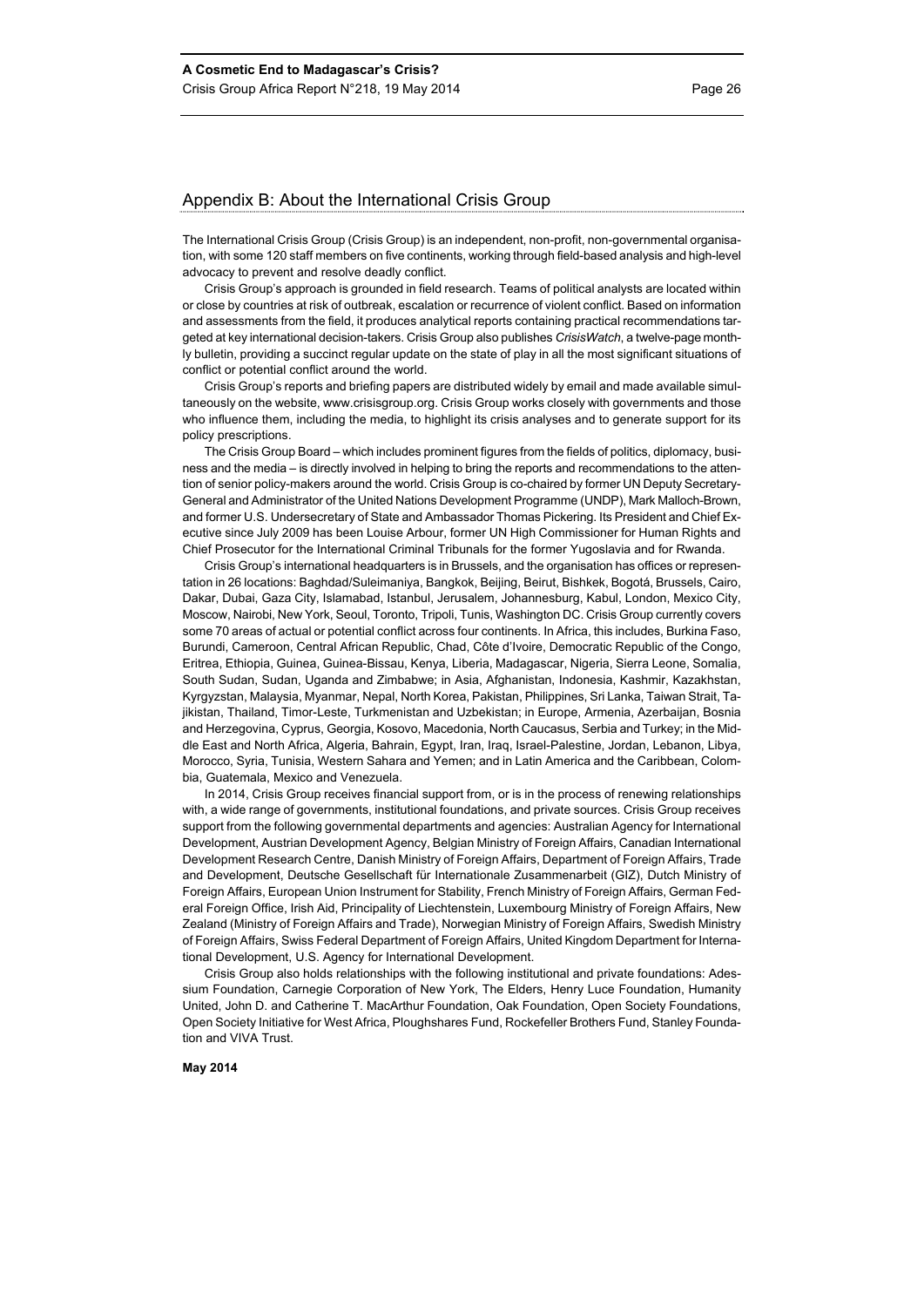#### Appendix C: Reports and Briefings on Africa since 2011

#### **Central Africa**

- *Burundi: From Electoral Boycott to Political Impasse*, Africa Report N°169, 7 February 2011 (also available in French).
- *Chad's North West: The Next High-risk Area?*, Africa Briefing N°78, 17 February 2011 (only available in French).
- *Congo: The Electoral Dilemma,* Africa Report N°175, 5 May 2011 (also available in French).
- *Congo : The Electoral Process Seen from the East,* Africa Briefing N°80, 5 September 2011 (also available in French).
- *Africa without Qaddafi: The Case of Chad*, Africa Report N°180, 21 October 2011 (also available in French).
- *Implementing Peace and Security Architecture (I): Central Africa*, Africa Report N°181, 7 November 2011 (also available in French).
- *The Lord's Resistance Army: End Game?*, Africa Report N°182, 17 November 2011.
- *Burundi: A Deepening Corruption Crisis*, Africa Report N°185, 21 March 2012 (also available in French).
- *Black Gold in the Congo: Threat to Stability or Development Opportunity?,* Africa Report N°188, 11 July 2012 (also available in French).
- *Eastern Congo: Why Stabilisation Failed*, Africa Briefing N°91, 4 October 2012 (also available in French).
- *Burundi: Bye-bye Arusha?* Africa Report N°192, 25 October 2012 (only available in French).
- *The Gulf of Guinea : The New Danger Zone,*  Africa Report N°195, 12 December 2012 (also available in French).
- *Eastern Congo: The ADF-Nalu's Lost Rebellion*, Africa Briefing N°93, 19 December 2012 (also available in French).
- *Central African Republic: Priorities of the Transition*, Africa Report N°203, 11 June 2013 (also available in French).
- *Understanding Conflict in Eastern Congo (I): The Ruzizi Plain*, Africa Report N°206, 23 July 2013 (also available in French).
- *Central African Republic: Better Late than Never*, Africa Briefing N°96, 2 December 2013 (also available in French).
- *Fields of Bitterness (I): Land Reform in Burundi*, Africa Report N°213, 12 February 2014 (only available in French).
- *Fields of Bitterness (II): Restitution and Reconciliation in Burundi*, Africa Report N°214, 17 February 2014 (only available in French).
- *The Security Challenges of Pastoralism in Central Africa*, Africa Report N°215, 1 April 2014 (only available in French).

*Curbing Violence in Nigeria (II): The Boko Haram Insurgency,* Africa Report N°216, 3 April 2014.

#### **Horn of Africa**

- *Somalia: The Transitional Government on Life Support*, Africa Report N°170, 21 February 2011.
- *Politics and Transition in the New South Sudan,*  Africa Briefing N°172, 4 April 2011.
- *Divisions in Sudan's Ruling Party and the Threat to the Country's Stability,* Africa Report N°174, 4 May 2011.
- *South Sudan: Compounding Instability in Unity State*, Africa Report N°179, 17 October 2011 (also available in Chinese).
- *Kenya: Impact of the ICC Proceedings*, Africa Briefing N°84, 9 January 2012.
- *Kenyan Somali Islamist Radicalisation*, Africa Briefing N°85, 25 January 2012.
- *The Kenyan Military Intervention in Somalia*, Africa Report N°184, 15 February 2012
- *Somalia: An Opportunity that Should Not Be Missed*, Africa Briefing N°87, 22 February 2012.
- *China's New Courtship in South Sudan*, Africa Report N°186, 4 April 2012 (also available in Chinese).
- *Uganda: No Resolution to Growing Tensions*, Africa Report N°187, 5 April 2012.
- *Ethiopia After Meles*, Africa Briefing N°89, 22 August 2012.
- *Assessing Turkey's Role in Somalia,* Africa Briefing N°92, 8 October 2012.
- *Sudan: Major Reform or More War*, Africa Report N°194, 29 November 2012 (also available in Arabic).
- *Kenya's 2013 Elections,* Africa Report N°197, 17 January 2013.
- *Sudan's Spreading Conflict (I): War in South Kordofan*, Africa Report N°198, 14 February 2013.
- *Eritrea: Scenarios for Future Transition,* Africa Report N°200, 28 March 2013.
- *Kenya After the Elections,* Africa Briefing N°94, 15 May 2013.
- *Sudan's Spreading Conflict (II): War in Blue Nile*, Africa Report N°204, 18 June 2013.
- *Ethiopia: Prospects for Peace in Ogaden,* Africa Report N°207, 6 August 2013.
- *Sudan: Preserving Peace in the East*, Africa Report N°209, 26 November 2013.
- *Somalia: Puntland's Punted Polls*, Africa Briefing N°97, 19 December 2013.
- *Sudan's Spreading Conflict (III): The Limits of Darfur's Peace Process*, Africa Report N°211, 27 January 2014.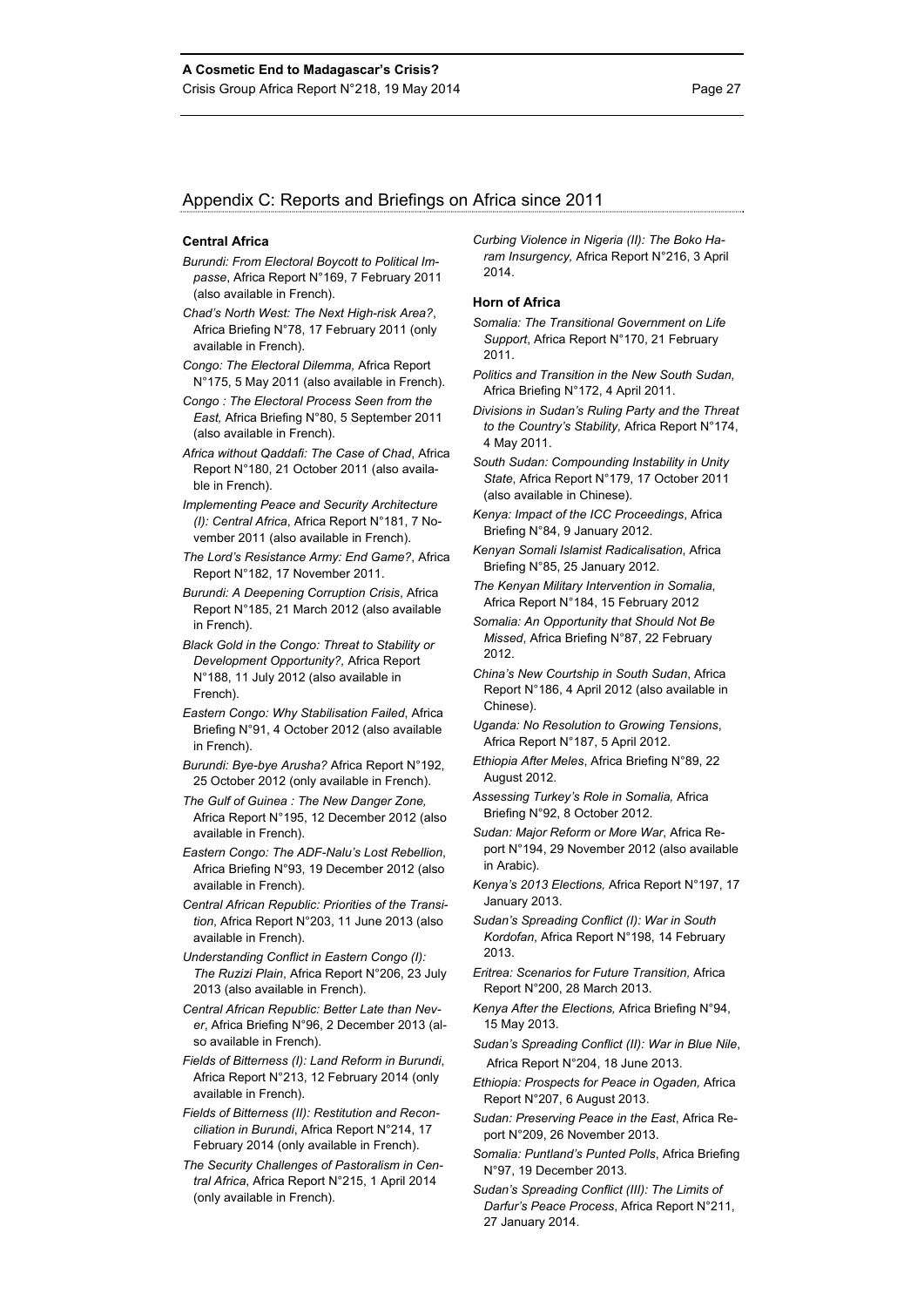*South Sudan: A Civil War by Any Other Name,*  Africa Report N°217, 10 April 2014.

#### **Southern Africa**

- *Zimbabwe: The Road to Reform or Another Dead End*, Africa Report N°173, 27 April 2011.
- *Resistance and Denial: Zimbabwe's Stalled Reform Agenda*, Africa Briefing N°82, 16 November 2011.
- *Zimbabwe's Sanctions Standoff*, Africa Briefing N°86, 6 February 2012 (also available in Chinese).
- *Implementing Peace and Security Architecture (II): Southern Africa*, Africa Report N°191, 15 October 2012.
- *Zimbabwe: Election Scenarios*, Africa Report N°202, 6 May 2013.
- *Zimbabwe's Elections: Mugabe's Last Stand,*  Africa Briefing N°95, 29 July 2013.

#### **West Africa**

- *Nigeria's Elections: Reversing the Degeneration?*, Africa Briefing N°79, 24 February 2011.
- *Côte d'Ivoire: Is War the Only Option?*, Africa Report N°171, 3 March 2011 (also available in French).
- *A Critical Period for Ensuring Stability in Côte d'Ivoire*, Africa Report N°176, 1 August 2011 (also available in French).
- *Liberia: How Sustainable Is the Recovery?*, Africa Report N°177, 19 August 2011.
- *Guinea: Putting the Transition Back on Track*, Africa Report N°178, 23 September 2011.
- *Côte d'Ivoire: Continuing the Recovery*, Africa Briefing N°83, 16 December 2011 (also available in French).
- *Beyond Compromises: Reform Prospects in Guinea-Bissau*, Africa Report N°183, 23 January 2012 (only available in French and Portuguese).
- *Liberia: Time for Much-Delayed Reconciliation and Reform*, Africa Briefing N°88, 12 June 2012.
- *Mali: Avoiding Escalation*, Africa Report N°189, 18 July 2012 (also available in French).
- *Beyond Turf Wars: Managing the Post-Coup Transition in Guinea-Bissau*, Africa Report N°190, 17 August 2012 (also available in French).
- *Mali: The Need for Determined and Coordinated International Action*, Africa Briefing N°90, 24 September 2012 (also available in French).
- *Côte d'Ivoire: Defusing Tensions*, Africa Report N°193, 26 November 2012 (also available in French).
- *Curbing Violence in Nigeria (I): The Jos Crisis*, Africa Report N°196, 17 December 2012.
- *Guinea: A Way Out of the Election Quagmire,* Africa Report N°199, 18 February 2013 (only available in French).
- *Mali: Security, Dialogue and Meaningful Reform,*  Africa Report N°201, 11 April 2013 (also available in French).
- *Burkina Faso: With or Without Compaoré, Times of Uncertainty*, Africa Report N°205, 22 July 2013 (also available in French).
- *Niger: Another Weak Link in the Sahel?,* Africa Report N°208, 19 September 2013 (also available in French).
- *Mali: Reform or Relapse*, Africa Report N°210, 10 January 2014 (also available in French).
- *Côte d'Ivoire's Great West: Key to Reconciliation*, Africa Report N°212, 28 January 2014 (also available in French).
- *Guinea Bissau: Elections, But Then What?*, Africa Briefing N°98, 8 April 2014 (only available in French).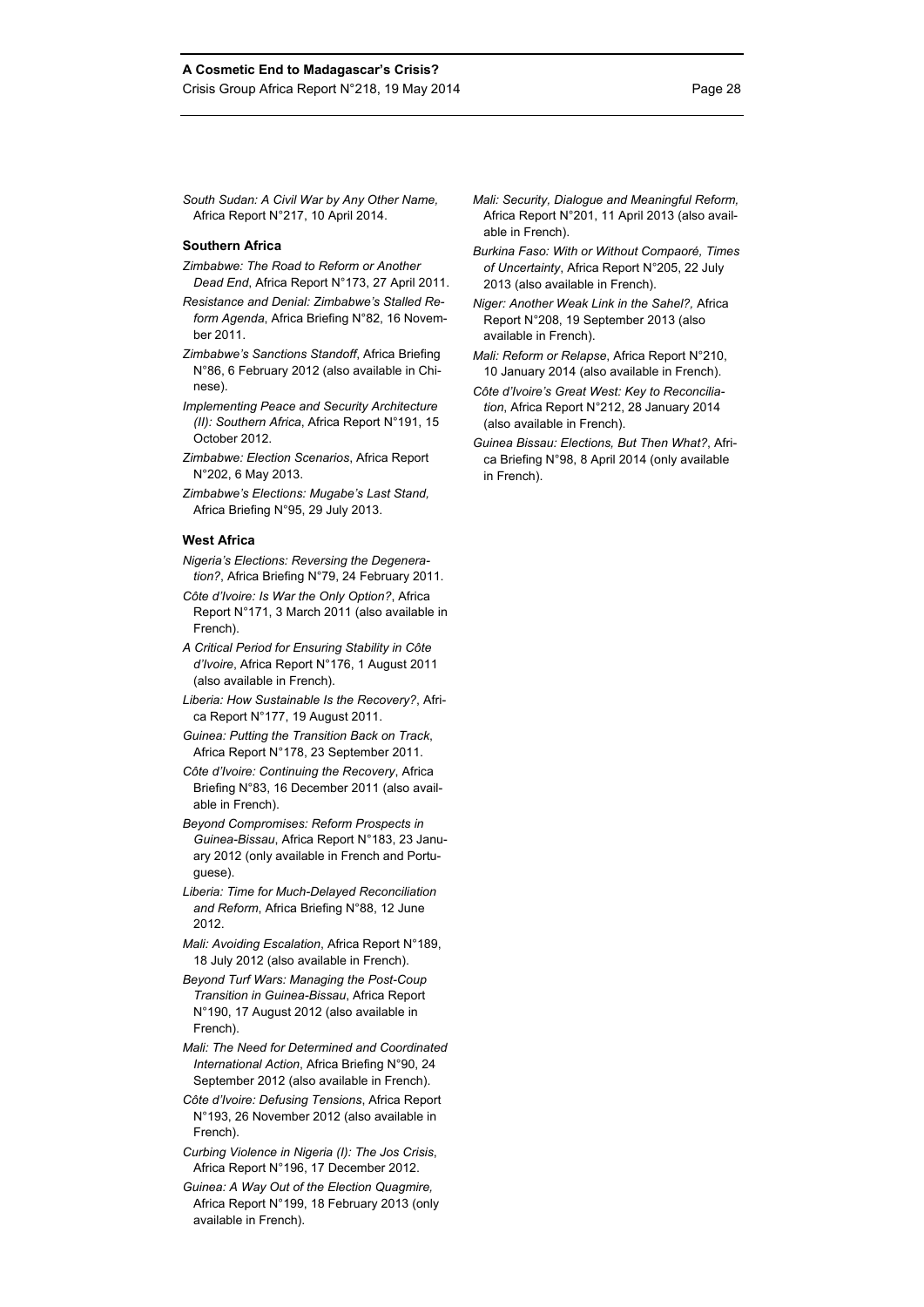#### Appendix D: International Crisis Group Board of Trustees

#### CO-CHAIRS

#### **Lord (Mark) Malloch-Brown**

Former UN Deputy Secretary-General and Administrator of the United Nations Development Programme (UNDP)

**Thomas R Pickering**  Former U.S. Undersecretary of State; Ambassador to the UN, Russia, India, Israel, Jordan, El Salvador and Nigeria

#### PRESIDENT & CEO

**Louise Arbour**  Former UN High Commissioner for Human Rights and Chief Prosecutor for the International Criminal Tribunals for the former Yugoslavia and Rwanda

#### VICE-CHAIRS

**Ayo Obe**  Legal Practitioner, Lagos, Nigeria

**Ghassan Salamé**  Dean, Paris School of International Affairs, Sciences Po

#### EXECUTIVE COMMITTEE

**Cheryl Carolus**  Former South African High Commissioner to the UK and Secretary General of the ANC

**Maria Livanos Cattaui**  Former Secretary-General of the International Chamber of Commerce

**Frank Giustra**  President & CEO, Fiore Financial Corporation

#### **George Soros**

Chairman, Open Society Institute

**Pär Stenbäck**  Former Foreign Minister of Finland OTHER BOARD MEMBERS **Morton Abramowitz**  Former U.S. Assistant Secretary of

State and Ambassador to Turkey

**Kofi Annan**  Former Secretary-General of the United Nations; Nobel Peace Prize (2001)

**Nahum Barnea**  Chief Columnist for *Yedioth Ahronoth*, Israel

**Samuel Berger**  Chair, Albright Stonebridge Group LLC; Former U.S. National Security Adviser

**Emma Bonino**  Former Foreign Minister of Italy and Vice-President of the Senate; Former European Commissioner for Humanitarian Aid

**Micheline Calmy-Rey**  Former President of the Swiss Confederation and Foreign Affairs Minister

**Wesley Clark**  Former NATO Supreme Allied Commander

**Sheila Coronel**  Toni Stabile Professor of Practice in Investigative Journalism; Director, Toni Stabile Center for Investigative Journalism, Columbia University, U.S.

**Mark Eyskens**  Former Prime Minister of Belgium

**Joschka Fischer**  Former Foreign Minister of Germany

**Lykke Friis**  Former Climate & Energy Minister and Minister of Gender Equality of Denmark; Former Prorector at the University of Copenhagen

#### **Jean-Marie Guéhenno**  Arnold Saltzman Professor of War and Peace Studies, Columbia University; Former UN Under-Secretary-General

for Peacekeeping Operations **Lena Hjelm-Wallén** 

Former Deputy Prime Minister and Foreign Minister of Sweden

**Mo Ibrahim** 

Founder and Chair, Mo Ibrahim Foundation; Founder, Celtel International

#### **Asma Jahangir**

President of the Supreme Court Bar Association of Pakistan, Former UN Special Rapporteur on the Freedom of Religion or Belief

#### **Wadah Khanfar**

Co-Founder, Al Sharq Forum; Former Director General, Al Jazeera Network

**Wim Kok**  Former Prime Minister of the **Netherlands** 

**Ricardo Lagos**  Former President of Chile

**Joanne Leedom-Ackerman**  Former International Secretary of PEN International; Novelist and journalist, U.S.

**Lalit Mansingh**  Former Foreign Secretary of India, Ambassador to the U.S. and High Commissioner to the UK

**Benjamin Mkapa**  Former President of Tanzania

**Laurence Parisot**  President, French Business Confederation (MEDEF)

**Karim Raslan**  Founder, Managing Director and Chief Executive Officer of KRA Group

**Paul Reynolds**  President & Chief Executive Officer Canaccord Financial Inc.

**Javier Solana**  Former EU High Representative for Common Foreign and Security Policy, NATO Secretary General and Foreign Minister of Spain

**Liv Monica Stubholt** 

Senior Vice President for Strategy and Communication, Kvaerner ASA; Former State Secretary for the Norwegian Ministry of Foreign Affairs

#### **Lawrence H. Summers**

Former Director of the U.S. National Economic Council and Secretary of the U.S. Treasury; President Emeritus of Harvard University

#### **Wang Jisi**

Dean, School of International Studies, Peking University; Member, Foreign Policy Advisory Committee of the Chinese Foreign Ministry

#### **Wu Jianmin**

Executive Vice Chairman, China Institute for Innovation and Development Strategy; Member, Foreign Policy Advisory Committee of the Chinese Foreign Ministry; Former Ambassador of China to the UN (Geneva) and France

**Lionel Zinsou** 

CEO, PAI Partners